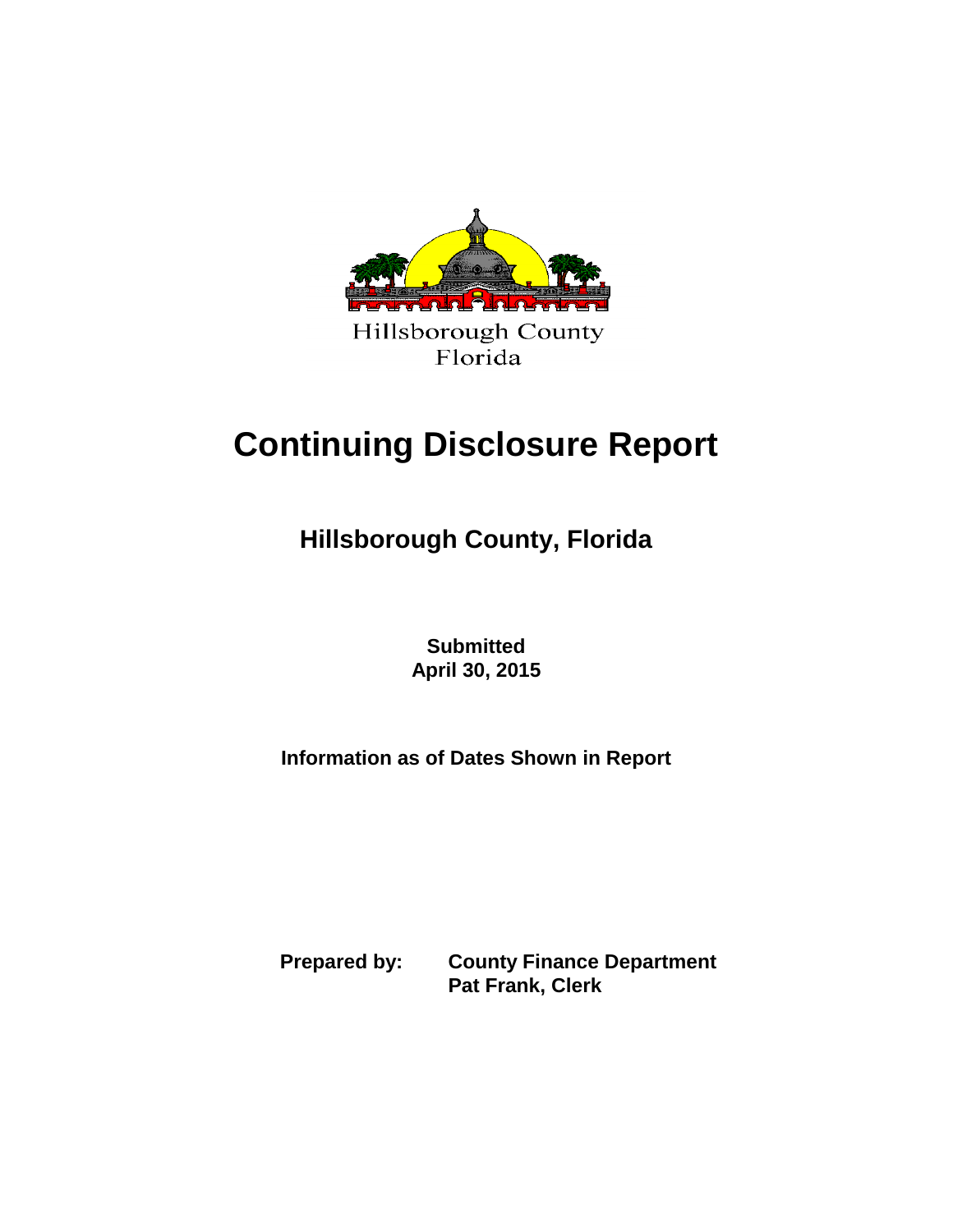

**Hillsborough County Board of County Commissioners: Mark Sharpe, Chair Sandra L. Murman, Vice-Chair Kevin Beckner Victor D. Crist Ken Hagan Al Higginbotham Lesley "Les" Miller, Jr.**

**Michael S. Merrill, County Administrator**

**Submitted April 30, 2015 by County Finance Department Pat Frank, Clerk of Circuit Court**

**PO Box 1110, Tampa, FL 33601 Telephone (813) 307-7092 Fax (813) 276-2572**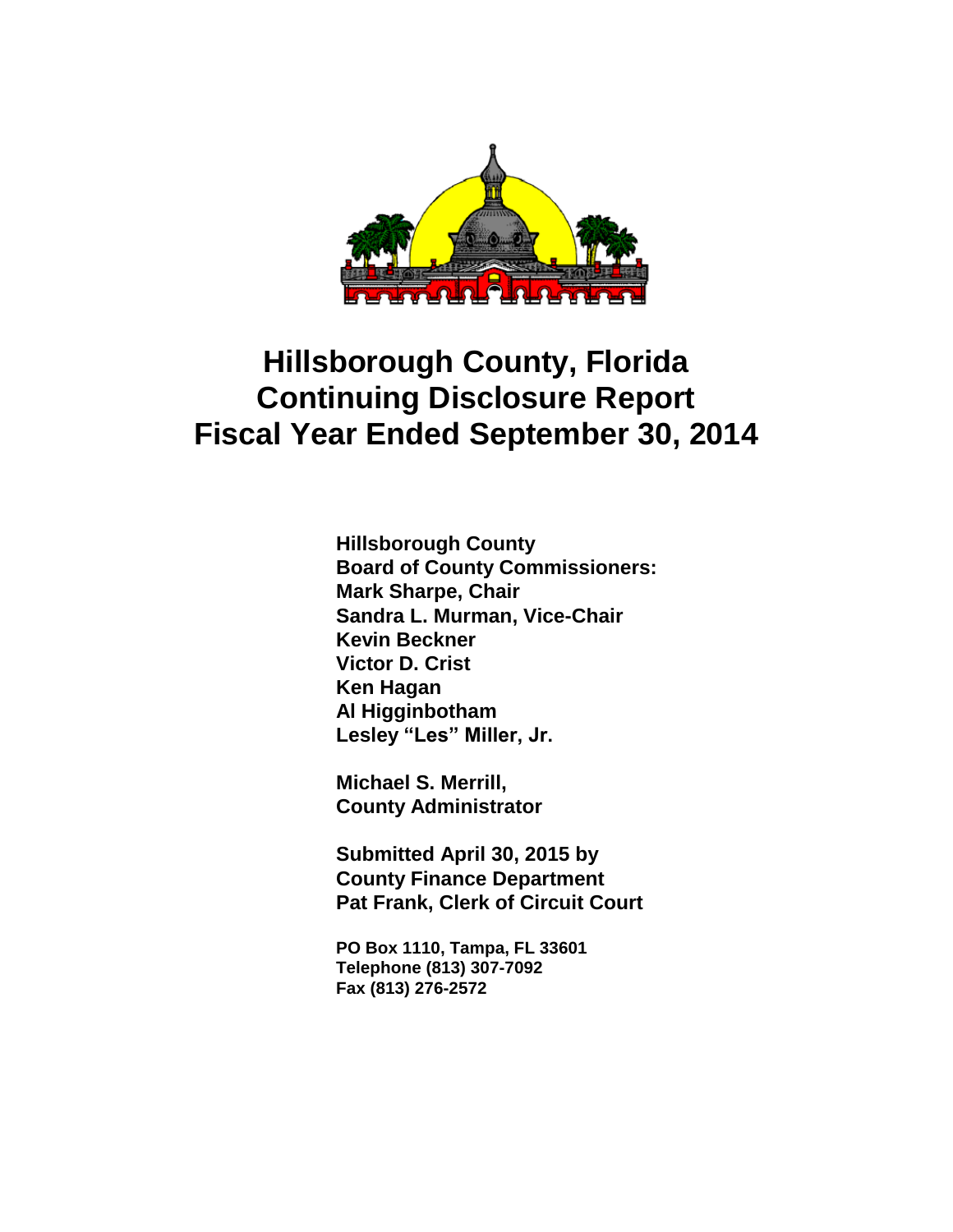# **Securities and Exchange Commission Rule 15c2-12**

Rule 15c2-12 of the Securities and Exchange Commission (the "Rule") requires bond issuers to undertake to continually disclose certain information to the municipal marketplace for those bonds delivered on July 3, 1995, and thereafter (the "effective date"). Hillsborough County has provided disclosure in each of the official statements for bonds issued since the Rule's effective date. The information provided in this report updates that information required by the Rule and is not an update of each respective official statement in its entirety.

There are two aspects to continuing disclosure reporting. First, there is the obligation to provide notices of twelve significant events, as listed, when and if they occur and if determined material. Additionally, issuers are obligated to disclose certain financial operating information. Specific financial and operating information disclosure requirements are defined in the continuing disclosure certificates approved with each bond issue subsequent to the Rule's effective date. This information requires annual update and reporting to the Municipal Securities Rulemaking Board website at **www.emma.msrb.org**.

Included within this report is a summary listing, which the County is required to provide annually by bond issue. Also included in this report is a disclosure prepared by the County Attorney's Office describing outstanding litigation, which may be material to the County (see Appendix A). The information contained in this report is for the County's fiscal year ended September 30, 2014. The Comprehensive Annual Financial Report (CAFR) contains the County's audited financial statements, as well as certain statistical and other general information which current and potential bondholders may find informative. The CAFR is available at **www.hillsclerk.com/publicweb/CountyFinancialReports.aspx**.

# **Significant Events**

The following is a list of events which require immediate reporting to the Municipal Securities Rulemaking Board, if such an event has a material impact on the applicable bonds in accordance with the Rule:

- 1. Principal and interest payment delinquencies.
- 2. Non-payment related defaults.
- 3. Unscheduled draws on the debt service reserve fund reflecting financial difficulties.
- 4. Unscheduled draws on credit enhancement reflecting financial difficulties.
- 5. Substitution of credit or liquidity providers, or their failure to perform.
- 6. Adverse tax opinions or events affecting the tax-exempt status of the applicable bonds.
- 7. Modifications to rights of holders of the applicable bonds.
- 8. Calls on the applicable bonds.
- 9. Defeasance of the applicable bonds.
- 10. Release, substitution or sale of property securing repayment of the applicable bonds.
- 11. Rating changes.
- 12. Notice of failure on the part of the County to disclose information or provide updates to information as undertaken with each issuance of bonds since the effective date of the Rule.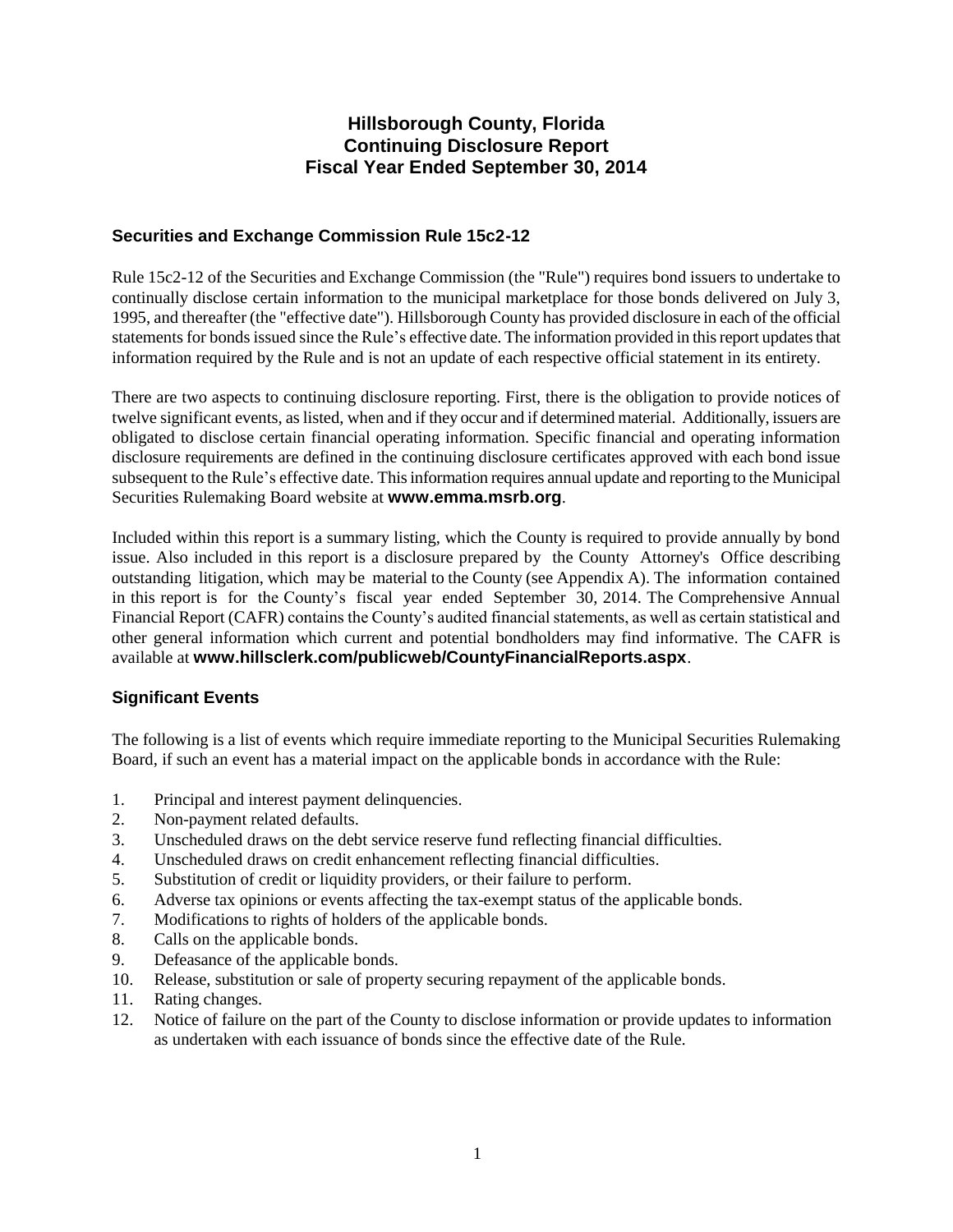# **Hillsborough County Bonds Outstanding on September 30, 2014**

| <b>Bond Issue</b>                                                                                                                                                    | <b>Par Amount</b><br>Outstanding |
|----------------------------------------------------------------------------------------------------------------------------------------------------------------------|----------------------------------|
| \$4,930,000 Hillsborough County, FL, Reclaimed Water Special<br>Assessment Revenue Bonds, Series 2000, issued December 8, 2000                                       | \$1,130,000                      |
| \$29,575,000 Hillsborough County, FL, Capacity Assessment Special<br>Assessment Revenue Bonds, Series 2000, issued December 8, 2000                                  | \$10,020,000                     |
| \$186,105,000 Hillsborough County, FL, Junior Lien Refunding Utility<br>Revenue Bonds, Series 2001, issued May 17, 2001                                              | \$10,500,000                     |
| \$18,540,000 Hillsborough County, FL, General Obligation Refunding<br>Bonds Unincorporated Area Parks and Recreation Program, Series<br>2002, issued August 28, 2002 | \$10,295,000                     |
| \$90,000,000 Hillsborough County, FL, Community Investment Tax<br>Revenue Bonds, Series 2004, issued August 12, 2004                                                 | \$3,705,000                      |
| \$38,305,000 Hillsborough County, FL, Court Facilities Refunding<br>Revenue Bonds, Series 2005, issued August 23, 2005                                               | \$29,375,000                     |
| \$17,920,000 Hillsborough County, FL, Tampa Bay Arena Refunding<br>Revenue Bonds, Series 2005, issued June 8, 2005                                                   | \$12,675,000                     |
| *\$114,865,000 Tampa Sports Authority Local Option Sales Tax<br>Refunding Revenue Bonds (Stadium Project), Series 2005, issued<br>November 16, 2005                  | \$83,925,000                     |
| *\$27,015,000 Tampa Sports Authority Florida Sales Tax Payments<br>Refunding Revenue Bonds (Stadium Project), Series 2005, issued<br>November 16, 2005               | \$19,070,000                     |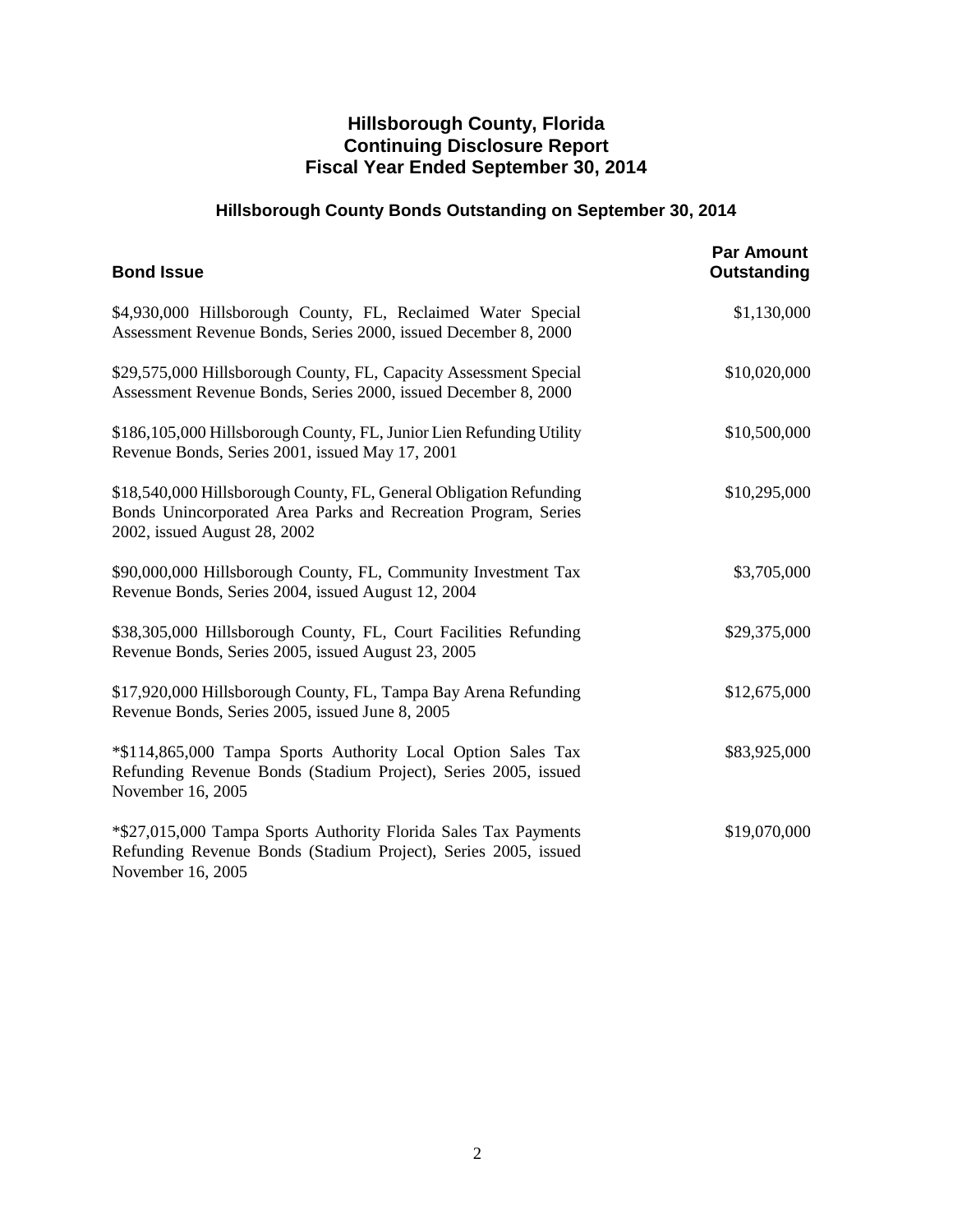| <b>Bond Issue</b>                                                                                                                                                                     | <b>Par Amount</b><br>Outstanding |
|---------------------------------------------------------------------------------------------------------------------------------------------------------------------------------------|----------------------------------|
| \$40,285,000 Hillsborough County, FL, Capital Improvement<br>Refunding Revenue Bonds, Series 2006, issued May 3, 2006                                                                 | \$26,035,000                     |
| \$101,110,000 Hillsborough County, FL, Capacity Assessment Special<br>Assessment Revenue Bonds, Series 2006, issued May 3, 2006                                                       | \$63,345,000                     |
| \$116,990,000 Hillsborough County, FL, Solid Waste and Resource<br>Recovery Revenue Bonds, Series 2006A, AMT, issued November 14,<br>2006                                             | \$104,295,000                    |
| \$40,360,000 Hillsborough County, FL, Solid Waste and Resource<br>Recovery Revenue Bonds, Series 2006B, Non-AMT, issued November<br>14, 2006                                          | \$38,290,000                     |
| \$18,270,000 Hillsborough County, FL, Fourth Cent Tourist<br>Development Tax Refunding and Improvement Revenue Bonds, Series<br>2006, issued December 6, 2006                         | \$15,145,000                     |
| \$27,125,000 Hillsborough County, FL, Fifth Cent Tourist<br>Development Tax Refunding Revenue Bonds, Series 2006A, issued<br>December 6, 2006                                         | \$25,155,000                     |
| \$191,800,000 Hillsborough County, FL, Community Investment Tax<br>Revenue Bonds, Series 2007, issued October 31, 2007                                                                | \$143,665,000                    |
| \$19,195,000 Hillsborough County, FL, Capital Improvement Non-Ad<br>Valorem Refunding Revenue Bonds (Warehouse and Sheriff's<br>Facilities Projects), Series 2008, issued May 7, 2008 | \$14,855,000                     |
| \$11,305,000 Hillsborough County, FL, General Obligation Bonds,<br>Series 2009A, issued December 29, 2009                                                                             | \$7,480,000                      |
| \$48,125,000 Hillsborough County, FL, General Obligation Bonds,<br>Series 2009B (Federally Taxable Build America Bonds Direct<br>Subsidy), issued December 29, 2009                   | \$48,125,000                     |
| \$18,035,000 Hillsborough County FL, Utility Revenue Bonds, Series<br>2010A, issued November 16, 2010                                                                                 | \$13,255,000                     |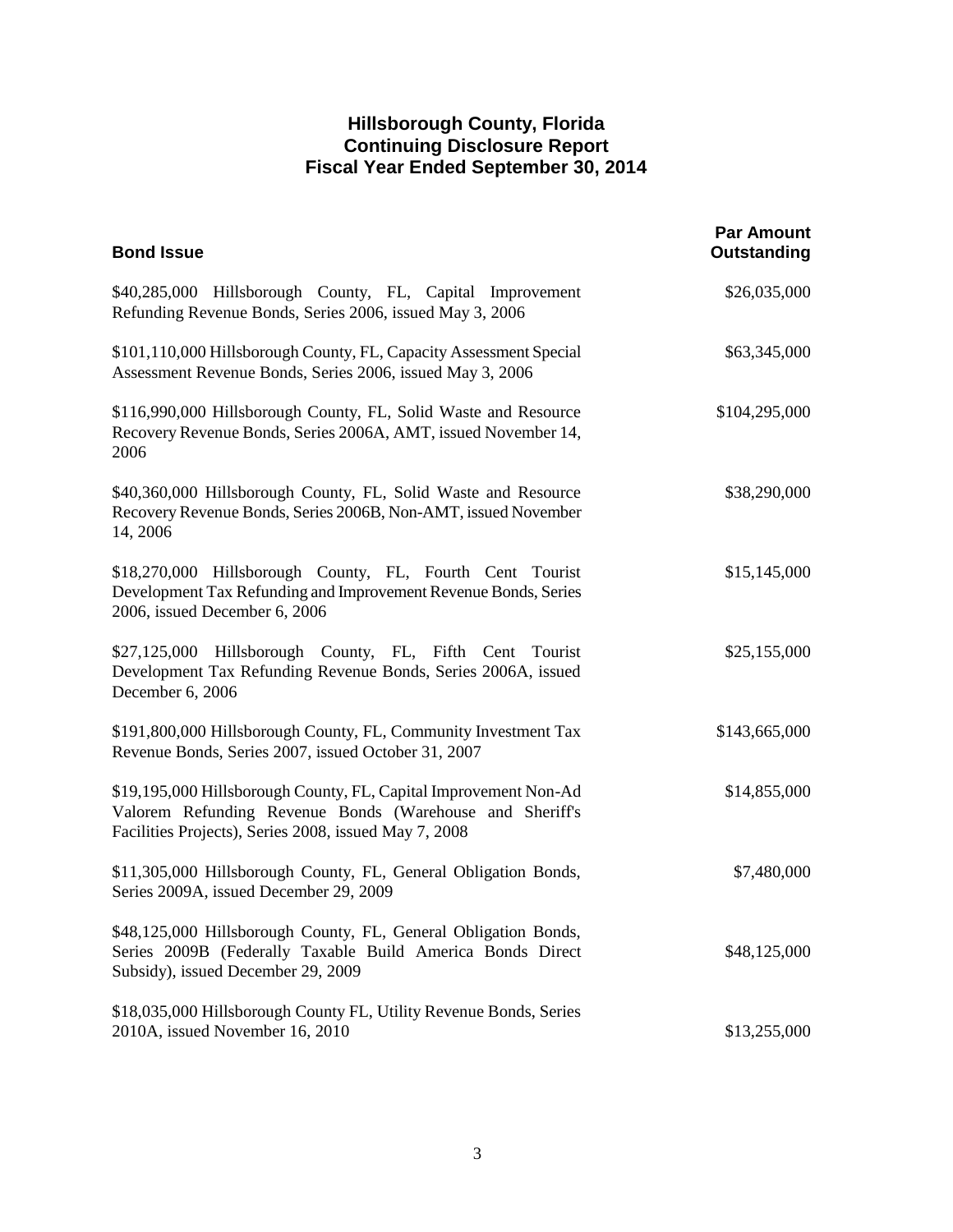| <b>Bond Issue</b>                                                                                                                                                                     | <b>Par Amount</b><br>Outstanding |
|---------------------------------------------------------------------------------------------------------------------------------------------------------------------------------------|----------------------------------|
| \$110,265,000 Hillsborough County, FL, Utility Revenue Bonds, Series<br>2010B, (Federally Taxable Build America Bonds), issued November<br>16, 2010                                   | \$110,265,000                    |
| \$21,700,000 Hillsborough County, FL, Utility Revenue Bonds, Series<br>2010C (Federally Taxable Recovery Zone Economic Development<br>Bonds Direct Payment), issued November 16, 2010 | \$21,700,000                     |
| \$38,130,000 Hillsborough County, FL, Community Investment Tax<br>Refunding Revenue Bonds, Series 2012A, issued May 23, 2012                                                          | \$35,865,000                     |
| \$51,625,000 Hillsborough County, FL, Community Investment Tax<br>Refunding Revenue Bonds, Series 2012B, issued May 23, 2012                                                          | \$51,625,000                     |
| \$67,445,000 Hillsborough County, FL, Capital Improvement Program<br>Revenue Bonds, Series 2012, issued June 21, 2012                                                                 | \$60,120,000                     |
| \$25,160,000 Hillsborough County, FL Resource Recovery Bonds,<br>Series 2013 (Alternative Minimum Tax), issued May 8, 2013                                                            | \$22,840,000                     |

\*Bonds issued by the Tampa Sports Authority.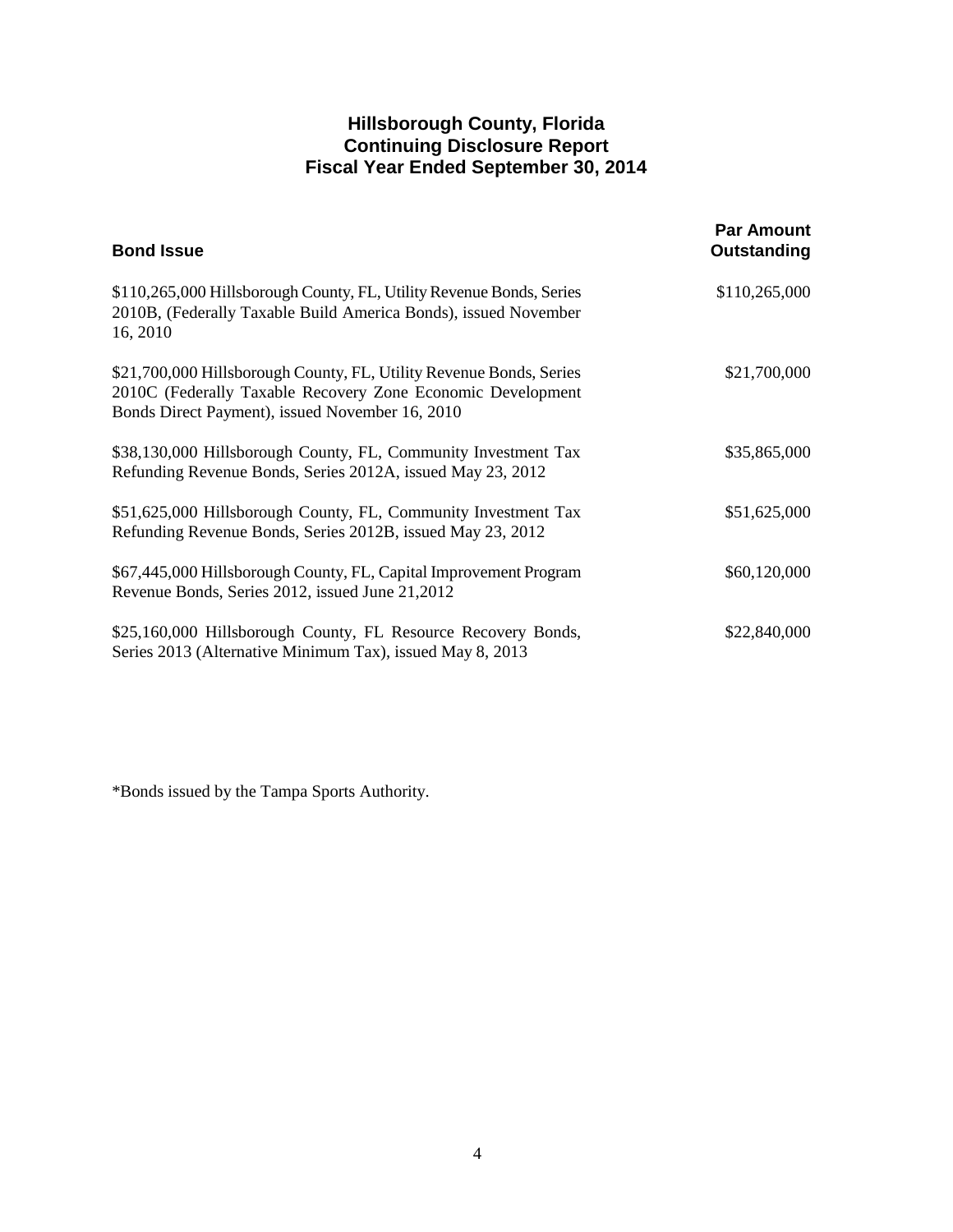# **Required Disclosure by Bond Issue**

The following is a listing of the disclosures required to be provided by the County with respect to each bond issue. These disclosures update the information contained in the official statements for these bond issues and in previous continuing disclosure reports. These disclosures should be considered in conjunction with the content of the related official statements.

## **\$4,930,000 Reclaimed Water Special Assessment Revenue Bonds, Series Series 2000**

| a.             | <b>Historical Reclaimed Water Assessment Revenues</b>                  | Table 8-A  |
|----------------|------------------------------------------------------------------------|------------|
| b.             | Historical Reclaimed Water Assessment Coverage                         | Table 8-B  |
|                | \$29,575,000 Capacity Assessment Special Assessment Revenue Bonds,     |            |
| Series 2000    |                                                                        |            |
| a.             | <b>Historical Capacity Assessment Revenues</b>                         | Table 9-A  |
| $\mathbf{b}$ . | <b>Historical Capacity Assessment Coverage</b>                         | Table 9-B  |
|                | \$186,105,000 Junior Lien Refunding Utility Revenue Bonds, Series 2001 |            |
| a.             | <b>Water Customer Revenues</b>                                         | Table 10-A |
| $\mathbf{b}$ . | <b>Wastewater Customer Revenues</b>                                    | Table 10-B |
| c.             | <b>Historical Debt Service Coverage</b>                                | Table 10-C |
|                | \$18,540,000 General Obligation Refunding Bonds (Unincorporated        |            |
|                | Parks and Recreation Program) Series 2002                              |            |
| a.             | <b>Property Tax Millage Rates</b>                                      | Table 11-A |
| b.             | Ad Valorem tax collections for the unincorporated area of the County   | Table 11-B |
| c.             | <b>Total Ad Valorem Tax Collections</b>                                | Table 11-C |
| d.             | Assessed values for the unincorporated area of the County              | Table 11-D |
| e.             | Table of Countywide Assessed Values for Ad Valorem Tax Purposes        | Table 11-E |
| f.             | Population of the unincorporated area of the County                    | Table 11-F |
| g.             | Population Countywide (including municipalities)                       | Table 11-F |
|                | \$90,000,000 Community Investment Tax Revenue Bonds, Series 2004       |            |
| a.             | Historical CIT Sales Surtax Collections and Distributions              | Table 7-B  |
| $\mathbf b$ .  | <b>Historical Debt Service Coverage</b>                                | Table 7-D  |
|                | \$38,305,000 Court Facilities Revenue Bonds, Series 2005               |            |
| a.             | Table of Historical paid Non-Criminal Traffic Infraction and Criminal  |            |
|                | <b>Violations Citations</b>                                            | Table 7-A  |
| $\mathbf b$ .  | Historical CIT Sales Surtax Collections and Distributions              | Table 7-B  |
| c.             | Debt Service Coverage - Court Surcharge Revenue                        | Table 7-C  |
| d.             | Historical Debt Service Coverage - CIT Revenue                         | Table 7-D  |
|                |                                                                        |            |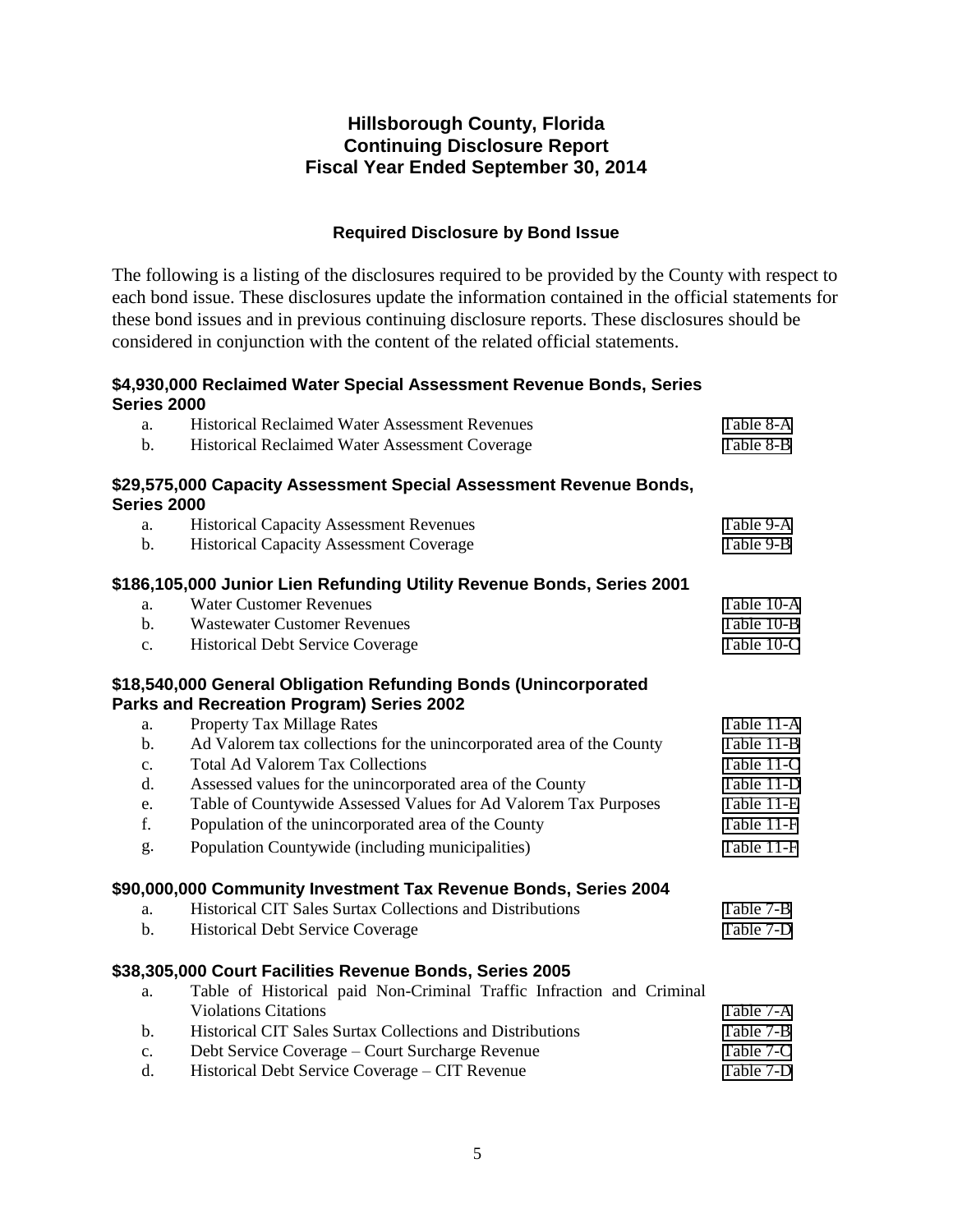# **\$17,920,000 Tampa Bay Arena Refunding Revenue Bonds, Series 2005**

## a. Historical Non-Ad Valorem Revenue, Covenant Debt Service and Covenant Debt Service Coverage [Table 1-A](#page-11-0)

## **\$114,865,000 Tampa Sports Authority Local Option Sales Tax Refunding Revenue Bonds (Stadium Project), Series 2005**

a. Historical Community Investment Tax Collections and Distributions in Terms of Priority [Table 5-A](#page-20-0)

## **\$27,015,000 Tampa Sports Authority Florida Sales Tax Payments Refunding Revenue Bonds (Stadium Project), Series 2005**

Disclosure requirement for these bonds is to provide audited financial statements only. See link to CAFR under heading Incorporation by Reference below.

# **\$40,285,000 Capital Improvement Program Refunding Revenue Bonds, Series 2006**

| a.             | Historical Sales Tax Collections Hillsborough County and state of Florida                                                            | Table 2-A  |
|----------------|--------------------------------------------------------------------------------------------------------------------------------------|------------|
| b.             | Debt Service Coverage                                                                                                                | Table 2-B  |
| c.             | Distribution of Local Government Half-Cent Sales Tax among Hillsborough                                                              |            |
|                | County, City of Tampa, City of Temple Terrace, and City of Plant City                                                                | Table 2-C  |
| d.             | <b>Hillsborough County Population</b>                                                                                                | Table 2-D  |
| e.             | Hillsborough County Medicaid Reimbursement Payments to the State                                                                     | Table 2-E  |
| a.             | \$101,110,000 Capacity Assessment Special Assessment Revenue<br>Bonds, Series 2006<br><b>Historical Capacity Assessment Revenues</b> | Table 13-A |
| $\mathbf{c}$ . | Property (Ad Valorem) Tax levies and Collections Last Five Fiscal Years                                                              | Table 13-C |

# **\$116,990,000 Solid Waste and Resource Recovery Revenue Bonds, Series 2006A, AMT**

| a.             | Historical Waste Supply Delivered to System (Tons)                | Table 12-A |
|----------------|-------------------------------------------------------------------|------------|
| $\mathbf{b}$ . | Resource Recovery Facility Historical Refuse Throughput           | Table 12-B |
| $\mathbf{c}$ . | Resource Recovery Facility Historical Steam/Electrical Generation | Table 12-C |
| d.             | Historical Equivalent Residential Units (ERUs)                    | Table 12-D |
| e.             | <b>Historical Solid Waste Rates.</b>                              | Table 12-E |
| f.             | <b>Historical Operating Statistics and Coverage Levels</b>        | Table 12-F |
|                |                                                                   |            |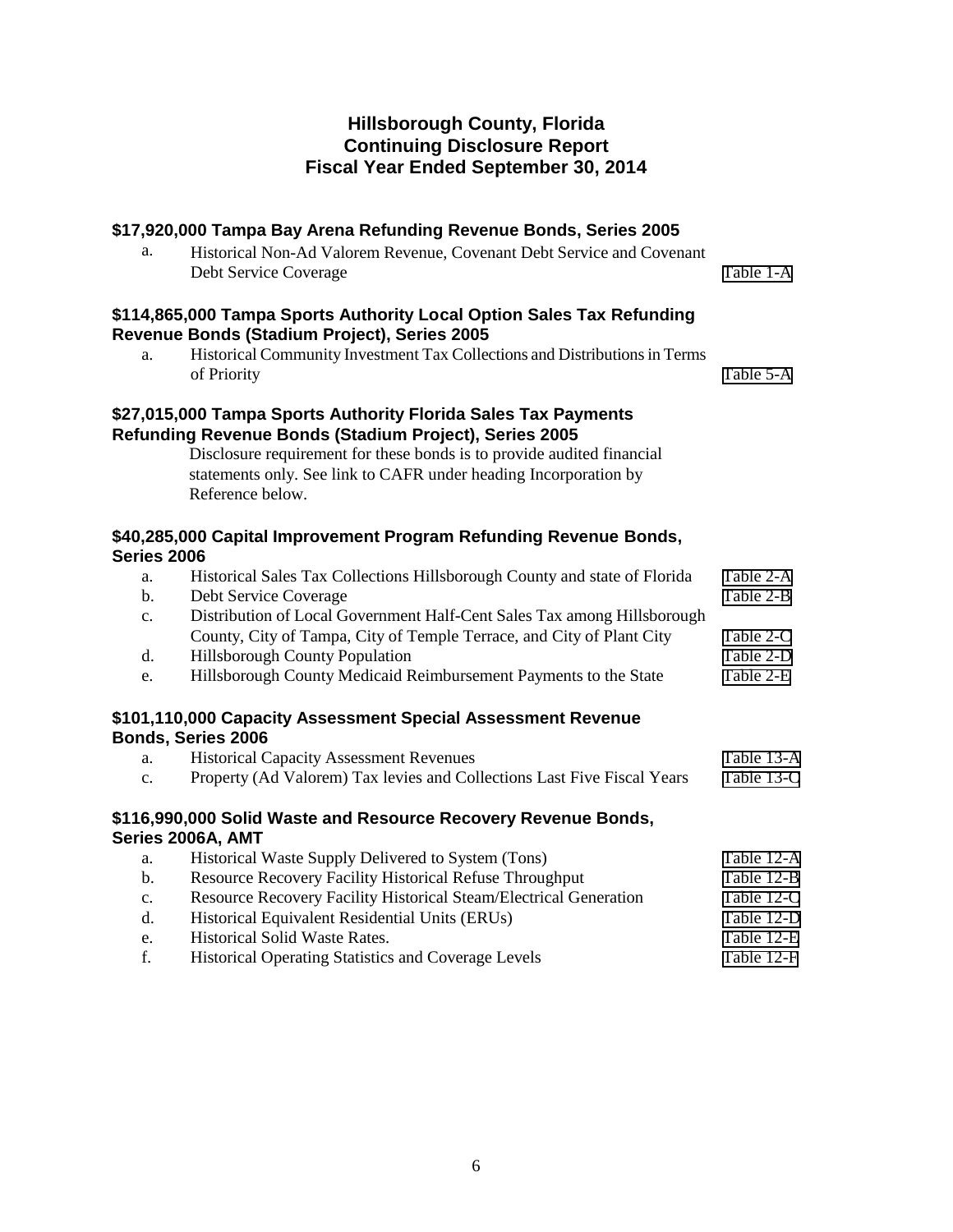|               | \$40,360,000 Solid Waste and Resource Recovery Revenue Bonds, Series<br>2006B, Non-AMT                                                                                                                                                                                                                                             |            |
|---------------|------------------------------------------------------------------------------------------------------------------------------------------------------------------------------------------------------------------------------------------------------------------------------------------------------------------------------------|------------|
| a.            | Historical Waste Supply Delivered to System (Tons)                                                                                                                                                                                                                                                                                 | Table 12-A |
| b.            | Resource Recovery Facility Historical Refuse Throughput                                                                                                                                                                                                                                                                            | Table 12-B |
| $\mathbf{c}.$ | Resource Recovery Facility Historical Steam/Electrical Generation                                                                                                                                                                                                                                                                  | Table 12-C |
| d.            | <b>Historical ERUs</b>                                                                                                                                                                                                                                                                                                             | Table 12-D |
| e.            | <b>Historical Solid Waste Rates</b>                                                                                                                                                                                                                                                                                                | Table 12-E |
| f.            | Historical Operating Statistics and Coverage Levels for Five Fiscal Years                                                                                                                                                                                                                                                          | Table 12-F |
|               | \$18,270,000 Fourth Cent Tourist Development Tax Refunding and<br><b>Improvement Revenue Bonds, Series 2006</b>                                                                                                                                                                                                                    |            |
| a.            | Historical Tourist Development Tax Revenue of the County                                                                                                                                                                                                                                                                           | Table 4-A  |
|               | \$27,125,000 Fifth Cent Tourist Development Tax Refunding Revenue<br>Bonds, Series 2006A                                                                                                                                                                                                                                           |            |
| a.            | Historical Tourist Development Tax Revenue                                                                                                                                                                                                                                                                                         | Table 3-A  |
| $\mathbf b$ . | Historical Fifth Cent Tourist Development Tax Revenue                                                                                                                                                                                                                                                                              | Table 4-B  |
|               | \$191,800,000 Community Investment Tax Revenue Bonds, Series 2007                                                                                                                                                                                                                                                                  |            |
| a.            | Historical CIT Sales Surtax Collections and Distributions                                                                                                                                                                                                                                                                          | Table 7-B  |
| $\mathbf b$ . | Historical Debt Service Coverage including Court Facilities Bonds                                                                                                                                                                                                                                                                  | Table 7-D  |
| $\mathbf{c}.$ | Historical Debt Service Coverage excluding Court Facilities Bonds                                                                                                                                                                                                                                                                  | Table 7-E  |
| d.            | Distribution Percentage for Community Investment Tax                                                                                                                                                                                                                                                                               | Table 7-F  |
|               | \$19,195,000 Capital Improvement Non-Ad Valorem Refunding Revenue<br>Bonds (Warehouse and Sheriff's Facilities Project) Series 2008                                                                                                                                                                                                |            |
| a.            | Historical Non-Ad Valorem Revenue, Covenant Debt Service and Covenant                                                                                                                                                                                                                                                              |            |
|               | Debt Service Coverage                                                                                                                                                                                                                                                                                                              | Table 1-A  |
| Subsidy)      | \$11,305,000 General Obligation Bonds (Environmental Lands Acquisition<br>and Protection Program), Series 2009A; and \$48,125,000 Taxable General<br><b>Obligation Bonds (Environmental Lands Acquisition and Protection</b><br>Program), Series 2009B, (Federally Taxable Build America Bonds Direct                              |            |
| a.            | Property Tax Levies and Collections                                                                                                                                                                                                                                                                                                | Table 11-B |
| $b$ .         | Property Tax Millage rates for Direct and Overlapping Governments                                                                                                                                                                                                                                                                  | Table 11-A |
|               | $\mathbf{1}$ $\mathbf{1}$ $\mathbf{1}$ $\mathbf{1}$ $\mathbf{1}$ $\mathbf{1}$ $\mathbf{1}$ $\mathbf{1}$ $\mathbf{1}$ $\mathbf{1}$ $\mathbf{1}$ $\mathbf{1}$ $\mathbf{1}$ $\mathbf{1}$ $\mathbf{1}$ $\mathbf{1}$ $\mathbf{1}$ $\mathbf{1}$ $\mathbf{1}$ $\mathbf{1}$ $\mathbf{1}$ $\mathbf{1}$ $\mathbf{1}$ $\mathbf{1}$ $\mathbf{$ | m 11 11 m  |

c. Taxable Assessed Value and Actual Property Values [Table 11-E](#page-37-0) d. Principal Taxpayers [Table 13-B](#page-34-0)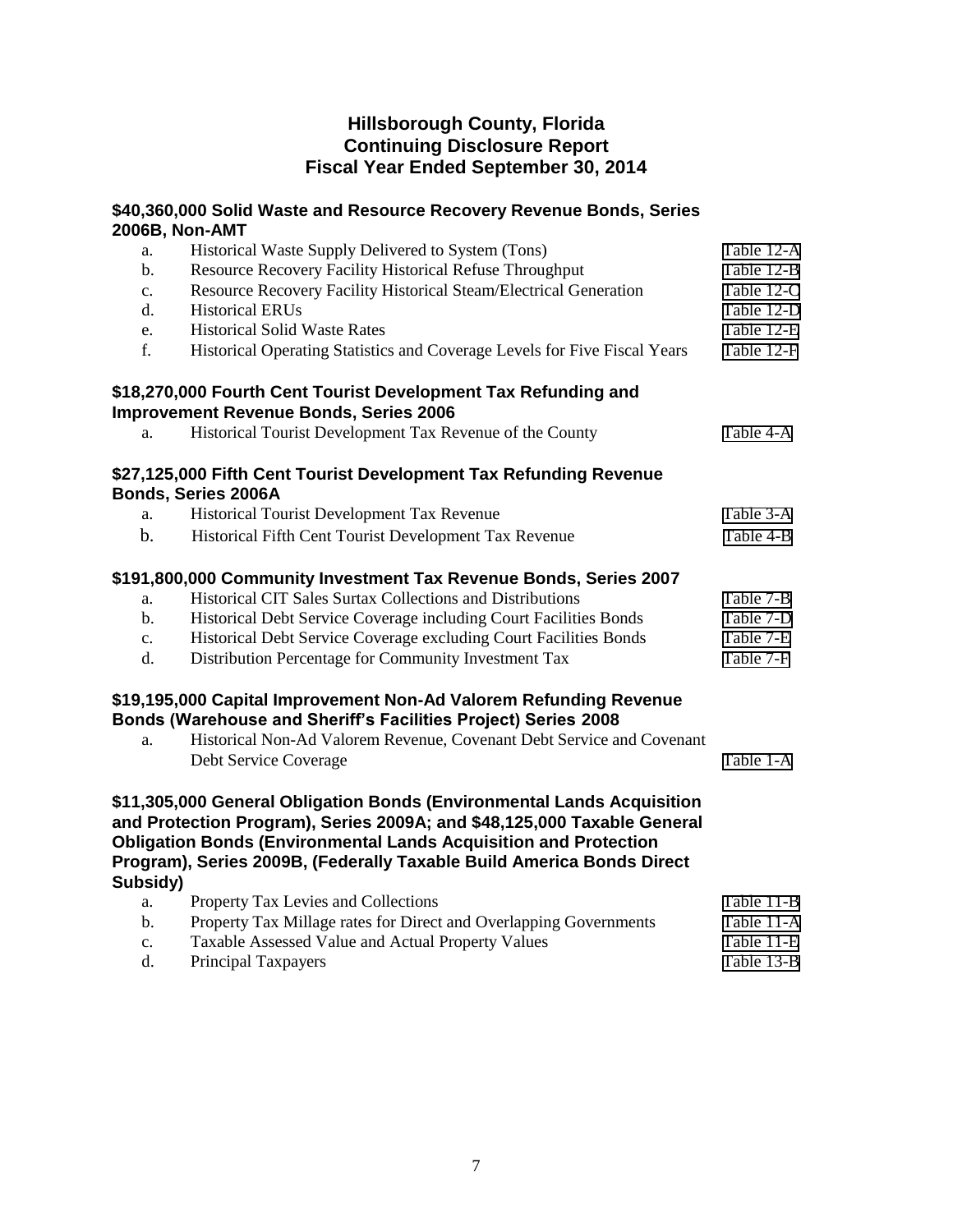|                | \$18,035,000 Utility Revenue Bonds, Series 2010A                          |            |
|----------------|---------------------------------------------------------------------------|------------|
| a.             | Property Tax Levies and Collections                                       | Table 11-B |
| $\mathbf b$ .  | Property Tax Millage rates for Direct and Overlapping Governments         | Table 11-A |
| c.             | Taxable Assessed Value and Actual Property Values                         | Table 11-E |
| d.             | Principal Taxpayers                                                       | Table 13-B |
|                | \$110,265,000 Utility Revenue Bonds, Series 2010B, (Federally Taxable     |            |
|                | <b>Build America Bonds Direct Subsidy)</b>                                |            |
| a.             | Property Tax Levies and Collections                                       | Table 11-B |
| $\mathbf b$ .  | Property Tax Millage rates for Direct and Overlapping Governments         | Table 11-A |
| $\mathbf{c}.$  | Taxable Assessed Value and Actual Property Values                         | Table 11-E |
| $\mathbf{d}$ . | Principal Taxpayers                                                       | Table 13-B |
|                | \$21,700,000 Utility Revenue Bonds, Series 2010C, (Federally Taxable      |            |
|                | <b>Recovery Zone Economic Development Bonds Direct Payment)</b>           |            |
| a.             | Property Tax Levies and Collections                                       | Table 11-B |
| $\mathbf b$ .  | Property Tax Millage rates for Direct and Overlapping Governments         | Table 11-A |
| c.             | Taxable Assessed Value and Actual Property Values                         | Table 11-E |
| d.             | Principal Taxpayers                                                       | Table 13-B |
|                | \$38,130,000 Community Investment Tax Refunding Revenue Bonds,            |            |
|                | Series 2012A; and, \$51,625,000 Community Investment Tax Refunding        |            |
|                | <b>Revenue Bonds, Series 2012B</b>                                        |            |
| a.             | Historical CIT Sales Surtax Collections and Distributions                 | Table 7-B  |
| b.             | Historical Debt Service Coverage including Court Facilities Bonds         | Table 7-D  |
| c.             | Historical Debt Service Coverage excluding Court Facilities Bonds         | Table 7-E  |
| d.             | Distribution Percentage for Community Investment Tax                      | Table 7-F  |
|                | \$67,445,000 Capital Improvement Program Revenue Bonds, Series 2012       |            |
| a.             | Historical Sales Tax Collections Hillsborough County and state of Florida | Table 2-A  |
| b.             | Debt Service Coverage                                                     | Table 2-B  |
| c.             | Distribution of Local Government Half-Cent Sales Tax among Hillsborough   |            |
|                | County, City of Tampa, City of Temple Terrace, and City of Plant City     | Table 2-C  |
| d.             | Hillsborough County Population                                            | Table 2-D  |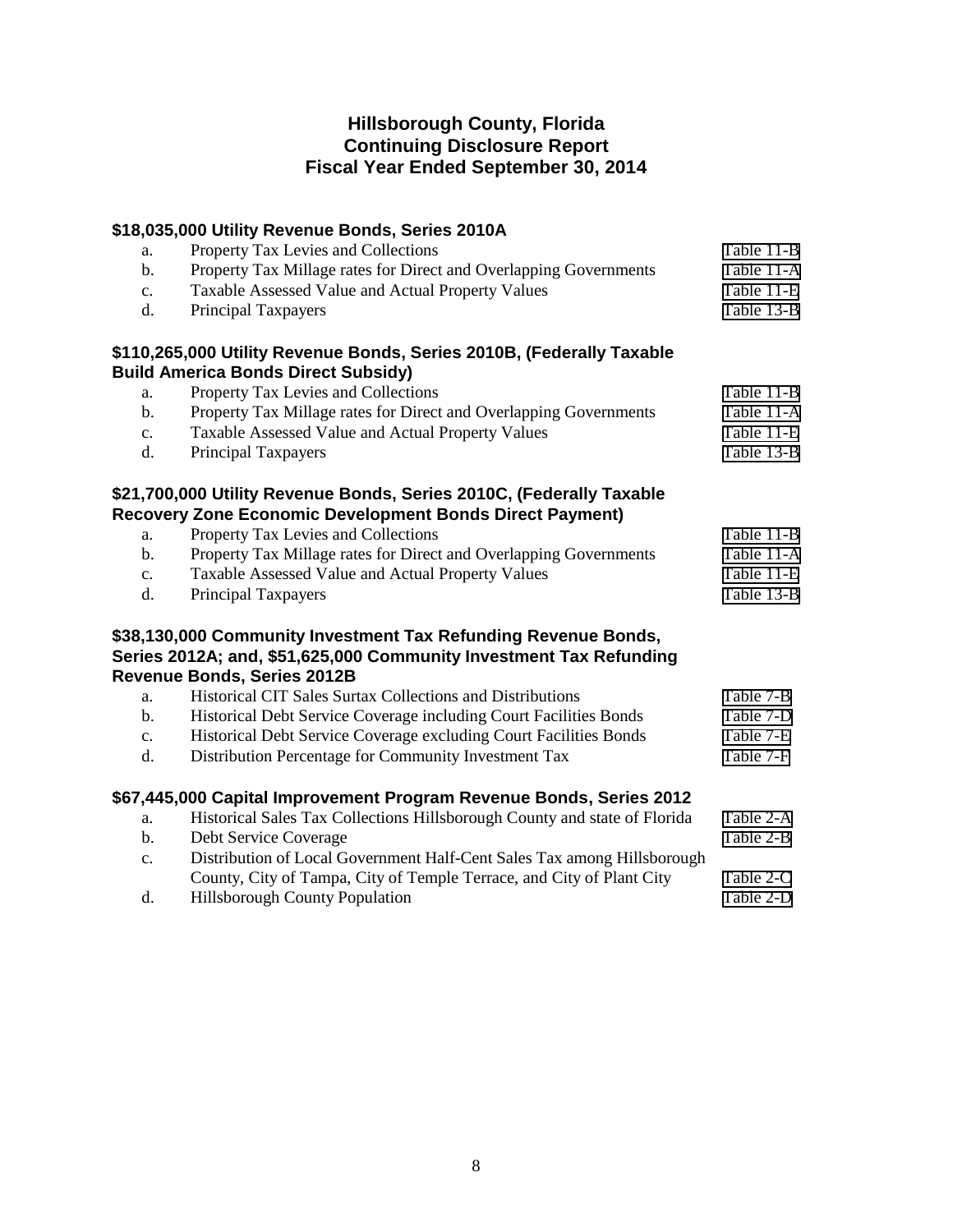# <span id="page-10-0"></span>**Material Litigation Summary Appendix A** Appendix A

## **Incorporation by Reference**

SEC Rule 15c2-12 provides that any or all of the information required to be disclosed may be incorporated by reference from other documents, including official statements of debt issues of the County or related public entities, which have been submitted to EMMA or the Securities and Exchange Commission. For this reporting period, Hillsborough County does not elect to include in this document any information incorporated by reference from these other documents.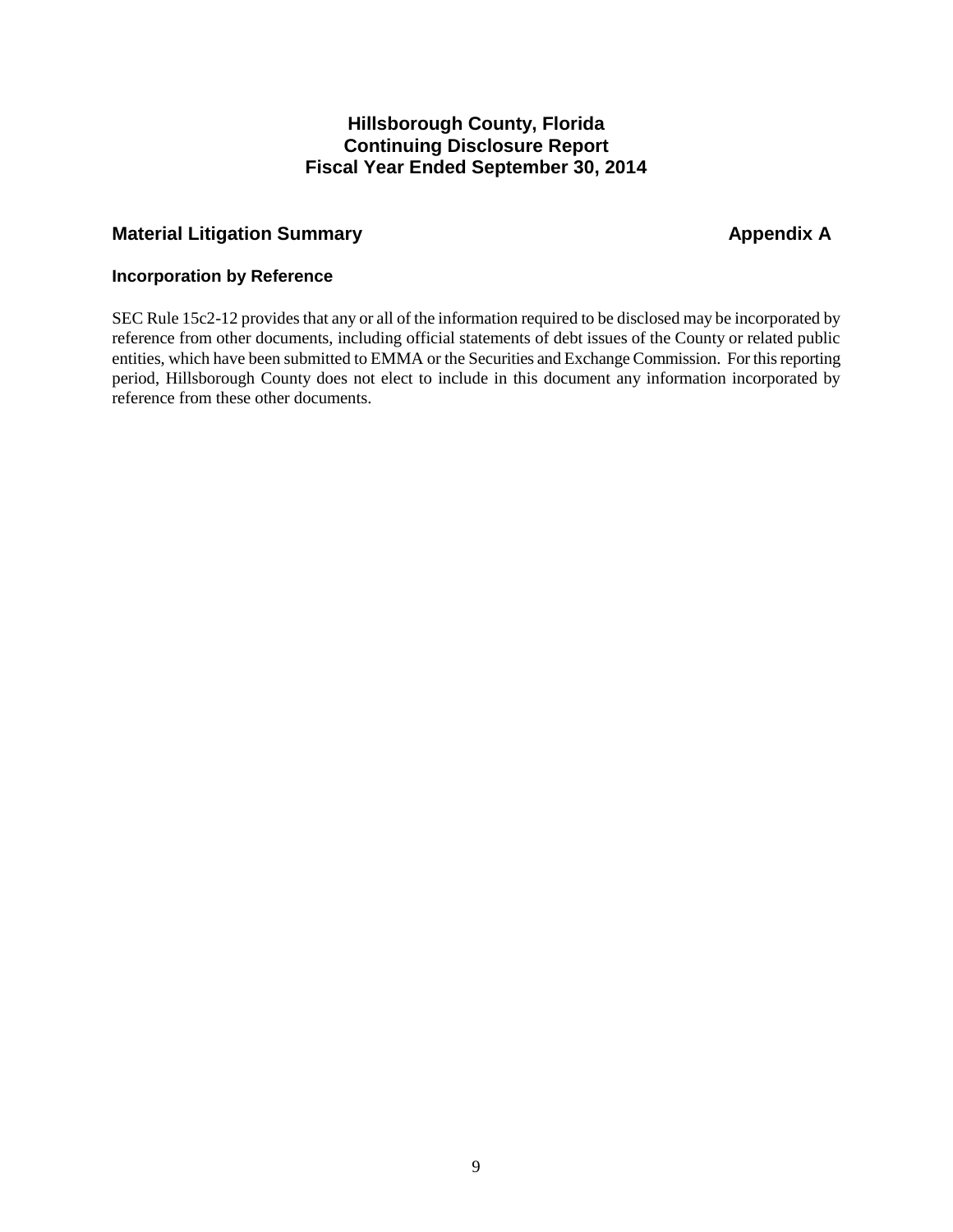**Table 1-A**

#### **Historical Legally Available Non-Ad Valorem Revenue, Covenant Debt Service and Covenant Debt Service Coverage (amounts in thousands)**

<span id="page-11-0"></span>

|                                                        |             |         | <b>Fiscal Year</b> |         |         |  |
|--------------------------------------------------------|-------------|---------|--------------------|---------|---------|--|
|                                                        | 2010        | 2011    | 2012               | 2013    | 2014    |  |
| Available Non-Ad Valorem Revenue Sources (a)           |             |         |                    |         |         |  |
| Guaranteed Entitlement                                 | \$<br>1,836 | 1,836   | 1,836              | 1,836   | 1,836   |  |
| Second Guaranteed Entitlement                          | 4,916       | 4,916   | 4,916              | 4,916   | 4,916   |  |
| Available Half-Cent Sales Tax (b)                      | 73,553      | 76,523  | 73,382             | 77,716  | 85,810  |  |
| Available Communication Service Tax (c)                | 15,544      | 16,171  | 15,677             | 15,218  | 15,103  |  |
| Beverage License Fees                                  | 386         | 406     | 416                | 417     | 476     |  |
| Mobile Home Fees                                       | 446         | 388     | 425                | 393     | 432     |  |
| Available Fifth Cent Tourist Development Tax (TDT) (d) | 1,712       | 2,041   | 2,427              | 2,460   | 2,970   |  |
| Professional And Occupational License Fees             | 1,928       | 2,210   | 1,872              | 2,211   | 1,766   |  |
| Tampa Bay Times Forum Ticket Surcharges                | 286         | 404     | 347                | 269     | 377     |  |
| Total                                                  | 100,607     | 104,895 | 101,298            | 105,436 | 113,685 |  |
| Non-Ad Valorem Maximum Annual Debt Service (MADS)      |             |         |                    |         |         |  |
| 1996/2006 CIP Non Ad Valorem Refunding Revenue Bonds   | 3,249       | 3,248   | 3,248              | 3,248   | 3,248   |  |
| 1995/2005 Tampa Bay Arena Refunding Revenue Bonds      | 1,334       | 1,310   | 1,309              | 1,309   | 1,309   |  |
| Non-Ad Valorem CIP Commercial Paper Notes (e)          | 6,580       | 6,686   | 6,300              | 6,300   | 6,300   |  |
| 2008 CIP Refunding Non-Ad Valorem Bonds                | 1,442       | 1,442   | 1,442              | 1,442   | 1,435   |  |
| Total                                                  | 12,605      | 12,686  | 12,299             | 12,299  | 12,292  |  |
| Debt Service Coverage                                  | 7.87 x      | 8.27x   | 8.24x              | 8.57x   | 9.25x   |  |

(a) This table does not include collections from the Community Investment Tax ("CIT") nor any indebtedness pledging the CIT proceeds. The County has, by ordinance, limited the use of such funds to projects expressly approved as using the procedure in the enacting ordinance.

(b) The amount shown is total Half-Cent Sales Tax collections less Series 2003 Criminal Justice Refunding Bonds and Series 2006 MOSI/County Center Refunding Bonds Maximum Annual Debt Service ("MADS") for the fiscal years 2007 through 2009. Those bonds were defeased during fiscal year 2010 using cash reserves. The fiscal year 2013 and 2012 Half-Cent Sales Tax is net of the Series 2012 CIP Bonds, MADS of \$6,781. The Series 2012 CIP bonds were issued on June 21, 2012.

(c) The amount shown is 62.5% of total Communications Service Tax ("CST") collections. The Board of County Commissioners formally allocated 37.5% of the CST specifically to public safety (\$25,082  $\times$  62.5%=\$15,677).

(d) The amount shown is total Fifth Cent TDT collections less maximum annual debt service on Fifth Cent TDT pledged bonds. This excess may not be used to pay any of the items in the "Non-Ad Valorem Maximum Annual Debt Service" section of the table except for the 1995/2005 Tampa Bay Arena Refunding Revenue Bonds and is not legally available to pay debt service on the Series 2008 **Bonds** 

(e) Commercial paper is amortized over thirty years utilizing the Bond Buyer Revenue Bond Index.

Source: Hillsborough County, Florida Comprehensive Annual Financial Report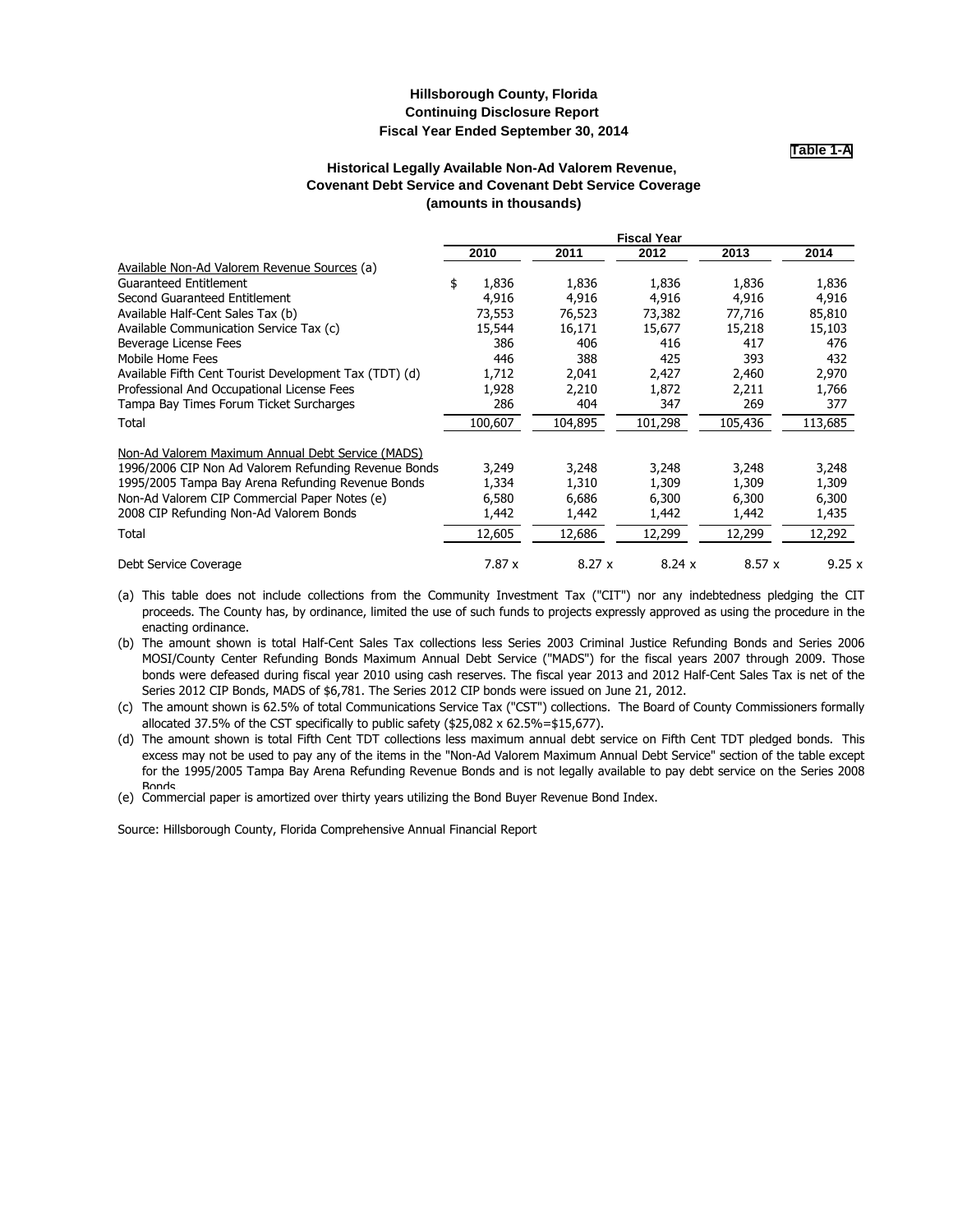**Table 2-A**

# **Historical Half-Cent Sales Tax Collections Hillsborough County and State of Florida**

<span id="page-12-0"></span>

| <b>State Fiscal</b><br><b>State</b><br><b>Year Ended</b><br><b>of</b><br><b>Florida</b><br>June 30 |               | <b>Percent</b><br>Change | <b>Hillsborough</b><br>County | <b>Percent</b><br>Change |
|----------------------------------------------------------------------------------------------------|---------------|--------------------------|-------------------------------|--------------------------|
| 2010                                                                                               | 1,413,639,942 | Base                     | 100,378,324                   | Base                     |
| 2011                                                                                               | 1,473,480,308 | 4.23                     | 103,581,402                   | 3.19                     |
| 2012                                                                                               | 1,537,697,485 | 4.36                     | 107,739,366                   | 4.01                     |
| 2013                                                                                               | 1,617,558,951 | 5.19                     | 112,563,954                   | 4.48                     |
| 2014                                                                                               | 1,725,069,203 | 6.65                     | 118,941,588                   | 5.67                     |
|                                                                                                    |               |                          |                               |                          |

Source: State of Florida Department of Revenue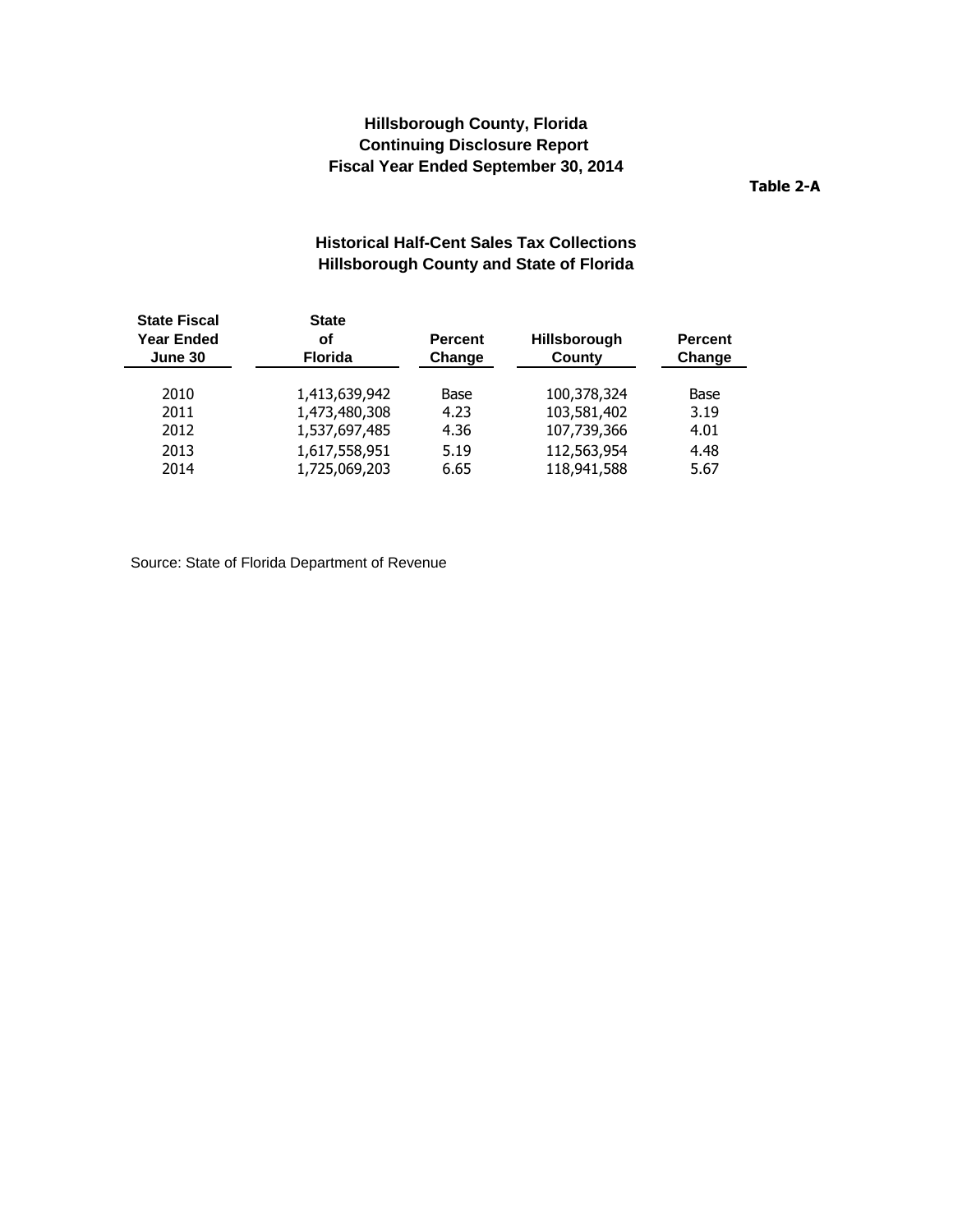**Table 2-B**

## **Debt Service Coverage Fiscal Years Ended September 30, 2010 through 2014 (amounts in thousands)**

<span id="page-13-0"></span>

| <b>Fiscal Year</b>                             | <b>2010</b> | <u> 2011</u> | <u> 2012 </u> | 2013   | <u> 2014 </u> |
|------------------------------------------------|-------------|--------------|---------------|--------|---------------|
| Sales tax revenue (a)                          | 73.553      | 76.523       | 80.163        | 84.497 | 89.058        |
| Debt service on senior lien bonds (b)          | 3.249       | 3.248        | 2.922         | 10.024 | 10.023        |
| Debt service coverage on senior lien bonds (c) | 22.64x      | 23.56x       | 27.43x        | 12.47x | 13.14x        |
| Sales tax available to pay debt service        |             |              |               |        |               |
| on bonds after payment of senior lien bonds    | 70.304      | 73.275       | 77.241        | 74.473 | 79.035        |
| Bonds debt service (d), (e)                    |             |              |               |        |               |
| Debt service coverage on bonds (f)             |             |              |               |        | ۰.            |

(a) Audited amounts provided by the Clerk Office.

- (b) The Senior Lien Bonds consist of the Series 2006 Refunding Bonds and the Series 2012 Capital Improvement Program Revenue Bonds
- (c) Debt service coverage for senior lien bonds only.
- (d) For purposes of this table, bonds consist of the Series 2006 Refunding Bonds and Series 2012 Capital Improvement Program Revenue Bonds
- (e) Coverage is calculated based on the ratio of the Sales Tax remaining after payment of debt service on the Senior Lien Bonds to the debt service on the Bonds.
- (f) Series 2003 bonds were defeased during fiscal year 2010.

Source: Hillsborough County, Florida Management & Budget Department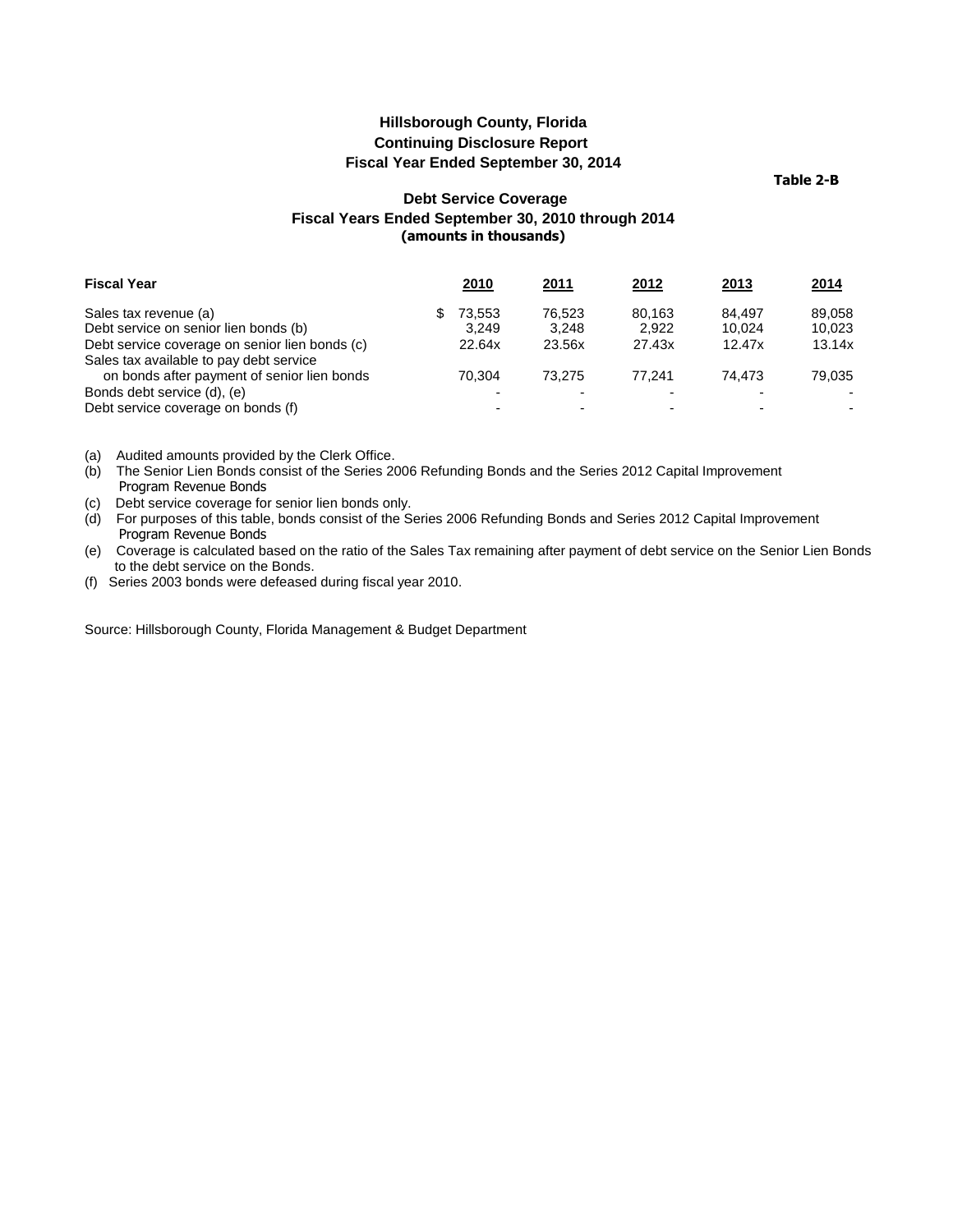**Table 2-C**

#### **Distribution of Half-Cent Sales Tax Among Hillsborough County, City of Tampa, City of Temple Terrace, and City of Plant City (amounts in thousands)**

<span id="page-14-0"></span>

| <b>Fiscal Year</b>      | 2010         | $\frac{9}{6}$ | 2011      | $\frac{9}{0}$ | 2012    | $\frac{0}{0}$ | 2013    | $\frac{0}{0}$ | 2014    |        | $\frac{0}{0}$ |
|-------------------------|--------------|---------------|-----------|---------------|---------|---------------|---------|---------------|---------|--------|---------------|
| Tampa                   | \$<br>23,348 | -23           | 24,270    | - 23          | 24,398  | -23           | 25,647  | -23           |         | 26,663 | -23           |
| Temple Terrace          | 1,644        | -2            | 1,671     | - 2           | 1,711   | - 2           | 2,618   | - 2           |         | 2,723  | 2             |
| Plant City              | 2,310        | 2             | 2,402     | - 2           | 2,496   | -2            | 1,875   | - 2           |         | 1,950  | 2             |
| Hillsborough County (a) | 73,553       | -73           | 76,106 73 |               | 79,809  | -73           | 84,181  | -73           |         | 87,605 | 73            |
| Total                   | 100,855      | 100           | 104,449   | 100           | 108,414 | 100           | 114,321 | 100           | 118,941 |        | 100           |

(a) The difference between the amounts shown for Hillsborough County in this table and the amounts in the first line (Sales Tax) in Table 2-B (entitled "Debt Service Coverage") is due to the time lapse between distribution by the State and receipt by the County.

Source: Florida Department of Revenue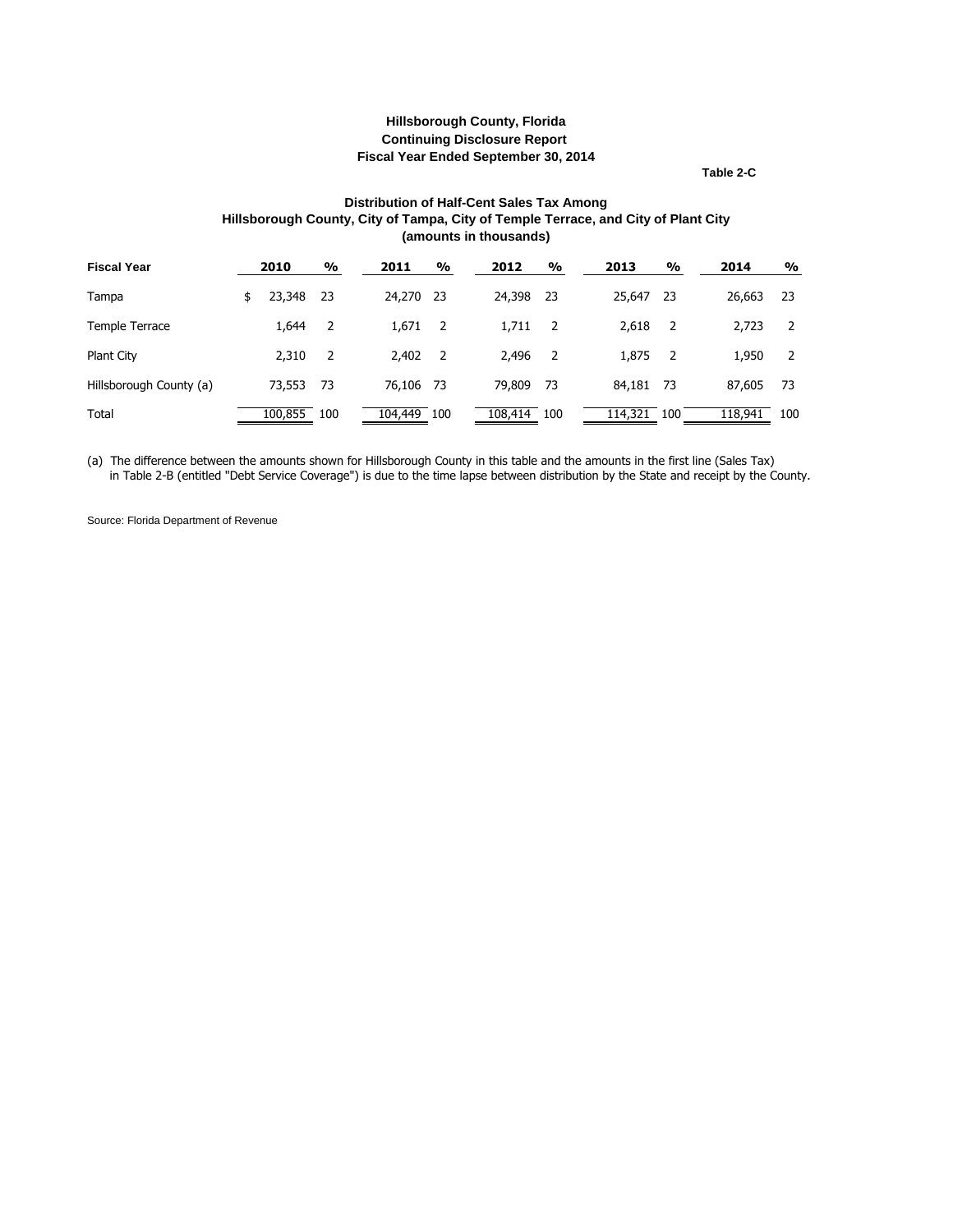**Table 2-D**

<span id="page-15-0"></span>

|                                                                  | <b>Hillsborough County Population</b> |           |           |           |           |  |  |  |
|------------------------------------------------------------------|---------------------------------------|-----------|-----------|-----------|-----------|--|--|--|
| <b>Fiscal Year</b>                                               | 2010                                  | 2011      | 2012      | 2013      | 2014      |  |  |  |
| City of Tampa                                                    | 335,709                               | 337,368   | 341,771   | 346,609   | 352,741   |  |  |  |
| City of Temple Terrace                                           | 24,541                                | 24,442    | 24,919    | 25,307    | 25,308    |  |  |  |
| City of Plant City                                               | 34,721                                | 34,746    | 34,963    | 35,313    | 35,956    |  |  |  |
| County's Unincorporated Area                                     | 834,255                               | 842,395   | 854,465   | 869,181   | 887,882   |  |  |  |
| <b>TOTAL</b>                                                     | 1,229,226                             | 1,238,951 | 1,256,118 | 1,276,410 | 1,301,887 |  |  |  |
| Percentage of Total Population<br>Located in Unincorporated Area | 66.82                                 | 67.99     | 68.02     | 68.10     | 68.20     |  |  |  |

Sources: Bureau of the Census, U.S. Department of Commerce, 2010 Census State of Florida Office of Economic & Demographic Research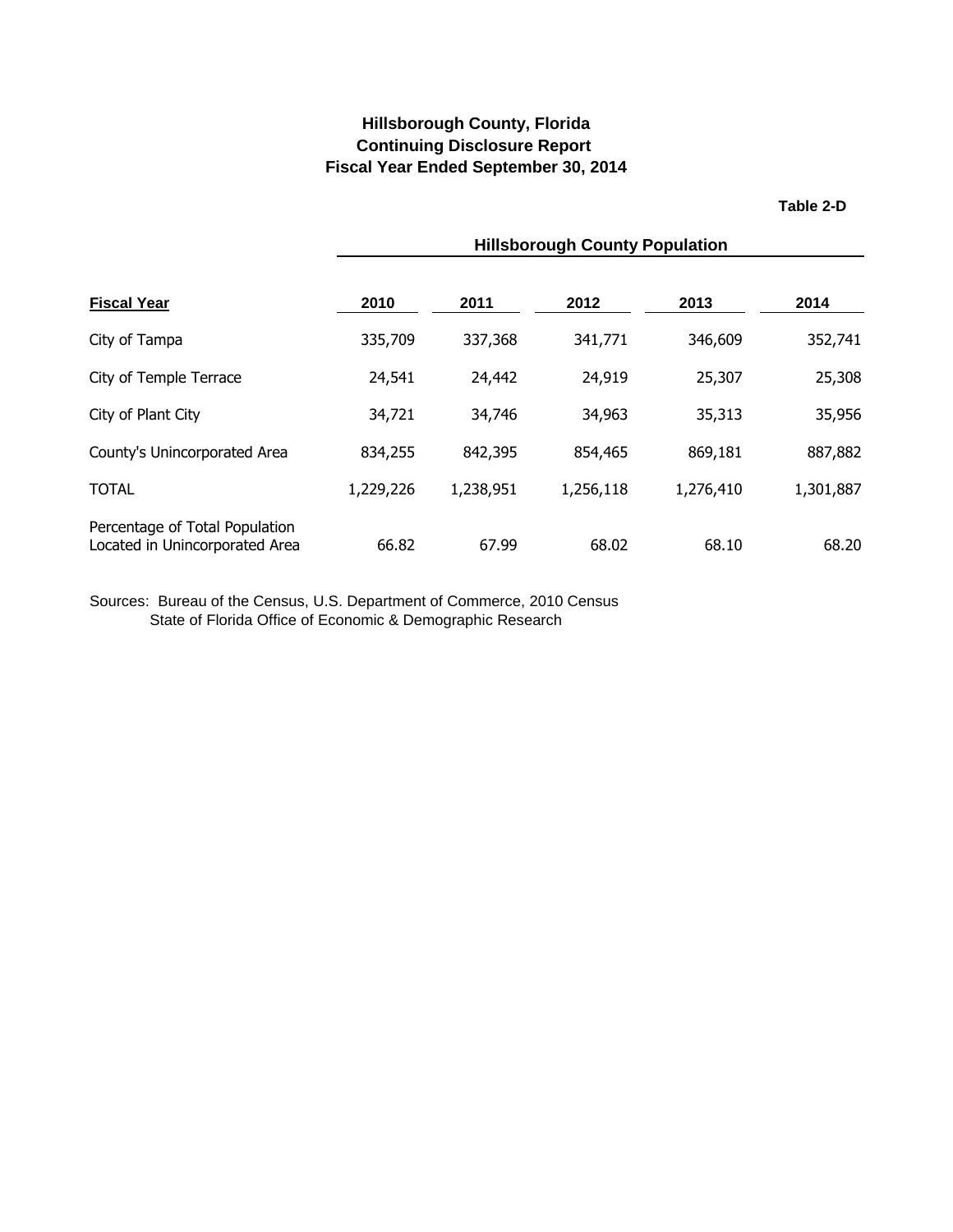#### **Table 2-E**

<span id="page-16-0"></span>

| <b>Fiscal Year Ended</b><br>September 30 | <b>Medicaid Reimbursement</b><br><b>Payments to the State</b> |  |  |
|------------------------------------------|---------------------------------------------------------------|--|--|
| 2009                                     | \$14,331,030                                                  |  |  |
| 2010                                     | 14,779,605                                                    |  |  |
| 2011                                     | 15,297,953                                                    |  |  |
| 2012                                     | 17,664,947 (a)                                                |  |  |
| 2013                                     | 19,283,343                                                    |  |  |
| 2014                                     | 17,331,811                                                    |  |  |

(a) In 2012, There was an additional Medicaid Retrospective Billing Amount payment made to the Florida Agency for Healthcare Administration (AHCA) based upon negotiations. \$6,901,177 was paid in full August, 2012 and is in addition to the 2012 amount reflected above.

Source: Hillsborough County, Florida Health Care Services Department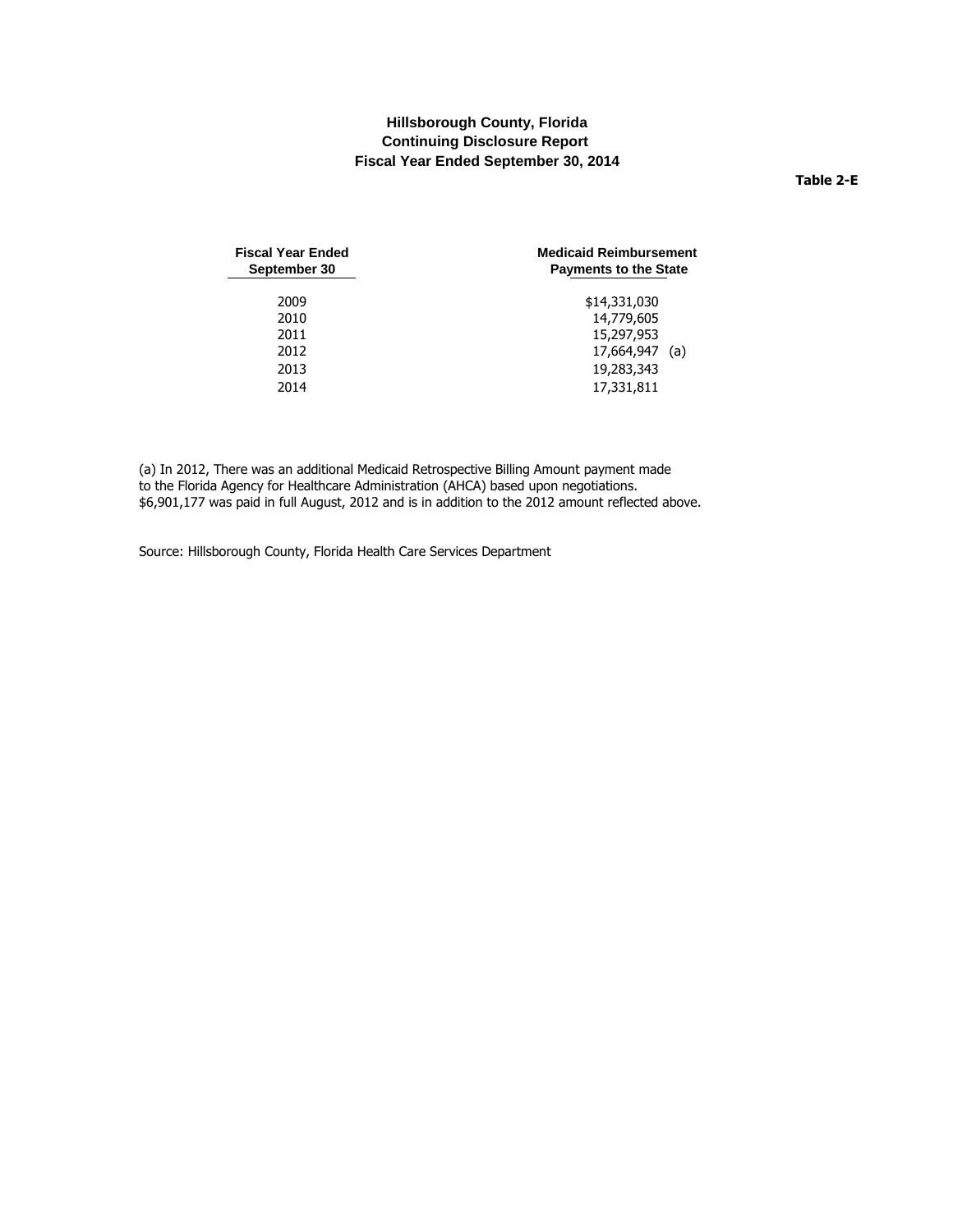**Table 3-A**

| <b>Fiscal</b><br>Year | 3 Cents      | 4th Cent  | 5th Cent  | Total      | <b>Per Penny</b> | % Change<br>From Prior Yr. |
|-----------------------|--------------|-----------|-----------|------------|------------------|----------------------------|
| 2005                  | \$11,915,118 | 3,971,706 | 3,971,706 | 19,858,530 | 3,971,706        | Base                       |
| 2006                  | 12,414,565   | 4,138,188 | 4,138,188 | 20,690,941 | 4,138,188        | 4.19                       |
| 2007                  | 13,104,521   | 4,368,174 | 4,368,174 | 21,840,869 | 4,368,174        | 5.56                       |
| 2008                  | 12,776,995   | 4,258,998 | 4,258,998 | 21,294,991 | 4,258,998        | $-2.50$                    |
| 2009                  | 11,053,974   | 3,684,658 | 3,684,658 | 18,423,290 | 3,684,658        | $-13.49$                   |
| 2010                  | 10,522,797   | 3,507,599 | 3,507,599 | 17,537,995 | 3,507,599        | $-4.80$                    |
| 2011                  | 11,462,415   | 3,820,805 | 3,820,805 | 19,104,025 | 3,820,805        | 8.93                       |
| 2012                  | 12,619,466   | 4,206,489 | 4,206,489 | 21,032,444 | 4,206,489        | 10.09                      |
| 2013                  | 12,716,683   | 4,238,894 | 4,238,894 | 21,194,471 | 4,238,894        | 0.77                       |
| 2014                  | 15,211,800   | 5,070,600 | 5,070,600 | 25,353,000 | 5,070,600        | 19.62                      |

## **Historical Tourist Development Tax Collections**

Source: Hillsborough County, Florida Comprehensive Annual Financial Report Hillsborough County, Florida Management & Budget Department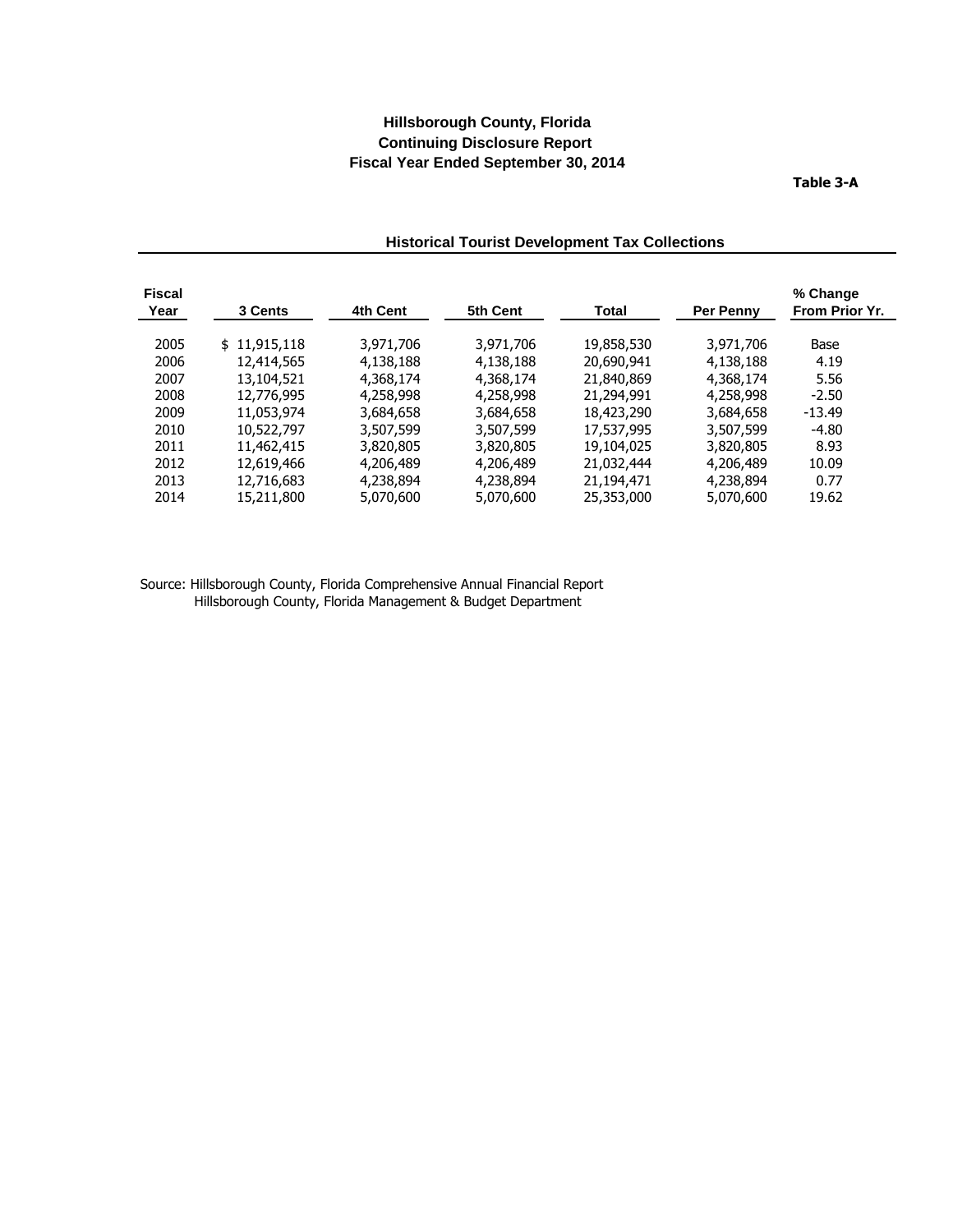## **Table 4-A**

# <span id="page-18-0"></span>**Historical Fourth Cent Tourist Development Tax Revenues**

| <b>Fiscal</b><br>Year | <b>4th Cent Tourist</b><br><b>Development Tax</b><br><b>Revenues Received</b> | % Change<br><b>From Prior Year</b> |
|-----------------------|-------------------------------------------------------------------------------|------------------------------------|
| 2005                  | \$<br>3,971,706                                                               | Base                               |
| 2006                  | 4,138,188                                                                     | 4.19                               |
| 2007                  | 4,368,174                                                                     | 5.56                               |
| 2008                  | 4,258,998                                                                     | $-2.50$                            |
| 2009                  | 3,684,658                                                                     | $-13.49$                           |
| 2010                  | 3,507,599                                                                     | -4.81                              |
| 2011                  | 3,820,805                                                                     | $-4.81$                            |
| 2012                  | 4,206,489                                                                     | 10.09                              |
| 2013                  | 4,238,894                                                                     | 0.77                               |
| 2014                  | 4,749,570                                                                     | 12.05                              |
|                       |                                                                               |                                    |

Source: Hillsborough County, Florida Management & Budget Department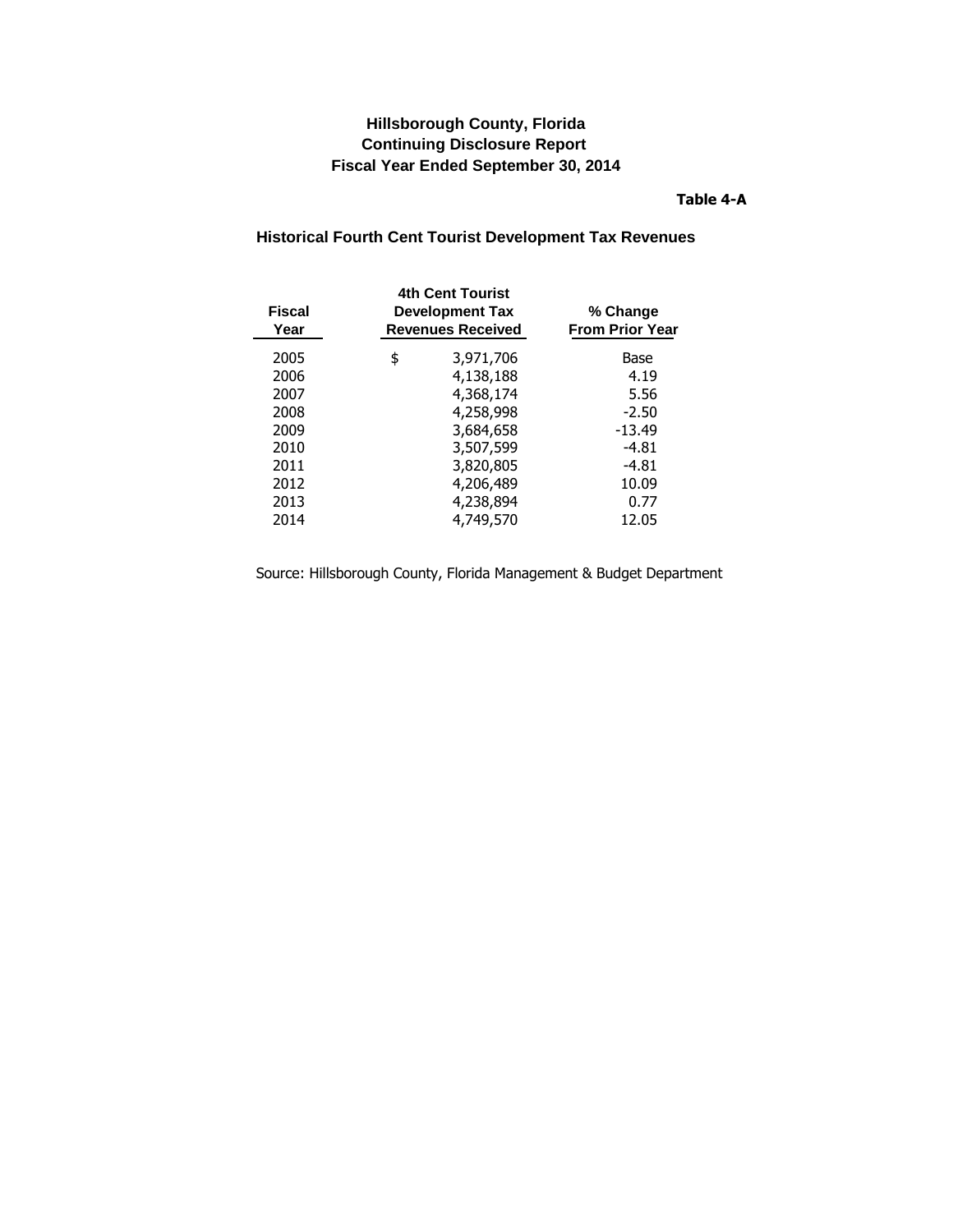## **Table 4-B**

# **5th Cent Tourist Percent Fiscal Development Tax Change From Year Revenues Received Prior Year** 2005 \$ 3,971,706 Base 2006 4,138,188 4.19 2007 4,368,174 5.56 2008 4,258,998 -2.50 2009 3,684,658 -13.49 2010 3,507,599 -4.81 2011 3,820,805 -4.81 2012 4,206,489 10.09 2013 4,238,894 0.77 2014 4,749,570 12.05

## <span id="page-19-0"></span>**Historical Fifth Cent Tourist Development Tax Revenues**

Source: Hillsborough County, Florida Management & Budget Department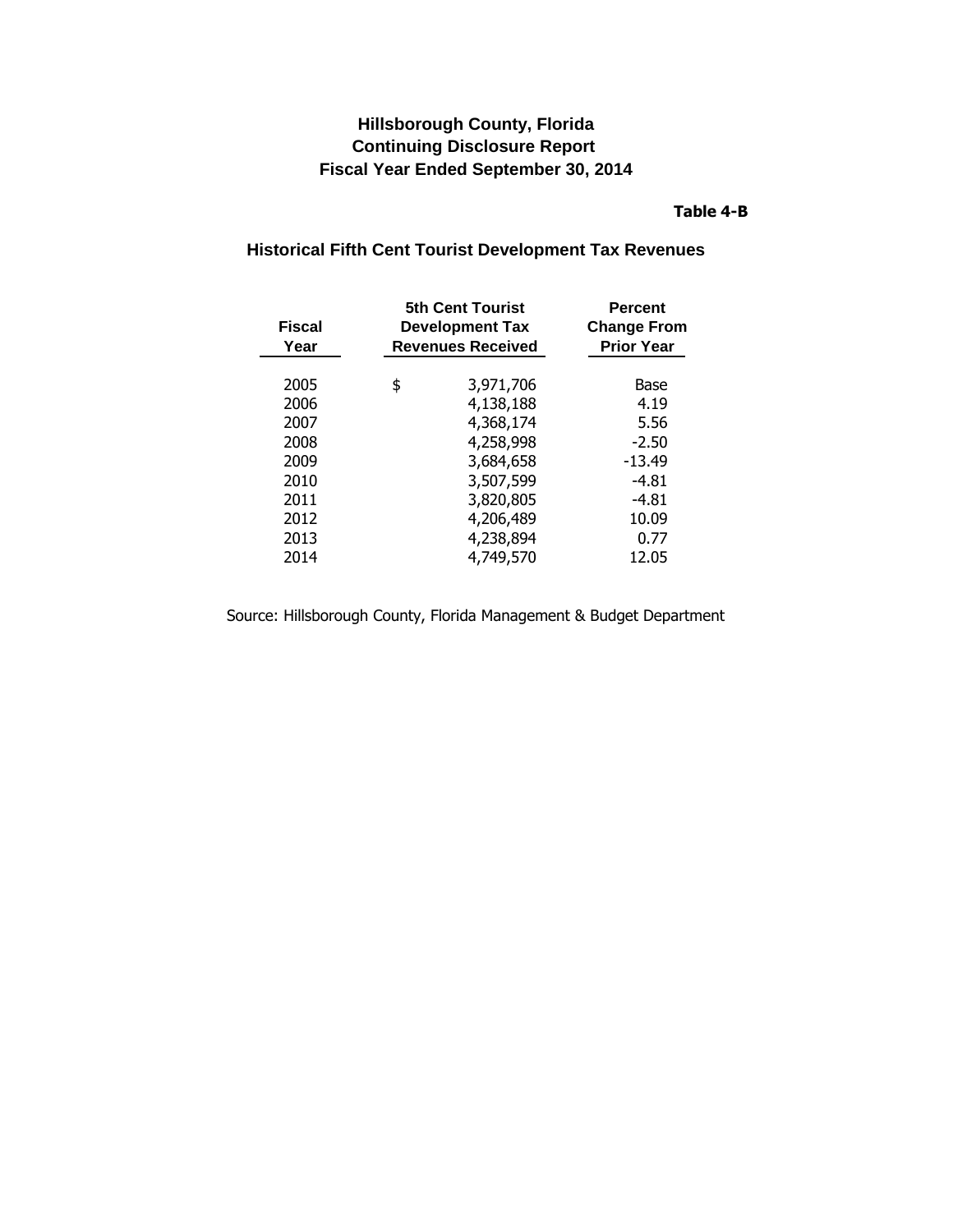#### **Historical Community Investment Tax Collections and Distributions by Priority**

<span id="page-20-0"></span>

|                       | <b>Distributions</b> |                      |                           |  |  |  |
|-----------------------|----------------------|----------------------|---------------------------|--|--|--|
| Community             | <b>Hillsborough</b>  | Deposits to          |                           |  |  |  |
| <b>Investment Tax</b> | County               | Capital              | <b>County and</b>         |  |  |  |
| Revenues (a)          | <b>School Board</b>  | Improvement Fund (b) | <b>Municipalities (c)</b> |  |  |  |
| 89,105,847            | 22,276,462           | 9,686,119            | 57,143,266                |  |  |  |
| 88,073,757            | 22,018,439           | 9,570,000            | 56,485,318                |  |  |  |
| 91,559,464            | 22,889,866           | 9,381,238            | 59,288,360                |  |  |  |
| 95,774,585            | 23,943,646           | 9,051,896            | 62,779,043                |  |  |  |
| 99,760,584            | 24,940,146           | 9,687,000            | 65,133,438                |  |  |  |
| 105,396,024           | 26,349,006           | 9,686,438            | 69,360,580                |  |  |  |
| 569,670,261           | 142,417,565          | 57,062,691           | 370,190,005               |  |  |  |
|                       | \$                   |                      |                           |  |  |  |

(a) Amounts are net of State of Florida administrative charges, if any.

(b) These amounts are described in Section 2(b) of the Community Investment Interlocal Agreement, and generally consist of (1) principal and interest payments relating to the Tampa Sports Authority Local Option Sales Tax Refunding Bonds, Series 2005 which are deposited with the Trustee, and (2) amounts deposited to the Capital Improvement Fund (established pursuant to the Stadium Agreement) held by the Issuer.

(c) Any amounts remaining after the Section 2(b) distributions are disbursed to the County and municipalities located therein pursuant to Section 2(c) of the Community Investment Interlocal Agreement.

Source: Hillsborough County, Florida Management & Budget Department

#### **Table 5-A**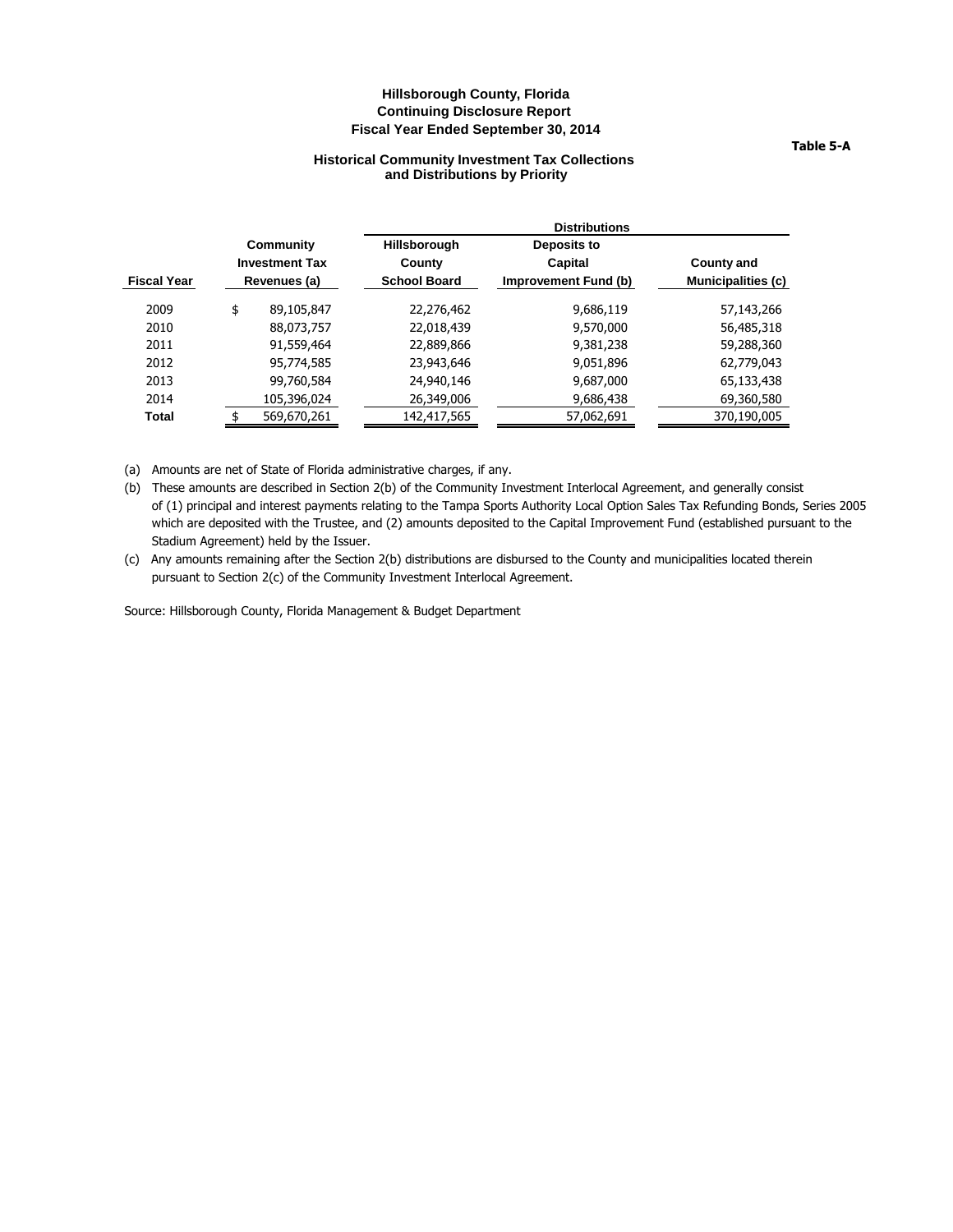**Table 7-A**

#### <span id="page-21-0"></span>**Historical Number of Paid Non-Criminal Traffic Infraction and Criminal Violation Citations**

| <b>Fiscal Year</b>                                             | 2014    | 2013    | 2012    | 2011    | 2010    | 2009    |
|----------------------------------------------------------------|---------|---------|---------|---------|---------|---------|
| Number of Non-Criminal Traffic<br>Infraction Citations Paid    | 131.658 | 137,922 | 134,638 | 135,610 | 161.012 | 160,865 |
| Number of Criminal Traffic<br><b>Infraction Citations Paid</b> | 2,641   | 2,696   | 3,764   | 4,187   | 7,114   | 5,422   |
| Total                                                          | 134,299 | 140,618 | 138,402 | 139,797 | 168,126 | 166,287 |

Source: Hillsborough County Clerk of Circuit Court's Accounting Department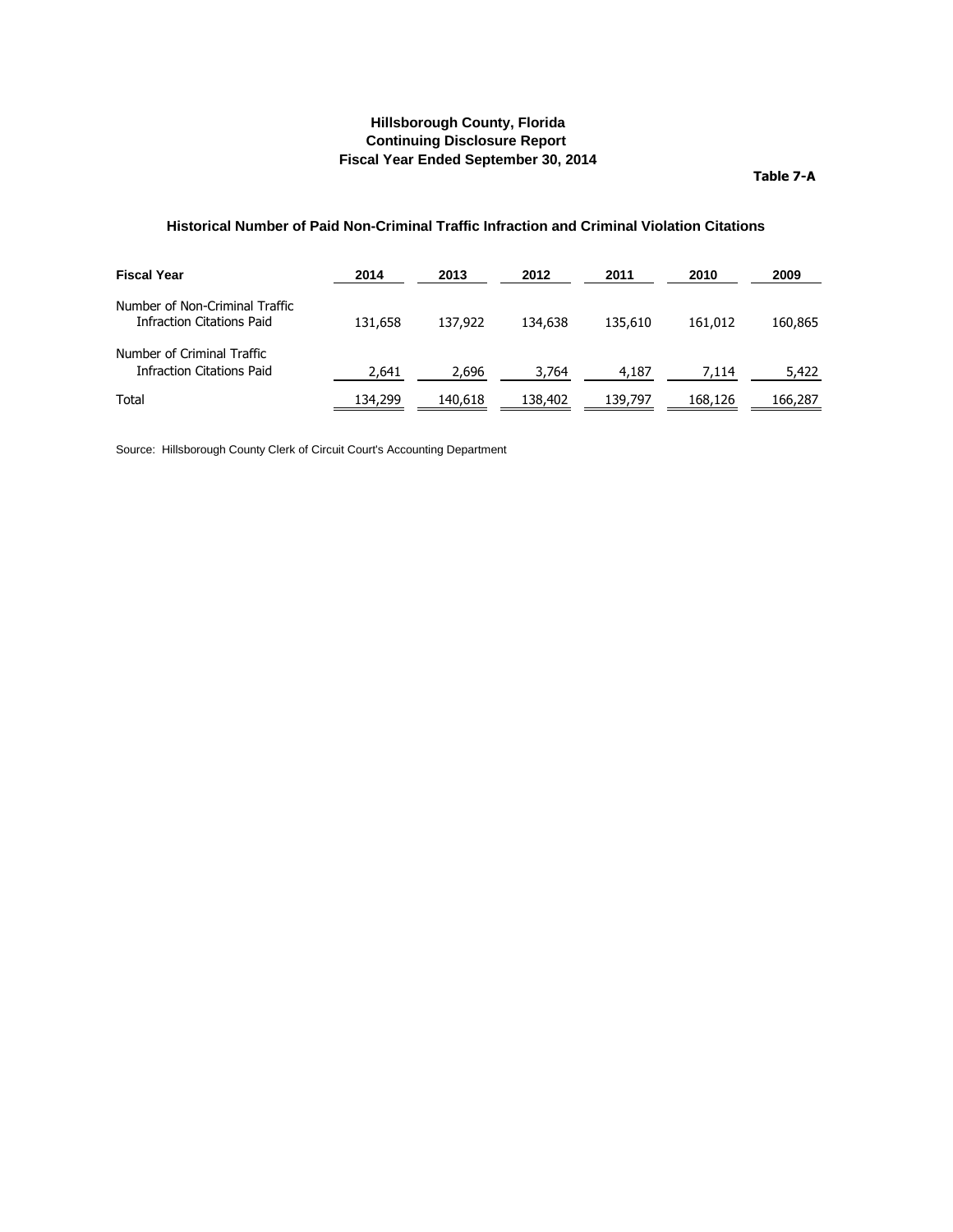**Table 7-B**

#### <span id="page-22-0"></span>**Historical Community Investment Tax (CIT) Sales Surtax Collections (a) and Distributions**

| <b>Fiscal</b><br>Year | <b>CIT</b><br><b>Revenues</b><br>Collected (b) | <b>Distributions to</b><br><b>Hillsborough</b><br>County<br><b>School Board</b> | <b>Deposits for</b><br><b>Tampa Sports</b><br><b>Authority</b><br>Bonds (c) | <b>Distributions</b><br>to County (d) | <b>Distributions</b><br>to Cities (d) |
|-----------------------|------------------------------------------------|---------------------------------------------------------------------------------|-----------------------------------------------------------------------------|---------------------------------------|---------------------------------------|
| 2014                  | \$102,629,522                                  | 26,349,006                                                                      | 9,686,438                                                                   | 48,310,629                            | 18,283,449                            |
| 2013                  | 99,760,584                                     | 24,940,146                                                                      | 9,687,000                                                                   | 47,964,264                            | 17,169,174                            |
| 2012                  | 95,774,585                                     | 23,943,646                                                                      | 9.051.896                                                                   | 46,167,708                            | 16,611,335                            |
| 2011                  | 91,559,464                                     | 22,889,866                                                                      | 9,381,238                                                                   | 43,204,411                            | 16,083,949                            |
| 2010                  | 88,073,757                                     | 22,018,439                                                                      | 9,570,000                                                                   | 41,193,759                            | 15,291,559                            |
| 2009                  | 89,105,847                                     | 22,276,462                                                                      | 9,686,119                                                                   | 41,697,441                            | 15,445,825                            |
| 2008                  | 98,386,405                                     | 24,596,601                                                                      | 9,683,460                                                                   | 46,682,240                            | 17,424,105                            |
| 2007                  | 104,914,648                                    | 26,228,662                                                                      | 10,314,000                                                                  | 49,583,364                            | 18,788,622                            |
| 2006                  | 107,126,448                                    | 26,781,612                                                                      | 12,064,000                                                                  | 49,332,904                            | 18,947,932                            |
| 2005                  | 99,381,752                                     | 24,845,438                                                                      | 9,564,000                                                                   | 46,779,829                            | 18,192,485                            |

- (a) The County's authority to impose the CIT Surtax expires on December 1, 2026. Accordingly, the County will not receive CIT Revenues after December 1, 2026.
- (b) Amounts are net of state of Florida administrative charges, if any.
- (c) These amounts are described in Section 2(b) of the Community Investment Interlocal Agreement, and generally consist of (i) principal and interest payments related to the Tampa Sports Authority Local Option Sales Tax Refunding Revenue Bonds, Series 2005 (Refunded Series 1997) which are deposited with a Trustee, and (ii) certain other amounts deposited in a capital improvement fund established in connection with such bonds.
- (d) Any amounts remaining after the distribution to the School Board and the Section 2(b) distributions are distributed to the County and the Cities pursuant to Section 2(c) of the CIT Revenues Interlocal Agreement.

Source: Hillsborough County, Management & Budget Department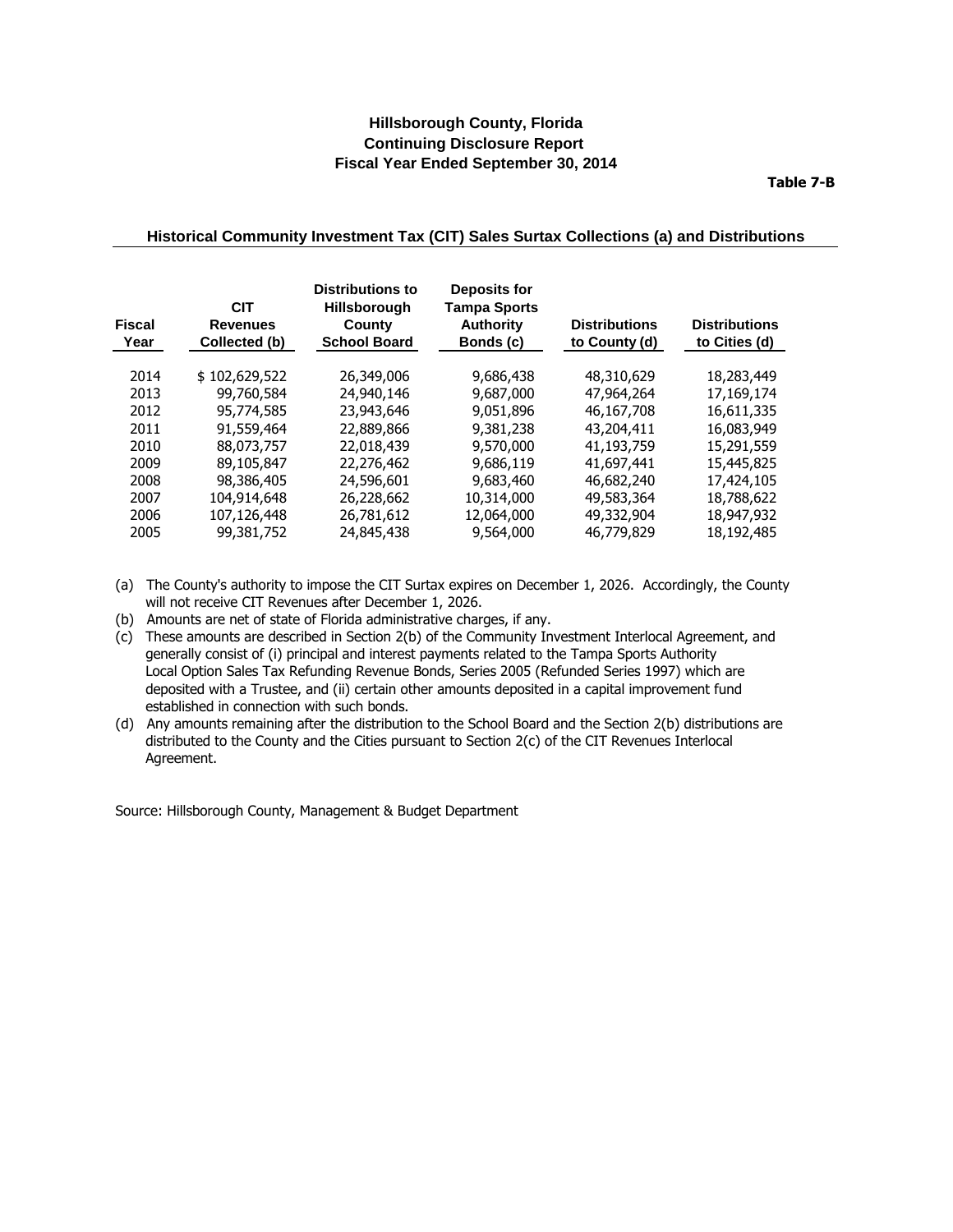**Table 7-C**

<span id="page-23-0"></span>

|                                                         | <b>Court Surcharge Revenues</b><br><b>Debt Service Coverage</b> |           |           |           |           |           |  |
|---------------------------------------------------------|-----------------------------------------------------------------|-----------|-----------|-----------|-----------|-----------|--|
| <b>Fiscal Year</b>                                      | 2009                                                            | 2010      | 2011      | 2012      | 2013      | 2014      |  |
| Court Surcharge Revenues                                | \$3,285,761                                                     | 3,141,103 | 2,778,226 | 2,752,661 | 2,826,067 | 2,708,232 |  |
| Aggregate Maximum Bond Service Reguirement              | 2,534,421                                                       | 2,534,421 | 2,534,421 | 2,534,421 | 2,534,421 | 2,534,421 |  |
| Debt Service Coverage based on Court Surcharge Revenues | 1.30x                                                           | 1.24x     | 1.10x     | 1.09x     | 1.12x     | 1.07x     |  |

Source: Hillsborough County Clerk of Circuit Court's Accounting Department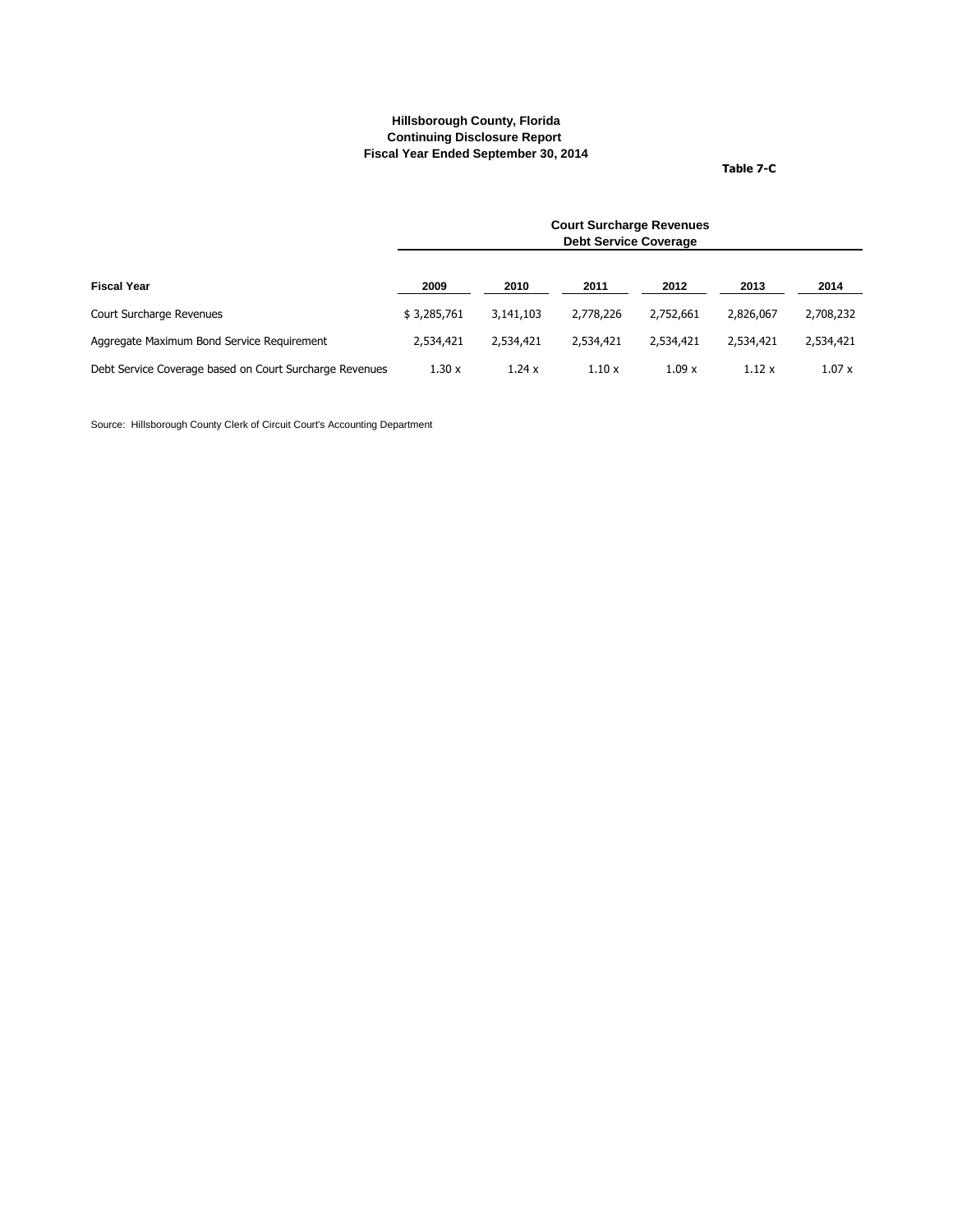**Table 7-D**

#### **Historical Debt Service Coverage Including Court Facilities Bonds CIT Revenue**

<span id="page-24-0"></span>

| 2009         | 2010       | 2011       | 2012       | 2013       | 2014       |
|--------------|------------|------------|------------|------------|------------|
| \$41,697,441 | 41,193,759 | 43,204,411 | 46,167,708 | 47,964,264 | 48,310,629 |
| 29,735,392   | 29,735,392 | 29,735,392 | 28,957,783 | 28,957,783 | 28,813,021 |
| 1.40x        | 1.39 x     | 1.45x      | 1.59x      | 1.66x      | 1.68x      |
| 29,706,108   | 29,718,689 | 25,182,828 | 25,210,630 | 26,407,252 | 28,813,021 |
| 1.40 x       | 1.39x      | 1.72x      | 1.83 x     | 1.82 x     | 1.68x      |
|              |            |            |            |            |            |

Source: Hillsborough County, Florida Management & Budget Department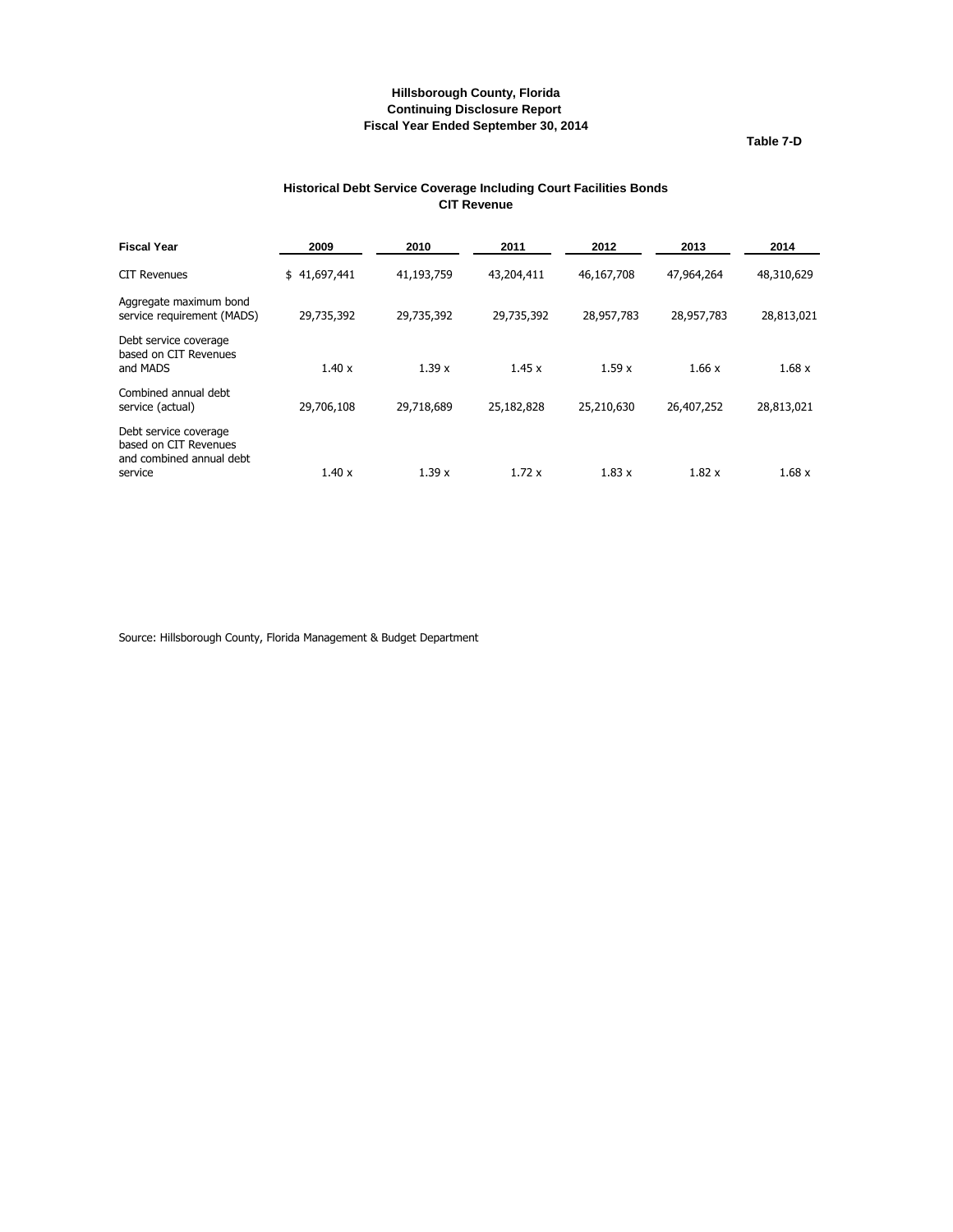**Table 7-E**

#### **Historical Debt Service Coverage Excluding Court Facilities Bonds CIT Revenue**

<span id="page-25-0"></span>

| <b>Fiscal Year</b>                                         | 2009         | 2010       | 2011       | 2012       | 2013       | 2014       |
|------------------------------------------------------------|--------------|------------|------------|------------|------------|------------|
| <b>CIT Revenues</b>                                        | \$41,697,441 | 41,193,759 | 43,204,411 | 46,167,708 | 47,964,264 | 48,310,629 |
| Aggregate maximum bond<br>service requirement (MADS)       | 27,200,971   | 27,200,971 | 27,200,971 | 26,426,799 | 26,426,799 | 26,279,775 |
| Debt service coverage<br>based on CIT Revenues<br>and MADS | 1.53x        | 1.51x      | 1.59x      | 1.75x      | 1.81x      | 1.84x      |

Source: Hillsborough County, Florida Management & Budget Department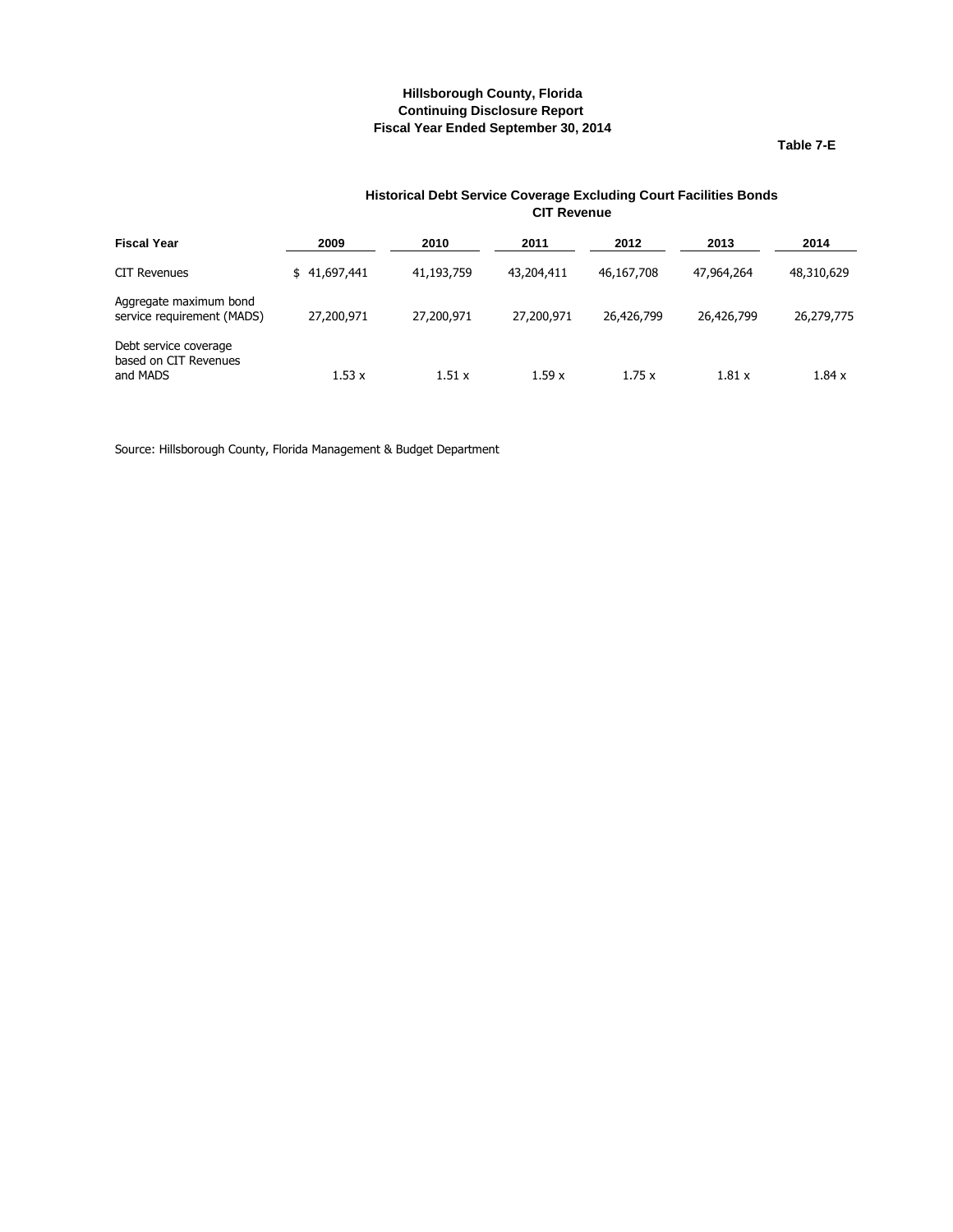**Table 7-F**

| Distribution Percentage for the Community Investment Tax (a) |
|--------------------------------------------------------------|
|                                                              |

<span id="page-26-0"></span>

| <b>Fiscal</b><br>Year | <b>Hillsborough</b><br>County<br>Percentage | <b>School</b><br><b>Board</b><br>Percentage | Tampa<br><b>Sports</b><br><b>Authority</b><br>Percentage | <b>Municipalities</b><br>Percentage | <b>Total</b><br><b>Distribution</b><br>Percentage |
|-----------------------|---------------------------------------------|---------------------------------------------|----------------------------------------------------------|-------------------------------------|---------------------------------------------------|
| 2014                  | 48.46%                                      | 25.00%                                      | 9.19%                                                    | 17.35%                              | 100.00%                                           |
| 2013                  | 48.05                                       | 25.00                                       | 9.71                                                     | 17.21                               | 100.00                                            |
| 2012                  | 48.20                                       | 25.00                                       | 9.45                                                     | 17.35                               | 100.00                                            |
| 2011                  | 47.19                                       | 25.00                                       | 10.25                                                    | 17.57                               | 100.00                                            |
| 2010                  | 46.78                                       | 25.00                                       | 10.86                                                    | 17.36                               | 100.00                                            |
| 2009                  | 46.80                                       | 25.00                                       | 10.87                                                    | 17.33                               | 100.00                                            |

(a) Based on population as of February of the year prior to distribution, as required by the Community Investment Tax Interlocal Agreement and Section 218.62, Florida Statutes.

Source: Hillsborough County, Florida Comprehensive Annual Financial Report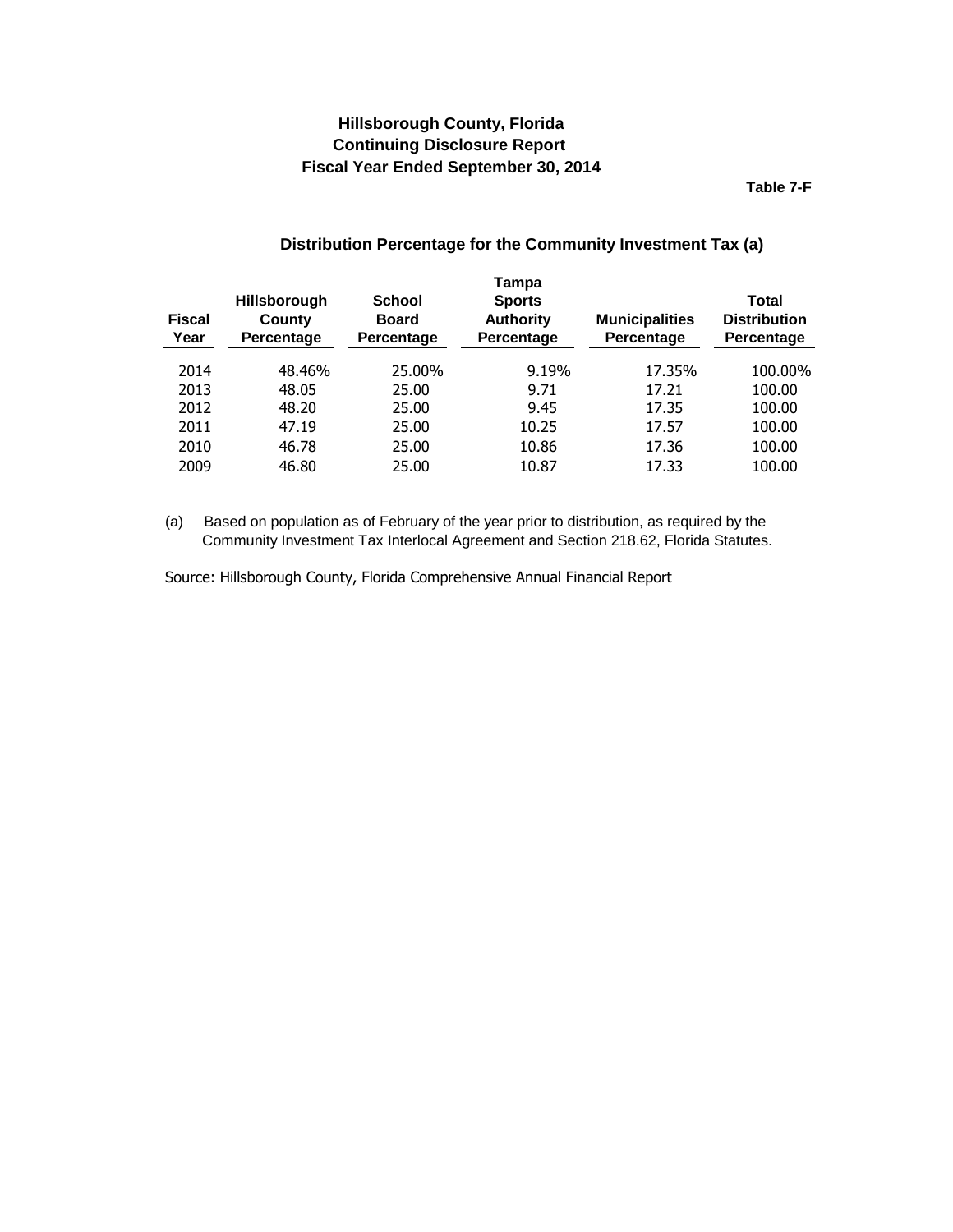**Table 8-A**

#### **Historical Reclaimed Water Assessment Revenues**

<span id="page-27-0"></span>

| <b>Fiscal</b><br>Year (a) | Total<br>Levied | <b>Discounts</b><br>Allowed (b) | Total<br>Collected (c) | Percent<br>Collected (d) |
|---------------------------|-----------------|---------------------------------|------------------------|--------------------------|
| 2014                      | 502,844         | 18,055                          | 484,632                | 100.16%                  |
| 2013                      | 503,092         | 18,136                          | 485,712                | 100.16%                  |
| 2012                      | 503,361         | 18,086                          | 487,259                | 100.41                   |
| 2011                      | 503,803         | 18,062                          | 487,376                | 100.34                   |
| 2010                      | 504,363         | 17,853                          | 487,992                | 100.30                   |

(a) Based on assessed values and Reclaimed Water Assessments levied as of January 1 of the preceding calendar year.

(b) Early payment discounts: 4% for November; 3% for December; 2% for January; and 1% for February.

- (c) Includes interest charged for late payments and proceeds of tax certificate sales, if any.
- (d) Total amount collected divided by total reclaimed water assessments levied net of discounts.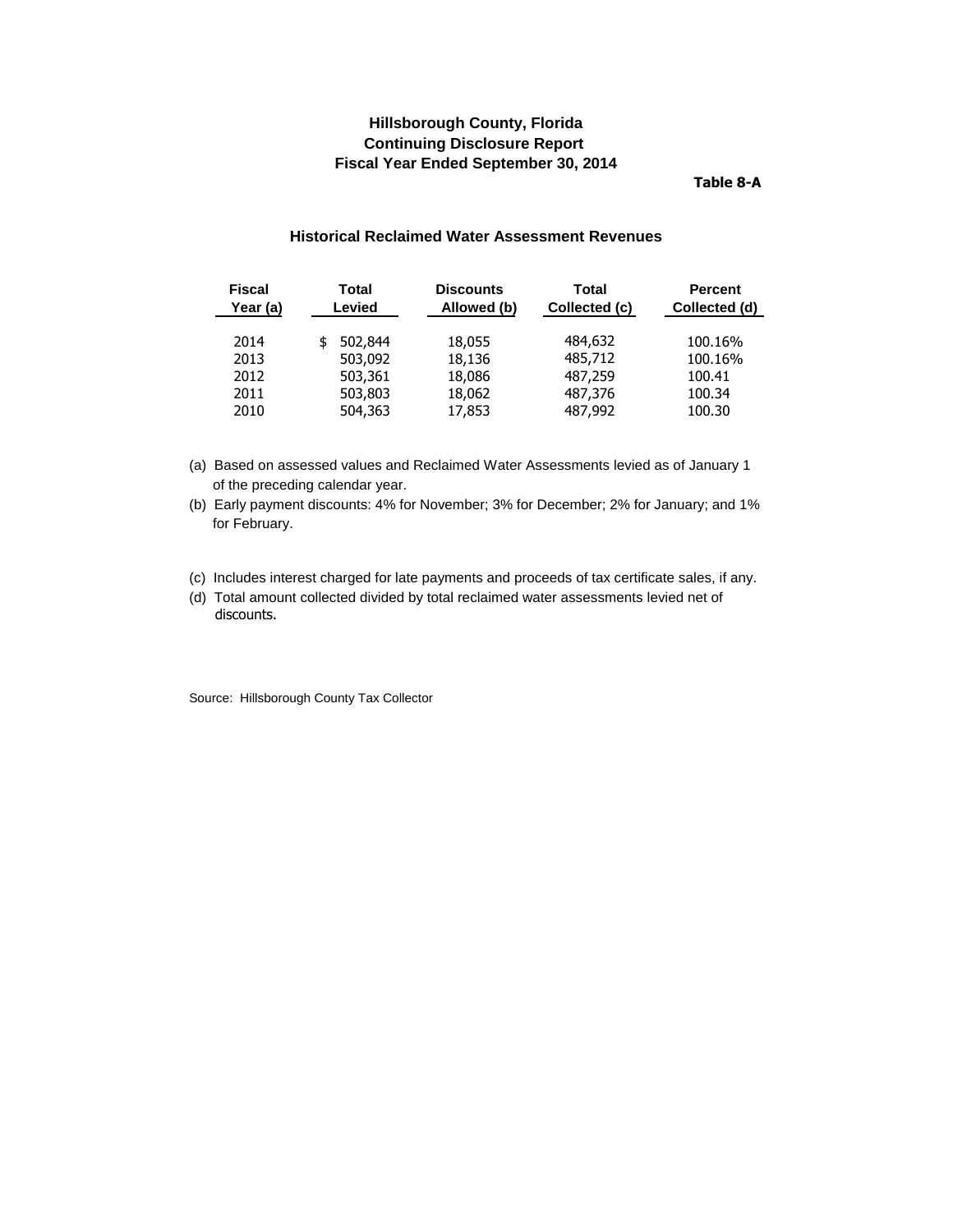#### **Table 8-B**

#### **Historical Reclaimed Water Assessment Collections and Coverage**

<span id="page-28-0"></span>

| <b>Fiscal Year</b>                      | 2014      | 2013    | 2012          | 2011    | 2010    |
|-----------------------------------------|-----------|---------|---------------|---------|---------|
| Reclaimed water assessment revenues (a) | \$486,284 | 485,712 | 487,259       | 487,376 | 487,992 |
| Maximum bond service requirement        | 429,319   | 429.319 | 429.319       | 429.319 | 429,319 |
| Debt service coverage based on revenues | 1.13 x    | 1.13x   | $1.13 \times$ | 1.14x   | 1.14x   |

(a) Reclaimed water assessment revenues resulting from reclaimed water assessments levied in prior tax year.

Source: Hillsborough County Tax Collector and RWIU, Series 2000 Bonds, Debt Service Schedule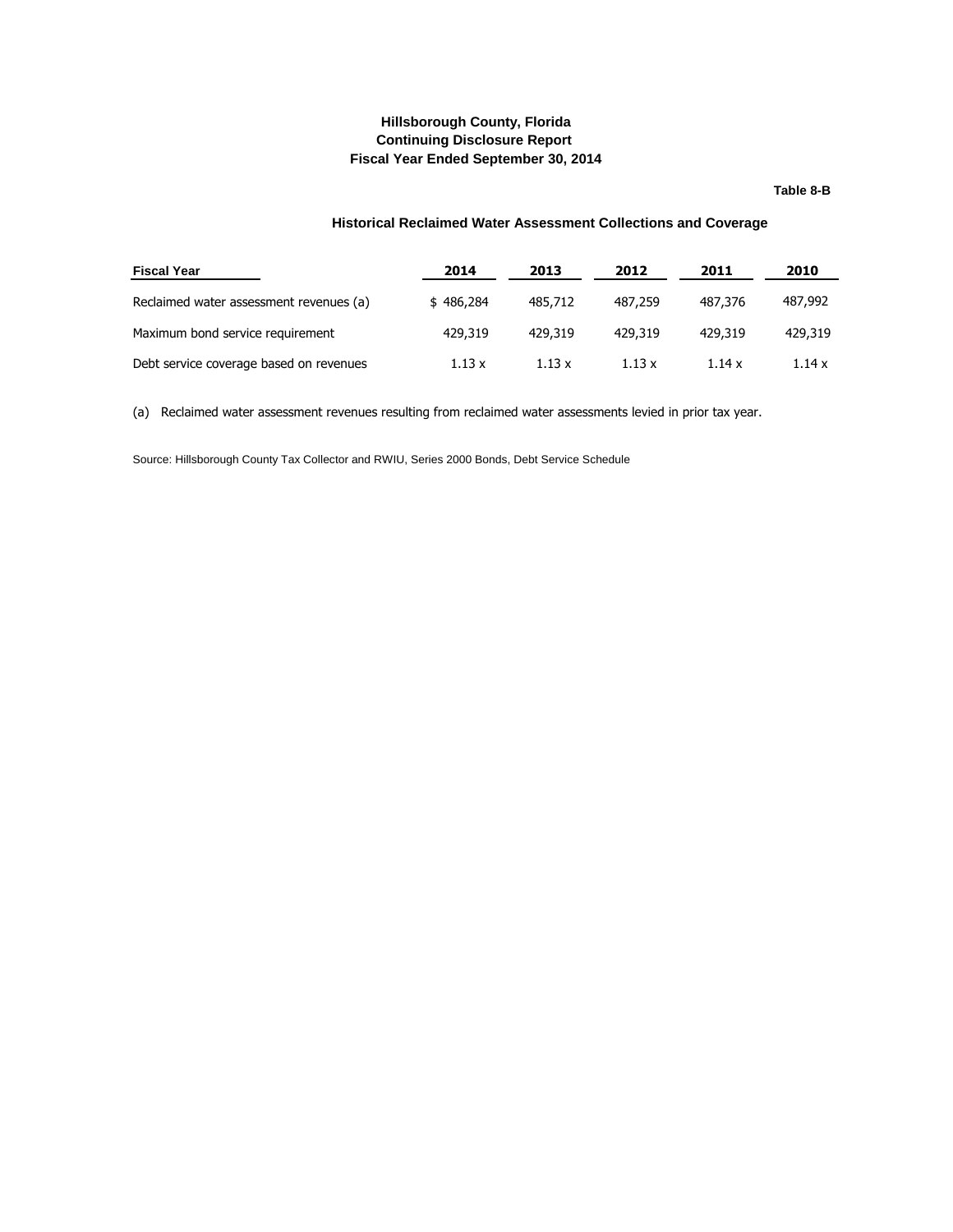**Table 9-A**

## **Historical Capacity Assessment Revenues**

<span id="page-29-0"></span>

| <b>Fiscal</b><br>Year (a) | Total<br><b>Levied</b> | <b>Discounts</b><br>Allowed (b) | Total<br>Collected (c) | <b>Percent</b><br>Collected (d) |
|---------------------------|------------------------|---------------------------------|------------------------|---------------------------------|
| 2014                      | \$2,785,172            | 103,363                         | 2,691,518              | 100.36%                         |
| 2013                      | 2,786,741              | 103,060                         | 2,700,028              | 100.61                          |
| 2012                      | 2,790,591              | 102,973                         | 2,716,192              | 101.06                          |
| 2011                      | 2,793,931              | 102,697                         | 2,715,460              | 100.90                          |
| 2010                      | 2,795,637              | 101,732                         | 2,701,924              | 100.30                          |

## **Note: This table relates to the Series 2000 Capacity Assessment Revenue Bonds issued to finance capital improvements within the 47 Units on which Capacity Assessments were made.**

- (a) Based on assessed values and Capacity Assessments levied as of January 1 of the preceding calendar year.
- (b) Early payment discount: 4% for November; 3% for December; 2% for January; and 1% for February.
- (c) Includes interest charged for late payments and proceeds of tax certificate sales, if any.
- (d) Total amount collected divided by total Capacity Assessments levied net of discounts.

Source: Hillsborough County Tax Collector Annual Reports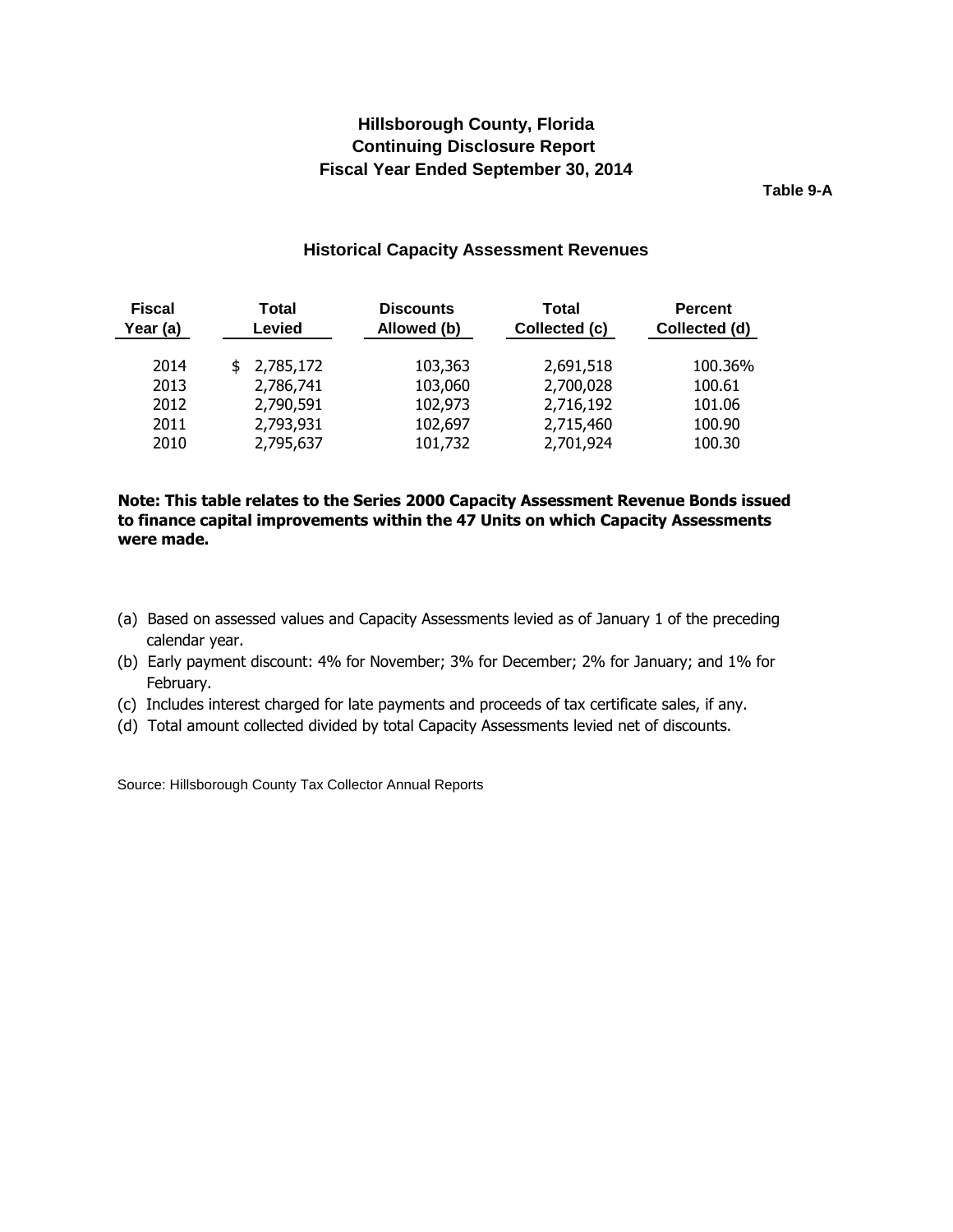**Table 9-B**

#### **Historical Capacity Assessment Coverage**

<span id="page-30-0"></span>

| Fiscal Year (a)                         | 2014        | 2013          | 2012          | 2011          | 2010      |
|-----------------------------------------|-------------|---------------|---------------|---------------|-----------|
| Capacity Assessment Revenues (b)        | \$2,691,518 | 2,700,028     | 2,716,192     | 2,715,460     | 2,701,924 |
| Maximum Bond Service Requirement        | 2,408,038   | 2,408,038     | 2,408,038     | 2,408,038     | 2,408,038 |
| Debt Service Coverage Based on Revenues | 1.12 x      | $1.12 \times$ | $1.13 \times$ | $1.13 \times$ | 1.12 x    |

#### **Note: This table relates to the Series 2000 Capacity Assessment Revenue Bonds issued to finance capital improvements within the 47 units on which Capacity Assessments were made.**

(a) Based on Capacity Assessment Revenues resulting from Capacity Assessments levied in prior tax roll year.

(b) Revenues based on 47 Capacity Assessment Units

Source: Hillsborough County Tax Collector and CAU Series 2000 Bonds Debt Service Schedule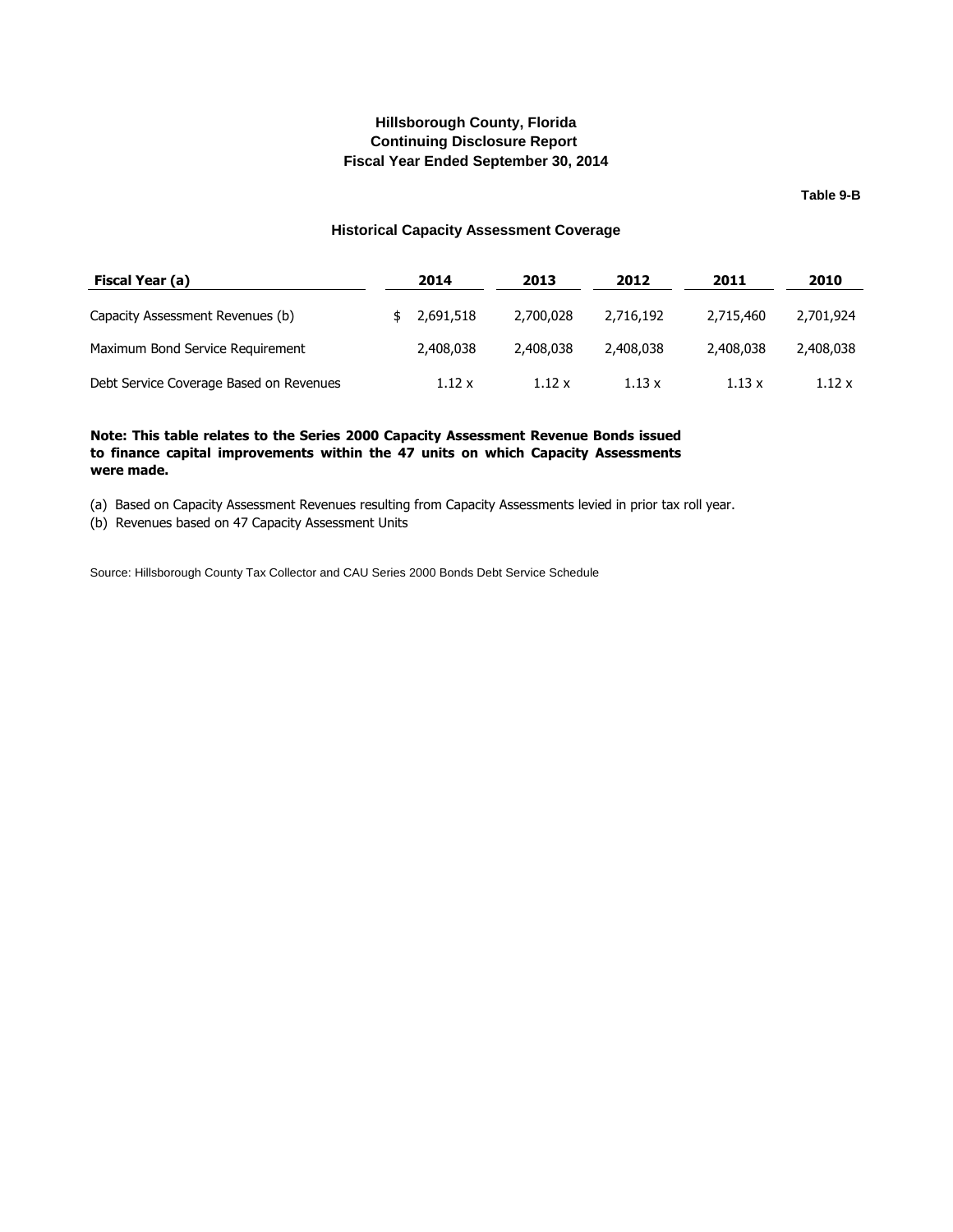**Table 10-A**

#### **Water Customer Revenues (amounts in thousands)**

<span id="page-31-0"></span>

| <b>Fiscal Year</b>      | 2010     | 2011   | 2012   | 2013    | 2014   |
|-------------------------|----------|--------|--------|---------|--------|
| Water Customer Revenues | \$77.859 | 92,182 | 94,772 | 93,628  | 94,562 |
| Change (a)              | Base     | 18.4%  | 2.8%   | $-1.2%$ | 1.0%   |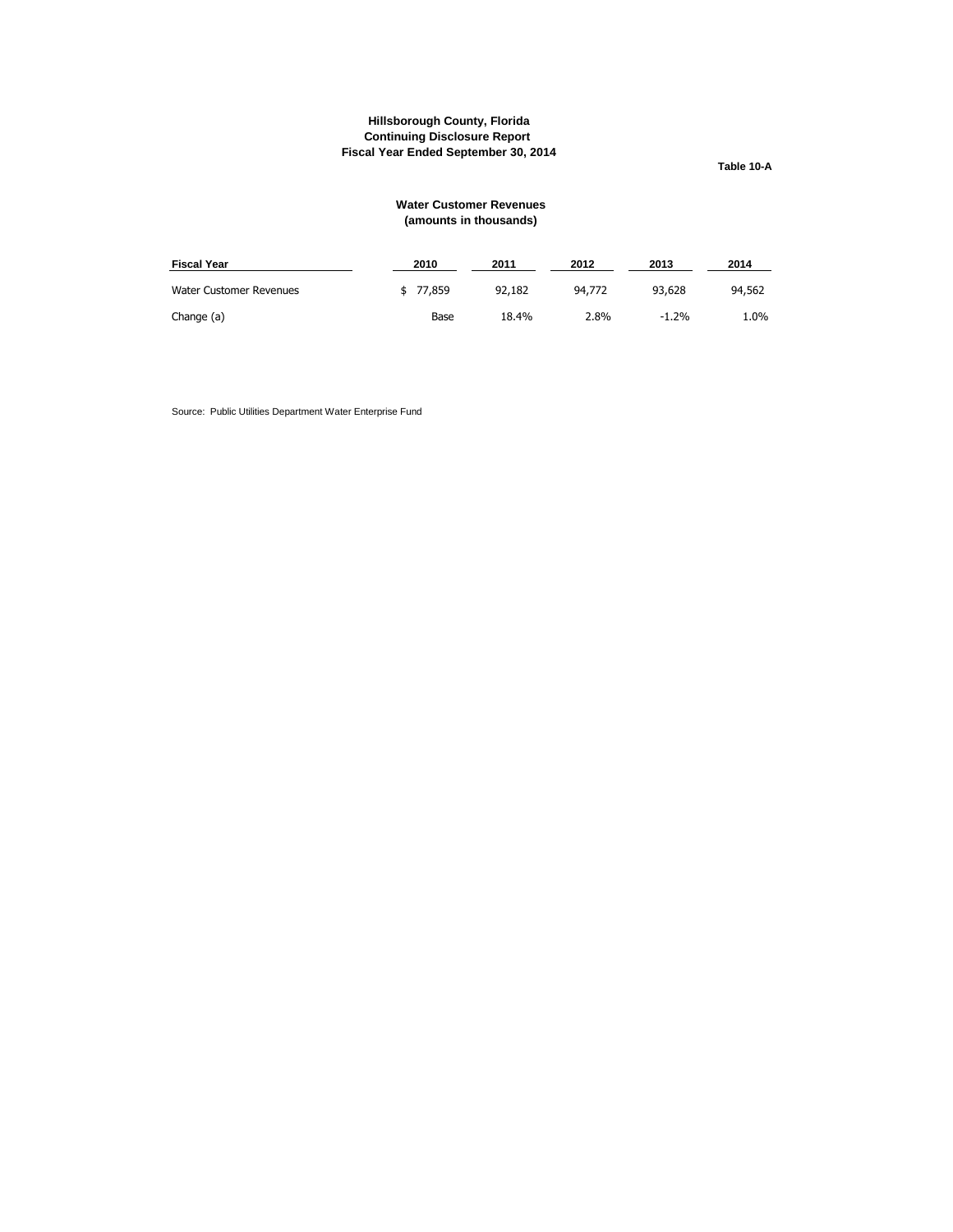**Table 10-B**

## **Wastewater Customer Revenues (amounts in thousands)**

<span id="page-32-0"></span>

| <b>Fiscal Year</b> | 2010     | 2011   | 2012   | 2013   | 2014   |
|--------------------|----------|--------|--------|--------|--------|
| Total              | \$84.114 | 87,544 | 89,997 | 91,350 | 95,894 |
| Change             | Base     | 4.1%   | 2.8%   | 1.5%   | 5.0%   |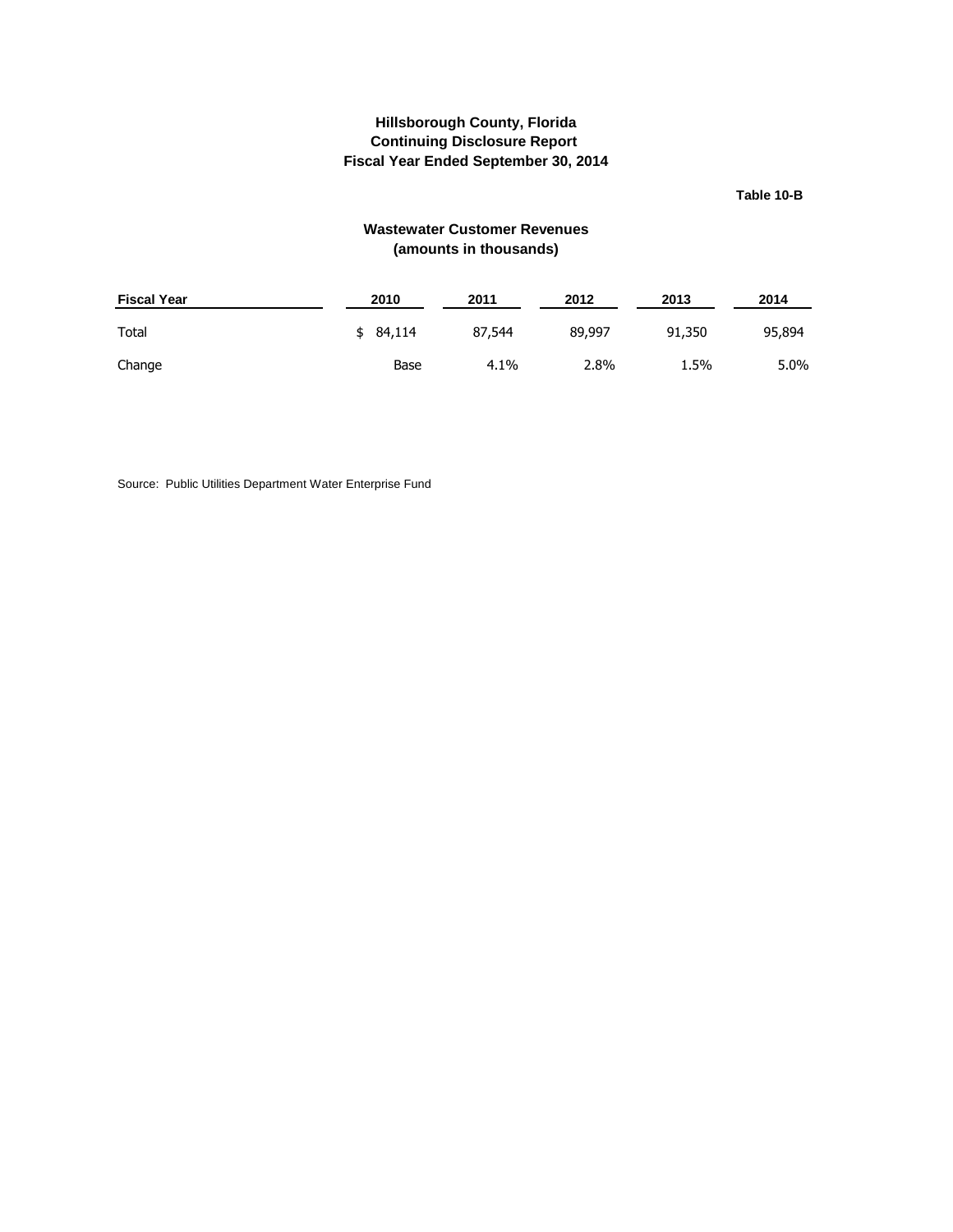**Table 10-C**

#### <span id="page-33-0"></span>**Historical Revenues and Debt Service Coverage Refunding Utility Revenue Bonds, Series 2001 and 2010A/B/C (amounts in thousands)**

| <b>Fiscal Year</b>                               | 2010    | 2011    | 2012    | 2013    | 2014    |
|--------------------------------------------------|---------|---------|---------|---------|---------|
| Gross Revenue (a)                                | 180,351 | 200,442 | 206,358 | 208,154 | 211,523 |
| Less Cost of Operation & Maintenance             | 128,323 | 132,296 | 131,264 | 131,384 | 147,238 |
| Net Revenues                                     | 52,028  | 68,146  | 75,094  | 76,770  | 64,285  |
| Total Pledged Capacity Fees (b)                  | 11,559  | 12,663  | 12,059  | 12,084  | 15,336  |
| <b>Total Pledged Revenues</b>                    | 63,587  | 80,809  | 87,153  | 88,854  | 79,621  |
| <b>Required Deposits</b>                         |         |         |         |         |         |
| Cost of Operation & Maintenance (c)              | 128,323 | 132,296 | 131,264 | 131,384 | 144,701 |
| <b>Bond Service Requirement</b>                  | 20,347  | 20,545  | 20,341  | 17,888  | 18,011  |
| Deposit to Renewal & Replacement Account         | 9,163   | 9,018   | 10,022  | 10,318  | 10,818  |
| <b>Total Required Deposits</b>                   | 157,833 | 161,859 | 161,627 | 159,590 | 173,530 |
| Gross Revenues Plus Pledged Capacity Fees        |         |         |         |         |         |
| Divided by Required Deposits (1.00 X Required)   | 1.22    | 1.32    | 1.35    | 1.38    | 1.31    |
| Pledged Revenues Divided by 120% of Maximum Bond |         |         |         |         |         |
| Service Requirement (1.20 X Required)            | 2.60    | 3.28    | 3.57    | 4.14    | 3.68    |
| Net Revenues Divided by Maximum Bond Service     |         |         |         |         |         |
| Requirement (1.00 X Required)                    | 2.56    | 3.32    | 3.69    | 4.29    | 3.57    |

(a) Includes meter installation fees and interest income on operating reserves.

(b) Pledge of Wastewater Capacity fees is limited to Wastewater Expansion Percentage multiplied by the Bond Service Requirement, plus the Capacity Fees Carryforward Amount; Pledge of Water Capacity Fees is limited to Water Expansion Percentage multiplied by the Bond Service Requirement, plus the Water Capacity Fees Carryforward Amount.

(c) Includes cost of water supply contracted with Tampa Bay Water.

Source: Public Utilities Department Water Enterprise Fund Annual Financial Report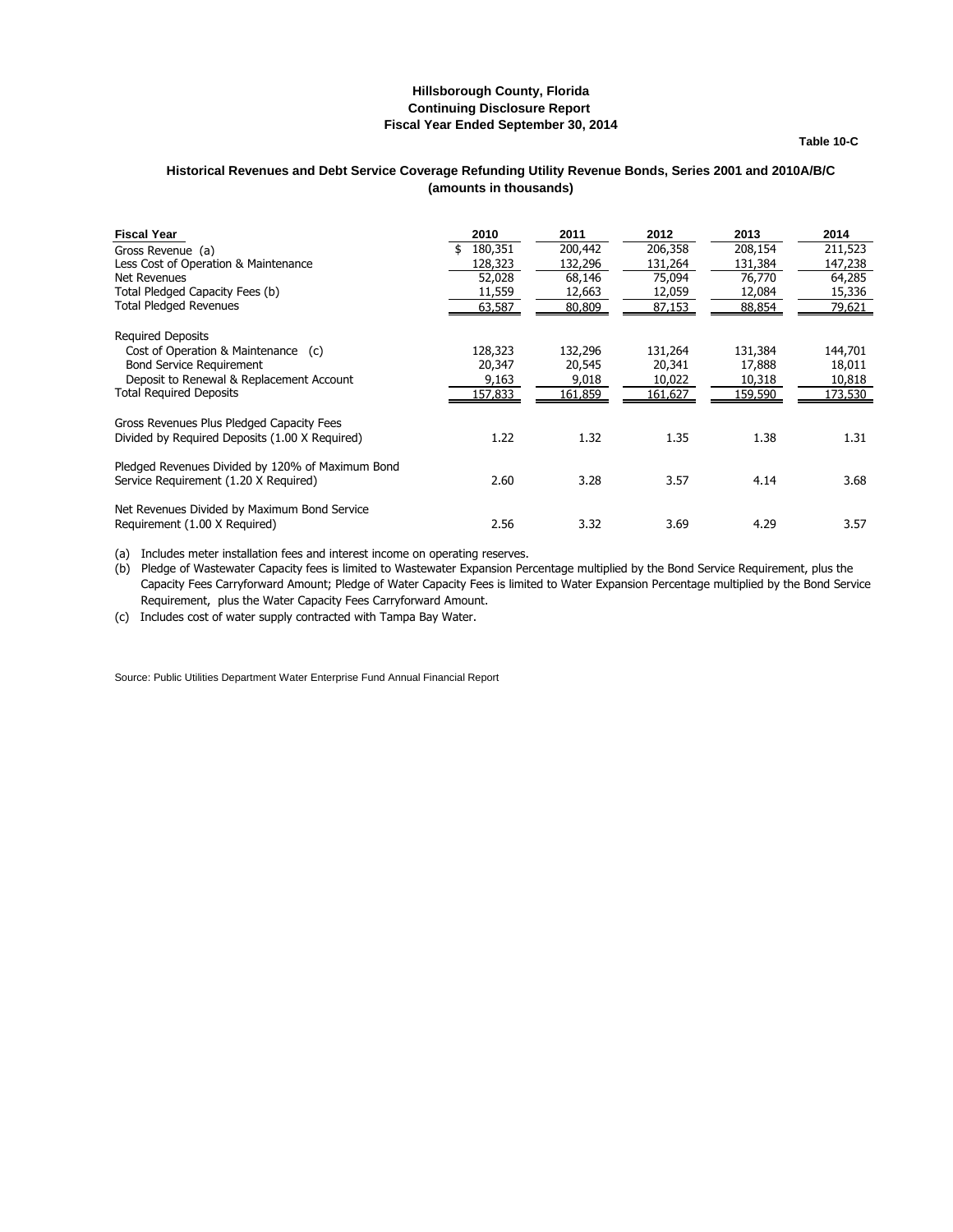**Table 11-A**

## **Property Tax Millage Rates Direct and Overlapping Governmental Entities**

<span id="page-34-0"></span>

| Fiscal Year (a)                           | 2014    | 2013    | 2012                     | 2011    | 2010    | 2009    |
|-------------------------------------------|---------|---------|--------------------------|---------|---------|---------|
| Countywide:                               |         |         |                          |         |         |         |
| <b>BOCC</b> - General Revenue             | 5.7339  | 5.7356  | 5.7371                   | 5.7391  | 5.7407  | 5.7423  |
| Tampa Port Authority                      | 0.1650  | 0.1750  | 0.1850                   | 0.1900  | 0.1900  | 0.1925  |
| Environmentally Sensitive Lands (b)       | 0.0604  | 0.0604  | 0.0604                   | 0.0604  | 0.0604  | 0.0604  |
| Southwest Florida Water Mgt. Dist.        | 0.3658  | 0.3818  | 0.3928                   | 0.3928  | 0.3770  | 0.3866  |
| School Board                              | 7.3530  | 7.6900  | 7.8773                   | 7.9130  | 7.5920  | 7.6920  |
| Children's Board                          | 0.4589  | 0.4828  | 0.5000                   | 0.5000  | 0.5000  | 0.5000  |
| Total                                     | 14.1370 | 14.5256 | 14.7526                  | 14.7953 | 14.4601 | 14.5738 |
| Non-Countywide:                           |         |         |                          |         |         |         |
| <b>BOCC- Free Library Service</b>         | 0.5583  | 0.5583  | 0.5583                   | 0.5583  | 0.5583  | 0.5583  |
| BOCC - Municipal Service Taxing Unit (c)  | 4.3745  | 4.3745  | 4.3745                   | 4.3745  | 4.3745  | 4.3745  |
| Parks and Recreation (Unincorporated) (c) | 0.0259  | 0.0259  | 0.0259                   | 0.0259  | 0.0259  | 0.0259  |
| Southwest Florida Water Mgt. Dist. (d):   |         |         |                          |         |         |         |
| Alafia River Basin                        |         |         | $\overline{\phantom{a}}$ | 0.2163  | 0.2163  | 0.2163  |
| Hillsborough River Basin                  |         |         | $\overline{\phantom{0}}$ | 0.2300  | 0.2300  | 0.2421  |
| NW Hillsborough Basin                     |         |         |                          |         |         |         |
| <b>Transit Authority</b>                  | 0.5000  | 0.5000  | 0.5000                   | 0.5000  | 0.4682  | 0.4682  |
| Municipalities:                           |         |         |                          |         |         |         |
| Tampa                                     | 5.7326  | 5.7326  | 5.7326                   | 5.7326  | 5.7326  | 5.7326  |
| Plant City                                | 4.7157  | 4.7157  | 6.4301                   | 6.1500  | 5.9500  | 5.2829  |
| Temple Terrace                            | 6.3050  | 6.4300  | 4.7157                   | 4.7157  | 4.7157  | 4.7157  |

(a) Property tax millage rates are shown in the fiscal year of adoption. Such millage rates apply to the succeeding fiscal year. For example, the millage rates shown for 2013 were adopted in fiscal year 2013 and relate to taxes payable in fiscal year 2012.

(b) By referendum effective 1992, this millage rate was dedicated to the payment of debt service on bonds issued on behalf of the Environmentally Sensitive Lands Acquisition and Protection Program.

(c) Levied in the unincorporated area.

(d) Depending upon its location, property within Tampa may be in either the Alafia, Hillsborough River, or the NW Hillsborough Watershed Basin. Property in Plant City may be in either the Alafia or the Hillsborough River Basin. During fiscal year 2009, the NW Hillsborough Basin was merged into the Hillsborough River Basin.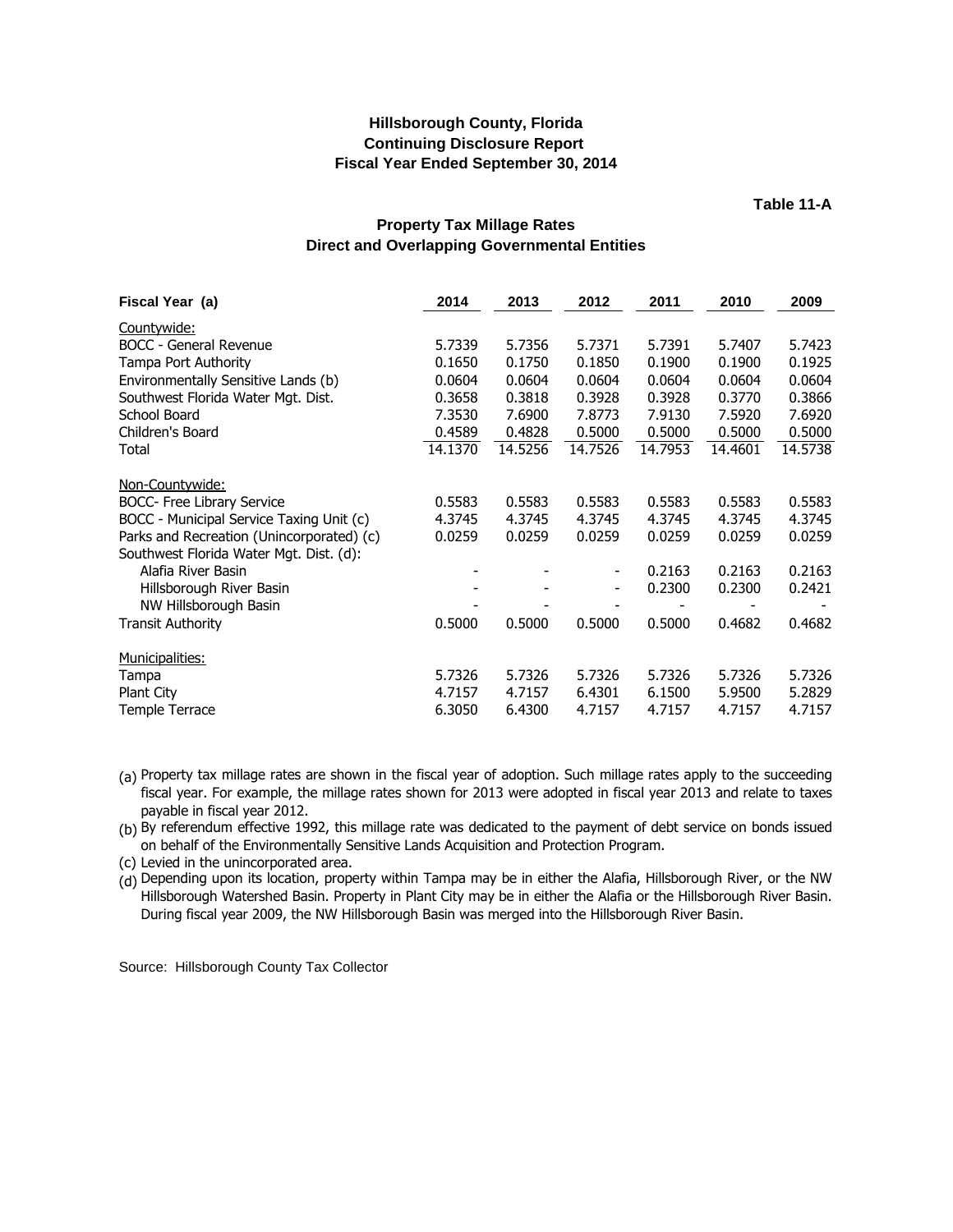**Table 11-B**

### <span id="page-35-0"></span>**Ad Valorem Tax Levies and Collections within the Hillsborough County Unincorporated Area (amounts in thousands)**

| <b>Calendar Year</b>                                               | 2014(a)   | 2013(b) | 2012    | 2011    | 2010    | 2009    |
|--------------------------------------------------------------------|-----------|---------|---------|---------|---------|---------|
| Taxes levied (c)                                                   | \$183,370 | 171,493 | 163,833 | 168,208 | 175,996 | 195,893 |
| Discounts allowed                                                  | 6,014     | 6,048   | 5,725   | 5,757   | 5,949   | 6,524   |
| Taxes collected                                                    | 162,224   | 160,589 | 156,633 | 161,148 | 166,751 | 186,459 |
| Total collections and<br>discounts                                 | \$168,238 | 166,637 | 162,358 | 166,905 | 172,700 | 192,983 |
| Total collections and discounts<br>as a percentage of taxes levied | 91.75%    | 97.17%  | 99.10%  | 99.23   | 98.13   | 98.51   |

(a) 2014 information as of March 1, 2015. Taxes will continue to be collected.

(b) Represents final 2013 reconciled information.

(c) Includes insolvencies, injunctions by court order and claims filed in bankruptcy.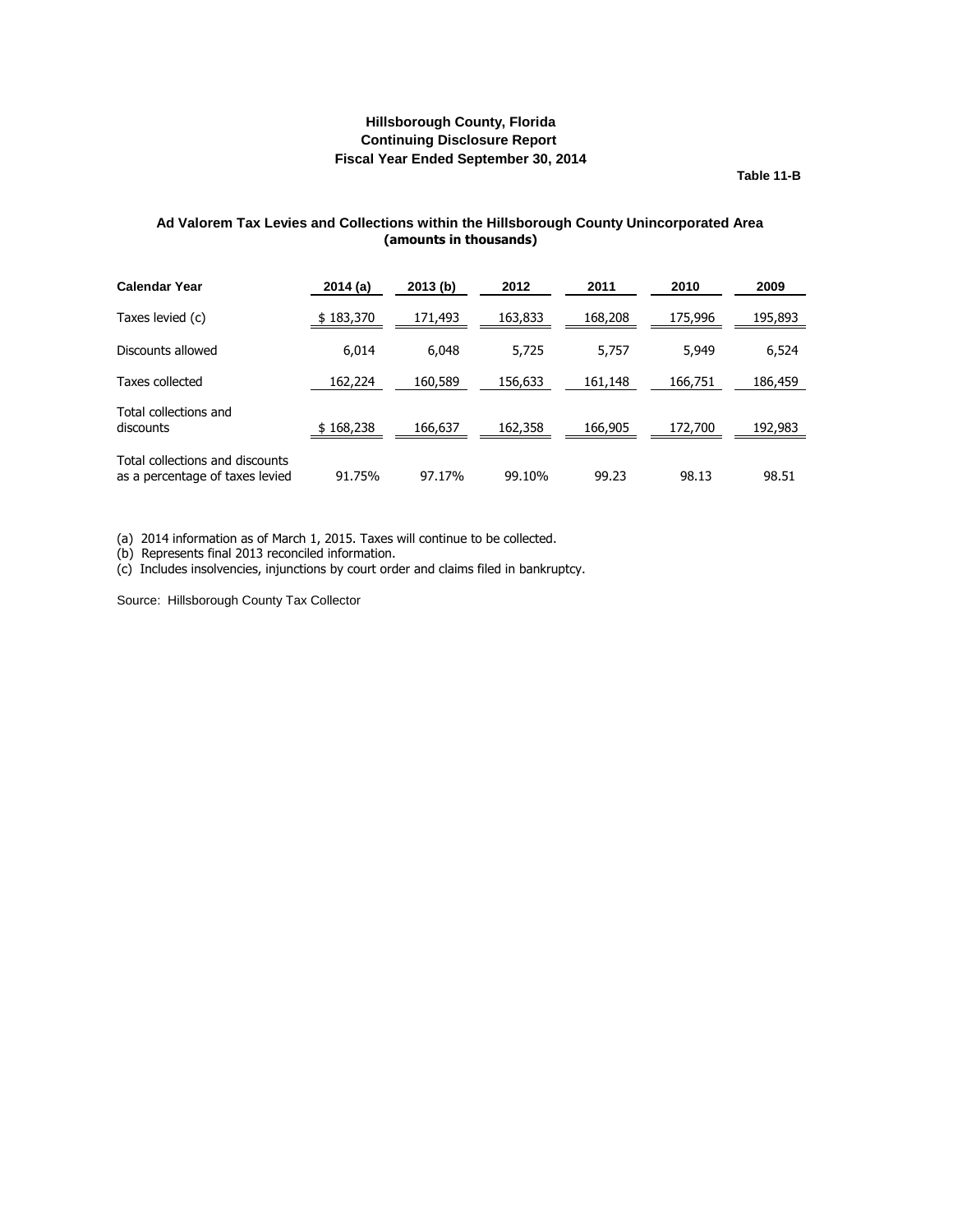**Table 11-C**

## **Total Ad Valorem Tax Collections (amount in thousands)**

<span id="page-36-0"></span>

| <b>Calendar Year</b>                                               | 2014 (a)  | 2013(b)   | 2012      | 2011      | 2010      | 2009      |
|--------------------------------------------------------------------|-----------|-----------|-----------|-----------|-----------|-----------|
| Taxes levied (c)(d)                                                | 1,423,558 | 1,356,436 | 1,301,213 | 1,332,548 | 1,381,062 | 1,558,975 |
|                                                                    |           |           |           |           |           |           |
| Discounts allowed                                                  | 50,195    | 47,541    | 45,224    | 45,335    | 46,460    | 51,618    |
| Taxes collected                                                    | 1,250,361 | 1,269,359 | 1,243,342 | 1,275,384 | 1,307,143 | 1,483,652 |
| Total collections and<br>discounts                                 | 1,300,556 | 1,316,900 | 1,288,566 | 1,320,719 | 1,353,603 | 1,535,270 |
| Total collections and discounts<br>as a percentage of taxes levied | 91.36%    | 97.09%    | 99.03%    | 99.11     | 98.01     | 98.48     |

(a) 2014 information as of March 1, 2015. Taxes will continue to be collected subsequently.

(b) Represents final 2013 reconciled information.

(c) Includes insolvencies, injunctions by court order and claims filed in bankruptcy court.

(d) Includes all government units within the geographical area of Hillsborough County. This amount differs from that shown in the Comprehensive Annual Financial Report which represents only taxes due to the Hillsborough County financial reporting entity.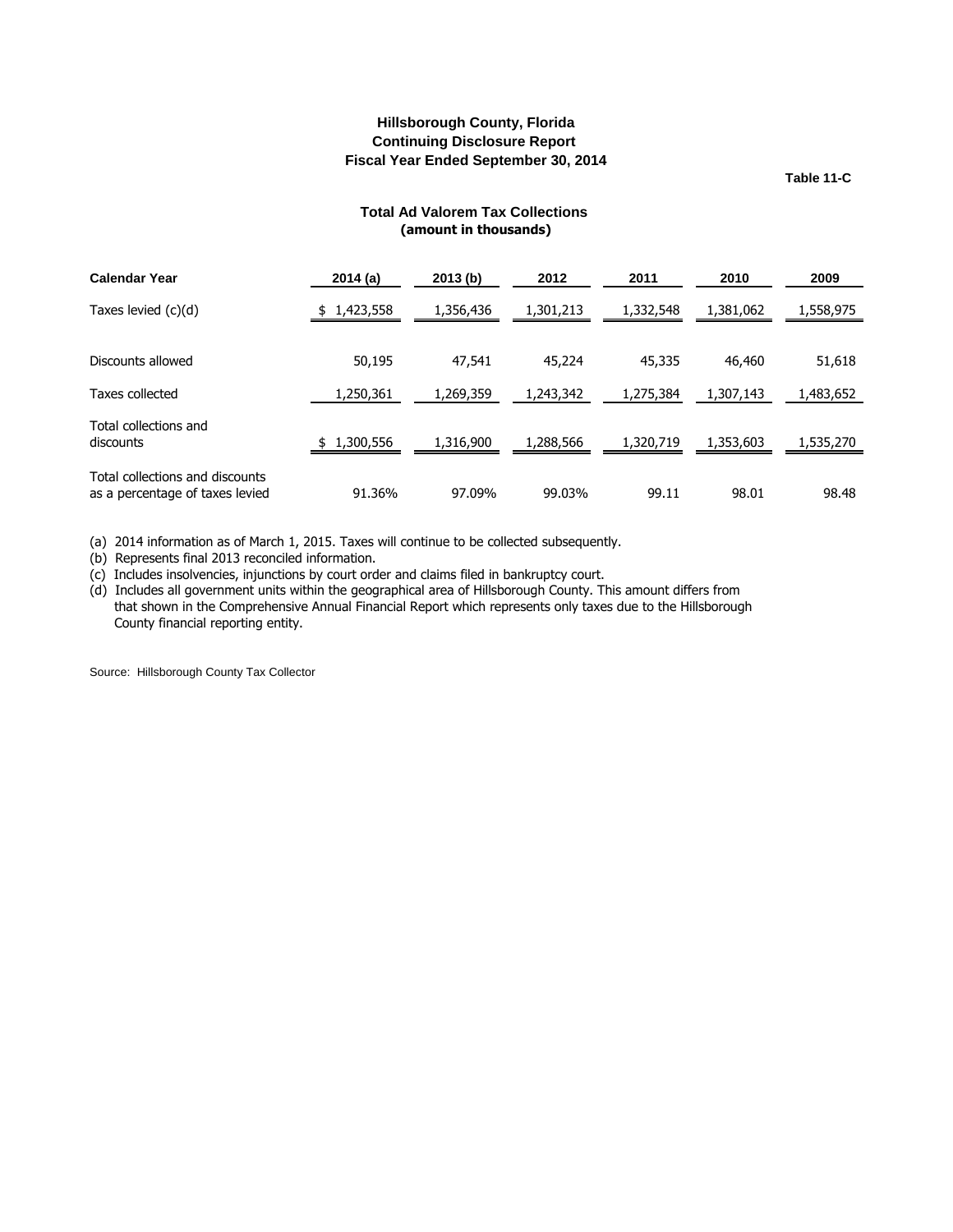**Table 11-D**

#### <span id="page-37-0"></span>**Assessed Value for Ad Valorem Tax Purposes for Hillsborough County, Florida Unincorporated Area (amounts in thousands)**

| <b>Calendar Year</b>                  | 2014(a)          | 2013        | 2012        | 2011        | 2010        | 2009          |
|---------------------------------------|------------------|-------------|-------------|-------------|-------------|---------------|
| <b>Assessed Property Value</b>        |                  |             |             |             |             |               |
| Just value                            | 60,434,751<br>\$ | 55,407,529  | 52,222,842  | 53,768,032  | 56,756,599  | 63,533,412    |
| Classified agriculture                | 113,803          | 116,848     | 116,569     | 122,107     | 122,338     | 319,024       |
| Classified pollution control devices  | 18,351           | 18,224      | 14,963      | 81,336      | 80,564      | 68,371        |
| Just value agricultural               | (1,520,487)      | (1,534,297) | (1,591,392) | (1,741,321) | (1,982,518) | (2,535,474)   |
| Just value pollution control devices  | (18, 351)        | (18, 224)   | (14, 963)   | (81, 336)   | (80, 564)   | (68, 371)     |
| Governmental exemptions               | (2,941,506)      | (2,883,851) | (2,812,662) | (2,780,524) | (2,921,250) | (3, 190, 891) |
| Institutional exemptions              | (1,442,702)      | (1,402,600) | (1,344,839) | (1,324,008) | (1,292,099) | (1,460,698)   |
| Net Assessed Value                    | 54,643,859       | 49,703,629  | 46,590,518  | 48,044,286  | 50,683,070  | 56,665,373    |
| Lands available for taxes             | (727)            | (700)       | (835)       | (880)       | (568)       | (389)         |
| Widow's exemption                     | (5,631)          | (5,754)     | (5,884)     | (5,991)     | (6,015)     | (5,876)       |
| Disability exemption                  | (308,431)        | (285,841)   | (264, 563)  | (260,770)   | (256, 918)  | (255, 710)    |
| Homestead exemption                   | (8,269,590)      | (8,241,261) | (8,301,806) | (8,514,189) | (8,729,603) | (8,942,099)   |
| Assessment differential value         | (4,308,190)      | (2,213,383) | (800, 150)  | (1,052,270) | (1,714,456) | (3,259,482)   |
| Assess reduction parents/grandparents | (2,558)          | (3,039)     | (3,144)     | (3, 437)    | (5,062)     | (4, 498)      |
| Deployed servicemen's exemption       | (6,300)          | (7,765)     | (9,982)     | (3,715)     |             |               |
| Disabled veteran's homestead discount | (6,296)          | (4,120)     | (799)       | (733)       | (648)       | (657)         |
| Taxable value for operating millages  | 41,736,136       | 38,941,766  | 37,203,355  | 38,202,301  | 39,969,800  | 44,196,662    |

(a) 2014 values certified by Value Adjustment Board review.

Source: Hillsborough County Property Appraiser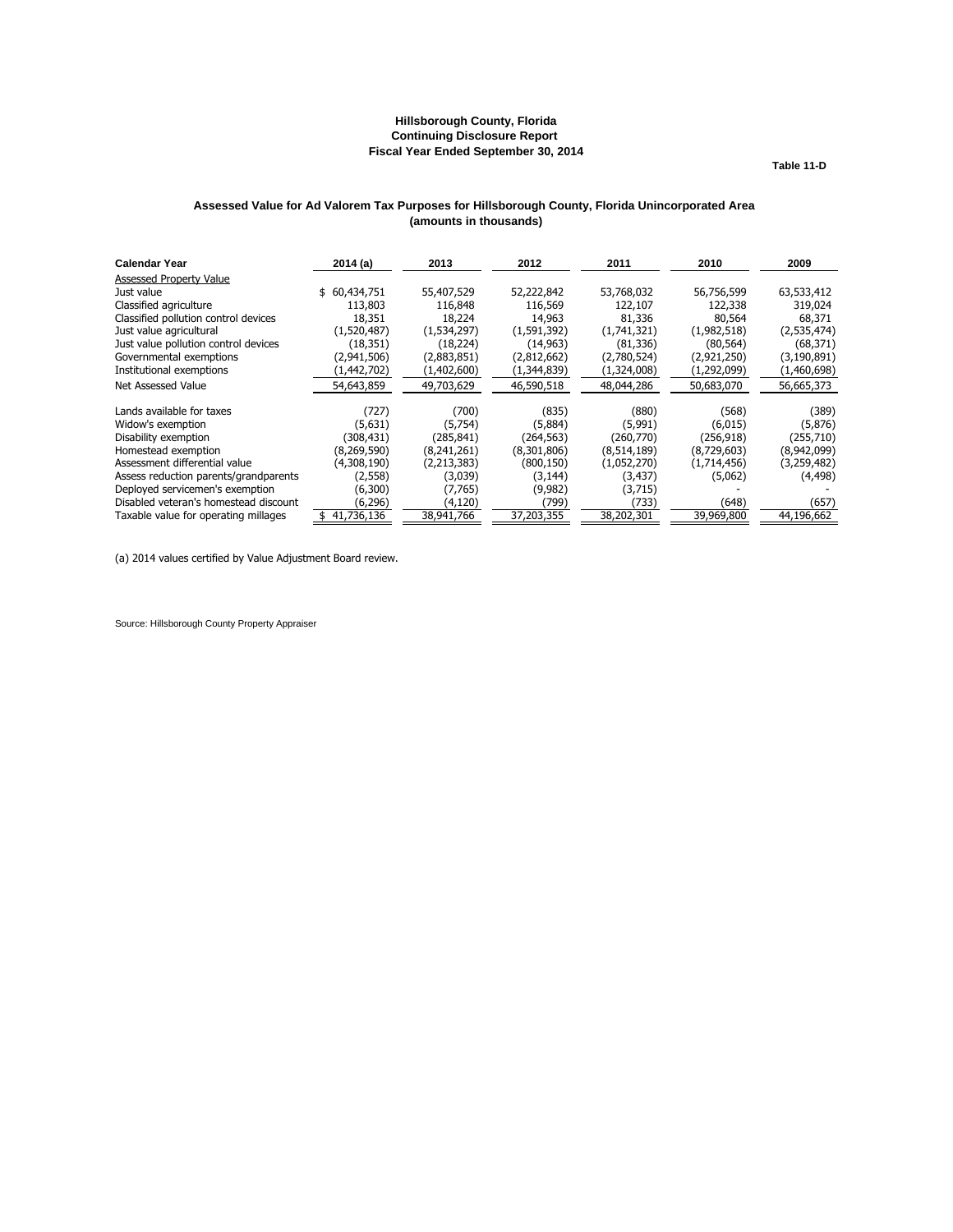**Table 11-E**

#### <span id="page-38-0"></span>**(amounts in thousands) Assessed Value for Ad Valorem Tax Purposes for the Countywide Area of Hillsborough County, Florida**

| <b>Calendar Year</b>                  | 2014(a)       | 2013          | 2012          | 2011           | 2010         | 2009           |
|---------------------------------------|---------------|---------------|---------------|----------------|--------------|----------------|
| Assessed property value               |               |               |               |                |              |                |
| Just value                            | \$101,336,488 | 93,300,975    | 86,958,274    | 89,129,728     | 93,788,734   | 105,955,072    |
| Classified agriculture                | 117,777       | 120,720       | 120,318       | 126,082        | 126,498      | 327,316        |
| Classified pollution control devices  | 25,457        | 22,356        | 18,696        | 85,198         | 84,084       | 71,810         |
| Just value agricultural               | (1,608,142)   | (1,614,627)   | (1,676,099)   | (1,834,591)    | (2,086,588)  | (2,657,464)    |
| Just value pollution control devices  | (25, 457)     | (22, 356)     | (18,696)      | (85, 198)      | (84,084)     | (71, 810)      |
| Governmental exemptions               | (7,632,787)   | (7, 491, 510) | (7, 333, 624) | (7, 331, 745)  | (7,590,792)  | (8,372,072)    |
| Institutional exemptions              | (3,434,381)   | (3,284,146)   | (3, 157, 833) | (3,050,499)    | (3,122,374)  | (3,462,816)    |
| Net assessed value                    | 88,778,955    | 81,031,412    | 74,911,036    | 77,038,975     | 81,115,478   | 91,790,036     |
|                                       |               |               |               |                |              |                |
| Lands available for taxes             | (1,206)       | (1,273)       | (1, 813)      | (1,286)        | (946)        | (523)          |
| Widow's exemption                     | (8,206)       | (8, 452)      | (8,696)       | (8,928)        | (9,048)      | (8,946)        |
| Disability exemption                  | (402, 632)    | (374, 819)    | (349,061)     | (342, 503)     | (340, 380)   | (342, 478)     |
| Homestead exemption                   | (11,646,207)  | (11,680,857)  | (11,782,722)  | (12, 143, 705) | (12,528,203) | (12, 933, 807) |
| Assessment differential value         | (8,076,031)   | (4,938,053)   | (1, 913, 737) | (2,355,763)    | (3,255,949)  | (5,884,685)    |
| Historic property exemption           | (52, 335)     | (50, 908)     | (30, 547)     | (36, 317)      | (41, 539)    | (46, 698)      |
| Assess reduction parents/grandparents | (3, 129)      | (3,699)       | (3,863)       | (4,276)        | (5, 533)     | (5,339)        |
| Deployed servicemen's exemption       | (9,649)       | (12, 376)     | (14, 137)     | (4,858)        |              |                |
| Disabled veterans homestead discount  | (8, 446)      | (5, 375)      | (1,247)       | (1,001)        | (889)        | (1,053)        |
| Taxable value for operating millages  | 68,571,114    | 63,955,600    | 60,805,213    | 62,140,338     | 64,932,991   | 72,566,507     |

(a) 2014 values certified by Value Adjustment Board review.

(2) Beginning in 2003, data is shown for additional category "Historic Property Exemption."

Source: Hillsborough County Property Appraiser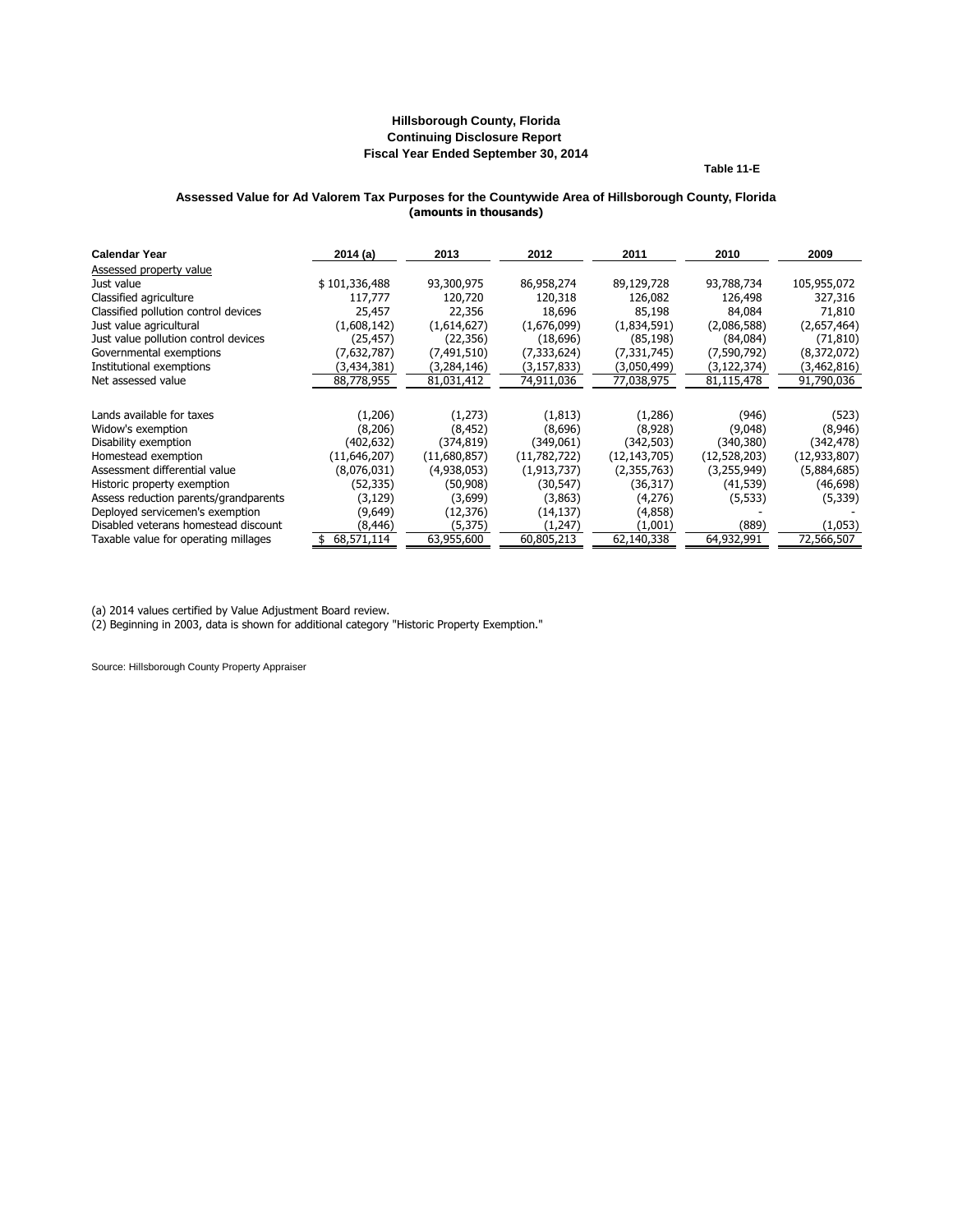**Table 11-F**

<span id="page-39-0"></span>

| <b>Fiscal</b><br>Year | Total<br>County | Unincorporated<br>County | Unincorporated<br>Area as % of Total |
|-----------------------|-----------------|--------------------------|--------------------------------------|
| 2014                  | 1,301,887       | 887,882                  | 68.20%                               |
| 2013                  | 1,276,410       | 869,181                  | 68.10                                |
| 2012                  | 1,256,118       | 854,465                  | 68.02                                |
| 2011                  | 1,238,951       | 842,395                  | 67.99                                |
| 2010                  | 1,229,226       | 834,255                  | 67.87                                |
| 2009                  | 1,234,010       | 824,380                  | 66.80                                |
|                       |                 |                          |                                      |

# **Unincorporated Area and Total Population**

Source: U.S. Department of Commerce, Census Bureau State of Florida Office of Economic & Demographic Research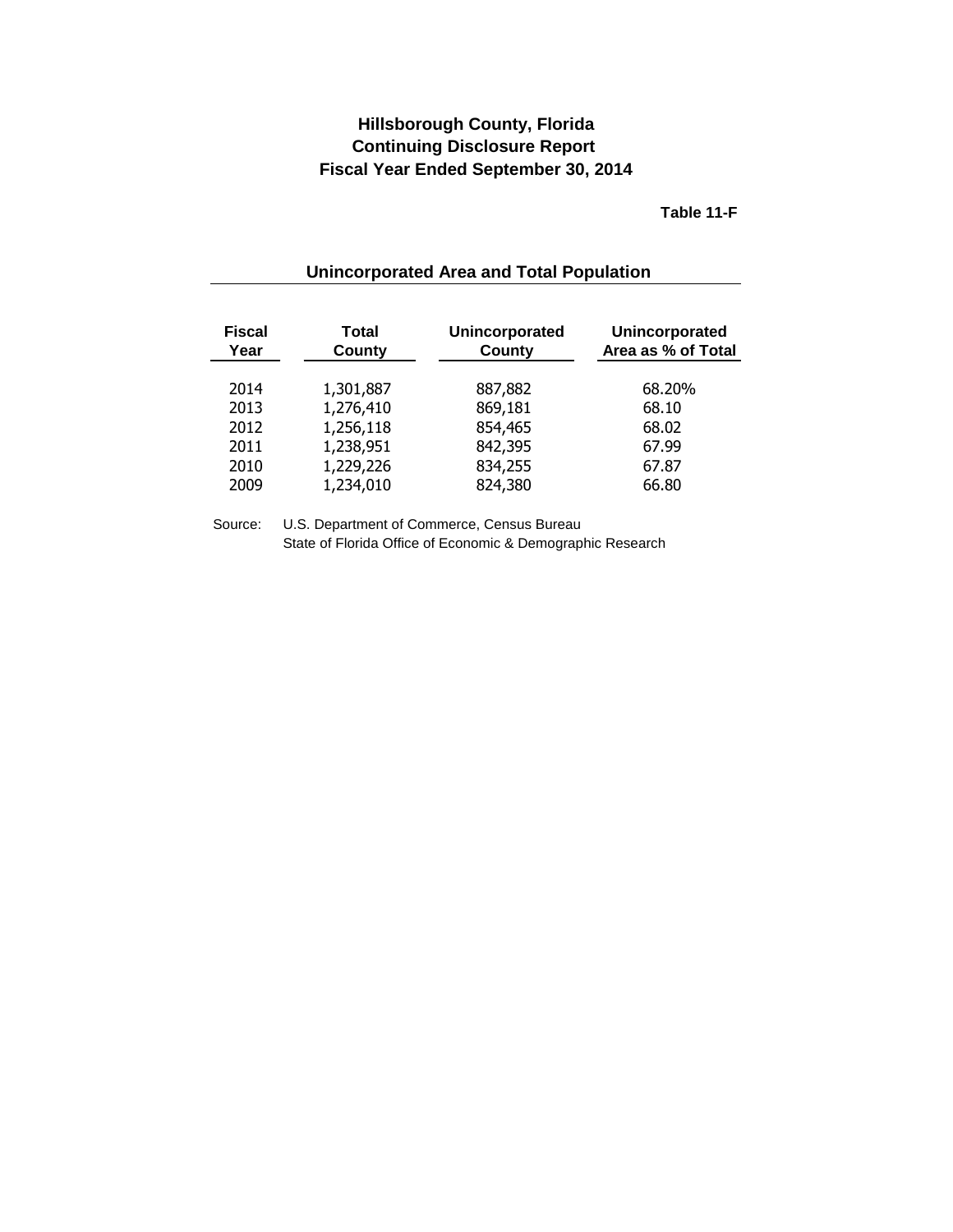**Table 12-A**

<span id="page-40-0"></span>

| <b>Fiscal Year</b>           | 2010       | 2011       | 2012       | 2013       | 2014       |
|------------------------------|------------|------------|------------|------------|------------|
| Facility capacity (a)        | 570,000    | 570,000    | 570,000    | 570,000    | 570,000    |
| Processible waste            | 559,232    | 544,554    | 552,662    | 561,601    | 594,637    |
| Non-processible waste        | 57,359     | 50,590     | 60,217     | 65,095     | 82,877     |
| City of Tampa ash (b)        | 71,675     | 74,533     | 26,531     |            |            |
| Yard/wood waste              | 138,083    | 129,622    | 120,786    | 119,523    | 116,335    |
| Recycling                    | 32,752     | 32,420     | 34,228     | 35,461     | 62,436     |
| Total waste received         | 859,101    | 831,719    | 794,424    | 781,680    | 856,285    |
| Less: processible waste      | (559,232)  | (544,554)  | (534, 344) | (542, 823) | (594,637)  |
| Less: yard/wood waste        | (137, 997) | (120, 988) | (120, 786) | (119, 523) | (116, 335) |
| Less: recycling              | (32,838)   | (35,057)   | (34, 341)  | (35, 461)  | (62, 436)  |
| Add: diversion               | 2,331      |            |            |            |            |
| Add: Hillsborough County ash | 127,450    | 125,001    | 125,311    | 129,410    | 141,762    |
| Total waste to landfill      | 258,815    | 256,121    | 230,264    | 213,283    | 224,639    |

# **Historical Waste Supply Delivered to System (Tons) Fiscal Years 2010 Through 2014**

(a) An additional burn unit came on line during fiscal year 2010, which expanded capacity to 570,000 tons.

(b) During fiscal year 2012, the City of Tampa's ash disposal agreement with the County expired.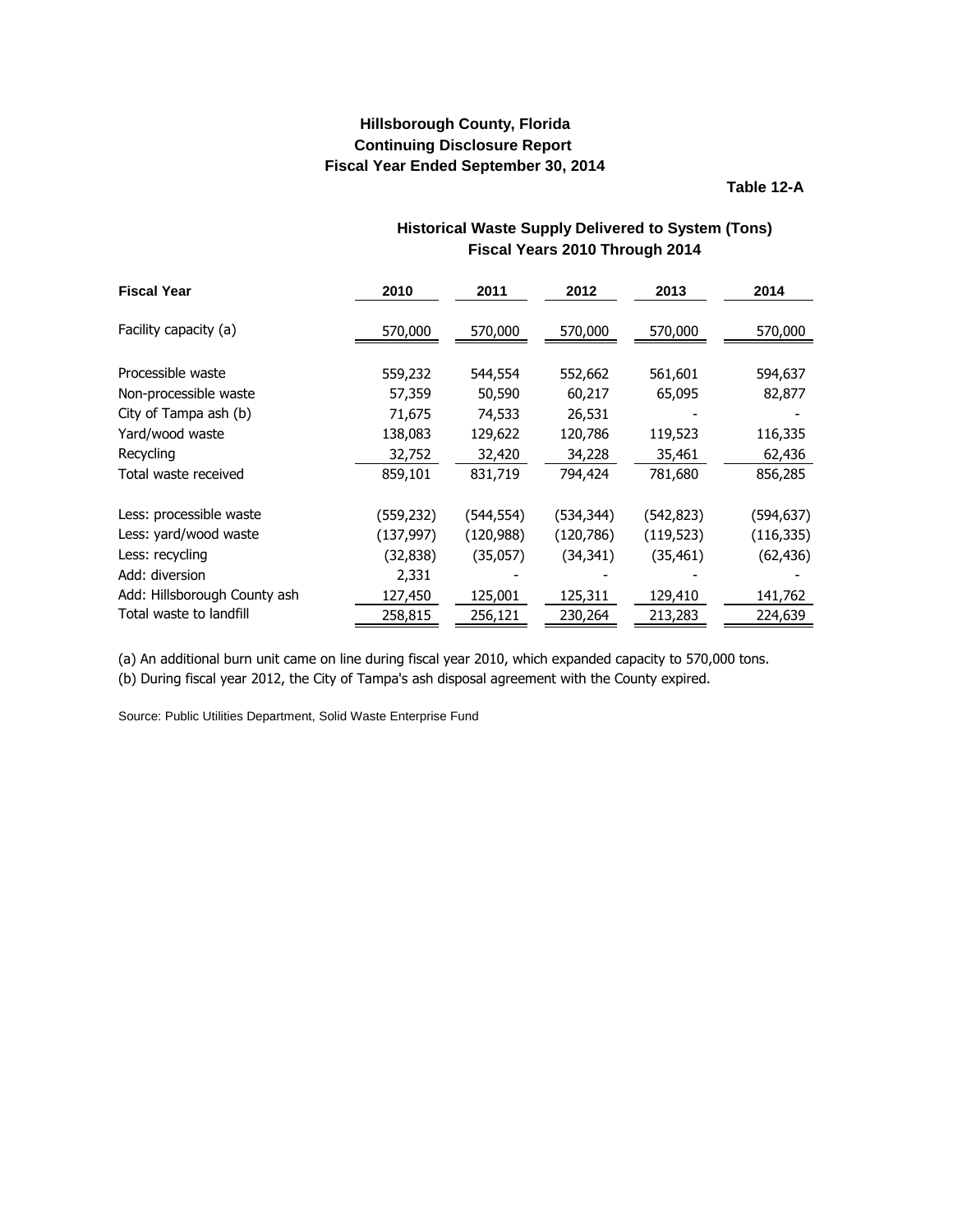**Table 12-B**

#### **Solid Waste and Resource Recovery Historical Refuse Throughput and Debt Service Coverage (amounts in thousands)**

<span id="page-41-0"></span>

| <b>Fiscal Year</b>                      | 2010         | 2011   | 2012    | 2013    | 2014           |
|-----------------------------------------|--------------|--------|---------|---------|----------------|
| Revenues                                |              |        |         |         |                |
| Assessments                             | \$<br>54.640 | 57.793 | 59.539  | 61.976  | 58.556         |
| <b>Tipping Fees</b>                     | 23.669       | 24.684 | 25.320  | 21.719  | 27.560         |
| <b>Electric Revenues</b>                | 18.726       | 16,037 | 16,566  | 16.948  | 15.953         |
| Rate Stabilization Account Transfer (a) |              |        |         | 5,200   | 1,915          |
| <b>Other Revenues</b>                   | 758          | 99     | 90      | 101     | 1,659          |
| Gross Revenues                          | 97,793       | 98.613 | 101,515 | 105.944 | 105.643        |
| Less Cost of Operation and Maintenance  | 79,016       | 83,767 | 82,076  | 88,196  | 76,480<br>( c) |
| Net Revenues                            | 18,777       | 14,846 | 19,439  | 17,748  | 29,163         |
| Maximum Bond Service Requirement (b)    | 11.118       | 11,118 | 11,118  | 11.118  | 11,118         |
| Debt Service Coverage                   | 1.69x        | 1.34x  | 1.75x   | 1.60x   | 2.62x          |

(a) BOCC approved and budgeted transfer from the rate stabilization account to maintain debt service coverage.

(b) Interest earnings on the Debt Service Reserve Fund have not been subtracted from the Maximum Bond Service Requirement, but if available in the future, such earnings can be used to satisfy the rate covenant requirement set forth in the Bond Resolution.

(c ) Fiscal year 2014 realized the benefits of the "Automated Residential and Recycling Collection Service Program" which reduced contractual service costs and in turn the cost of operation and maintenance for the Solid Waste Enterprise fund significantly.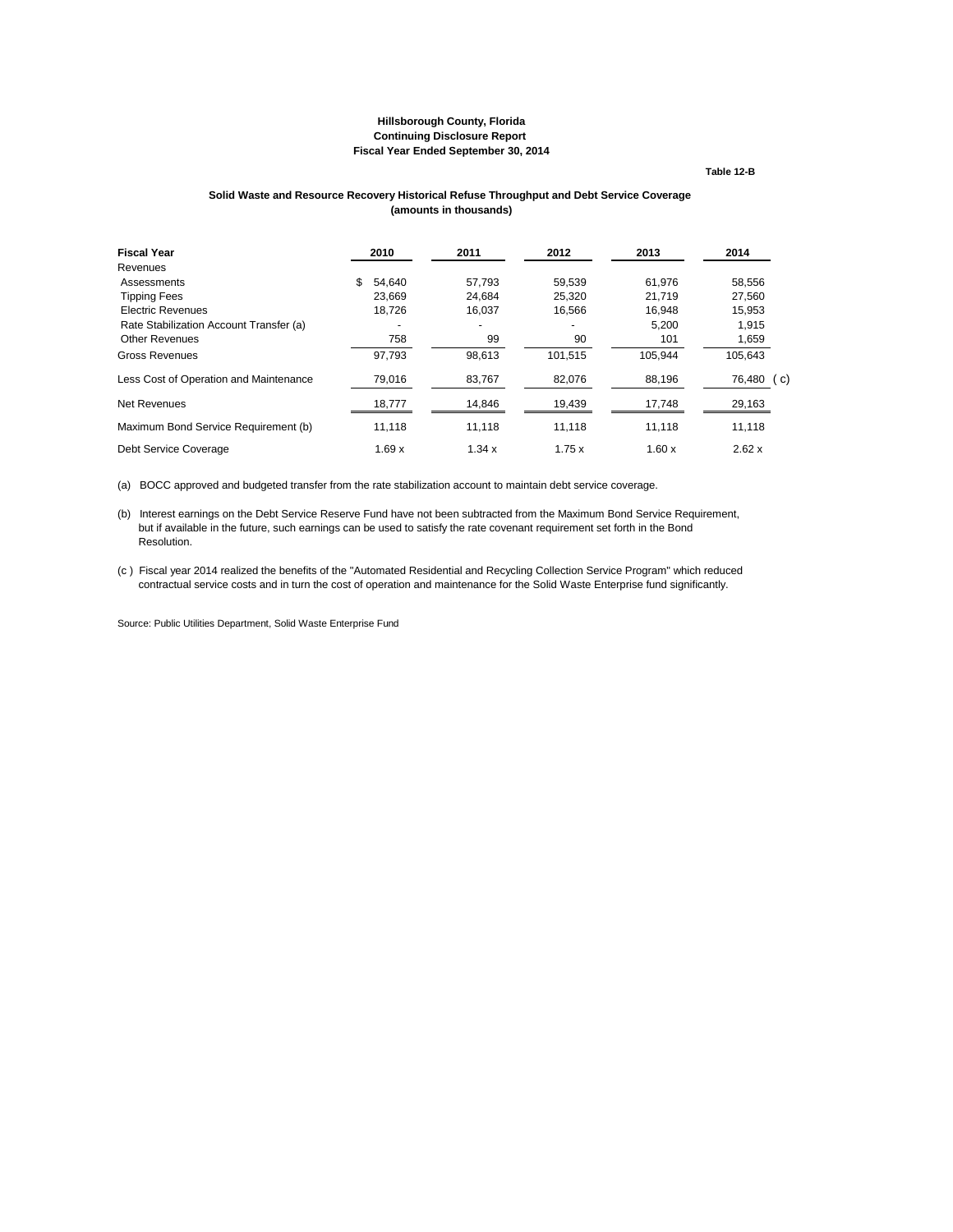**Table 12-C**

## **Resource Recovery Facility Historical Steam/Electrical Generation Fiscal Years 2010-2014 (a)**

<span id="page-42-0"></span>

| <b>Fiscal Year</b>               | 2010      | 2011      | 2012      | 2013      | 2014      |
|----------------------------------|-----------|-----------|-----------|-----------|-----------|
| Total steam flow (M lbs/yr)      | 2,156,636 | 2,237,088 | 2,310,581 | 2,347,948 | 2,314,520 |
| Boiler availability (%)(b)       | 91.80%    | 95.51%    | 93.93%    | 94.00%    | 94.13%    |
| Gross power (MWh)(c)             | 328,580   | 329,663   | 349.729   | 350,438   | 349,578   |
| In-plant use (MWh)(d)            | 41.744    | 42.739    | 43.241    | 42,839    | 43,229    |
| Net power(e) (MWh)               | 286.851   | 286.947   | 300.489   | 307.806   | 306,348   |
| MWh per M lb steam               | 0.152     | 0.147     | 0.151     | 0.149     | 0.151     |
| Turbine availability $#1$ (%)(f) | 98.33%    | 93.58%    | 99.82%    | 97.51%    | 99.68%    |
| Turbine availability #2 (%)(f)   | 90.82%    | 94.64%    | 94.36%    | 100.00%   | 92.98%    |

#### Notes:

(a) Steam and electric data is reported from September through August.

(b) Percent of time boilers were able to process waste.

(c) Total electricity produced.

(d) Total electricity used to operate the facility (gross minus net).

(e) Total electricity sold.

(f) Percent of time the turbine-generator was available to produce electricity.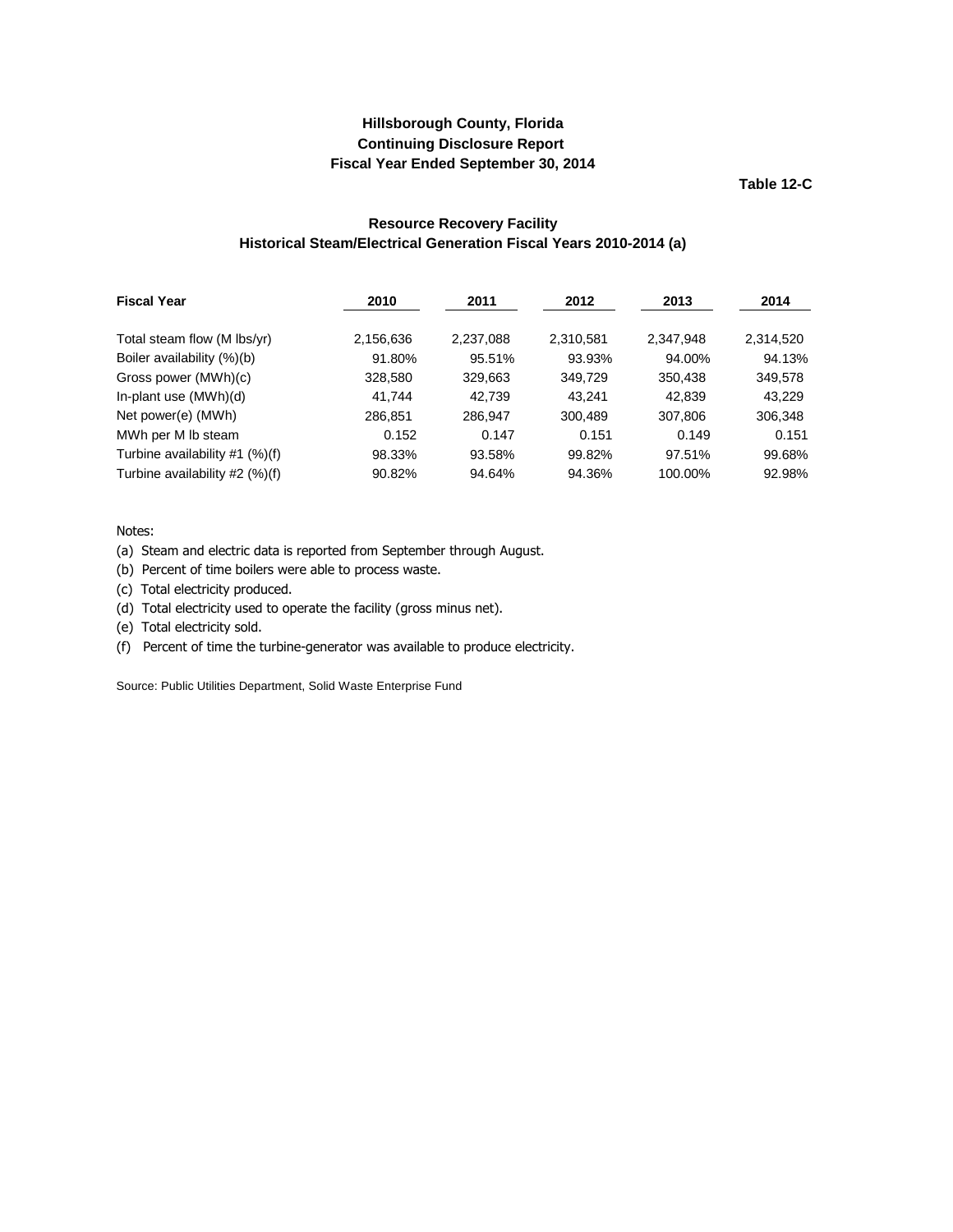**Table 12-D**

<span id="page-43-0"></span>

|                    |         | <b>Historical Billing Units</b> |         |         |         |  |  |  |  |  |
|--------------------|---------|---------------------------------|---------|---------|---------|--|--|--|--|--|
| <b>Fiscal year</b> | 2010(a) | 2011                            | 2012    | 2013    | 2014    |  |  |  |  |  |
| Disposal           | 279,222 | 283,954                         | 284,824 | 286,056 | 288,857 |  |  |  |  |  |
| Collection         | 252,046 | 255,810                         | 256,637 | 258,142 | 260,438 |  |  |  |  |  |

(a) Revised by Public Utilities Department Management Source: Public Utilities Department, Solid Waste Enterprise Fund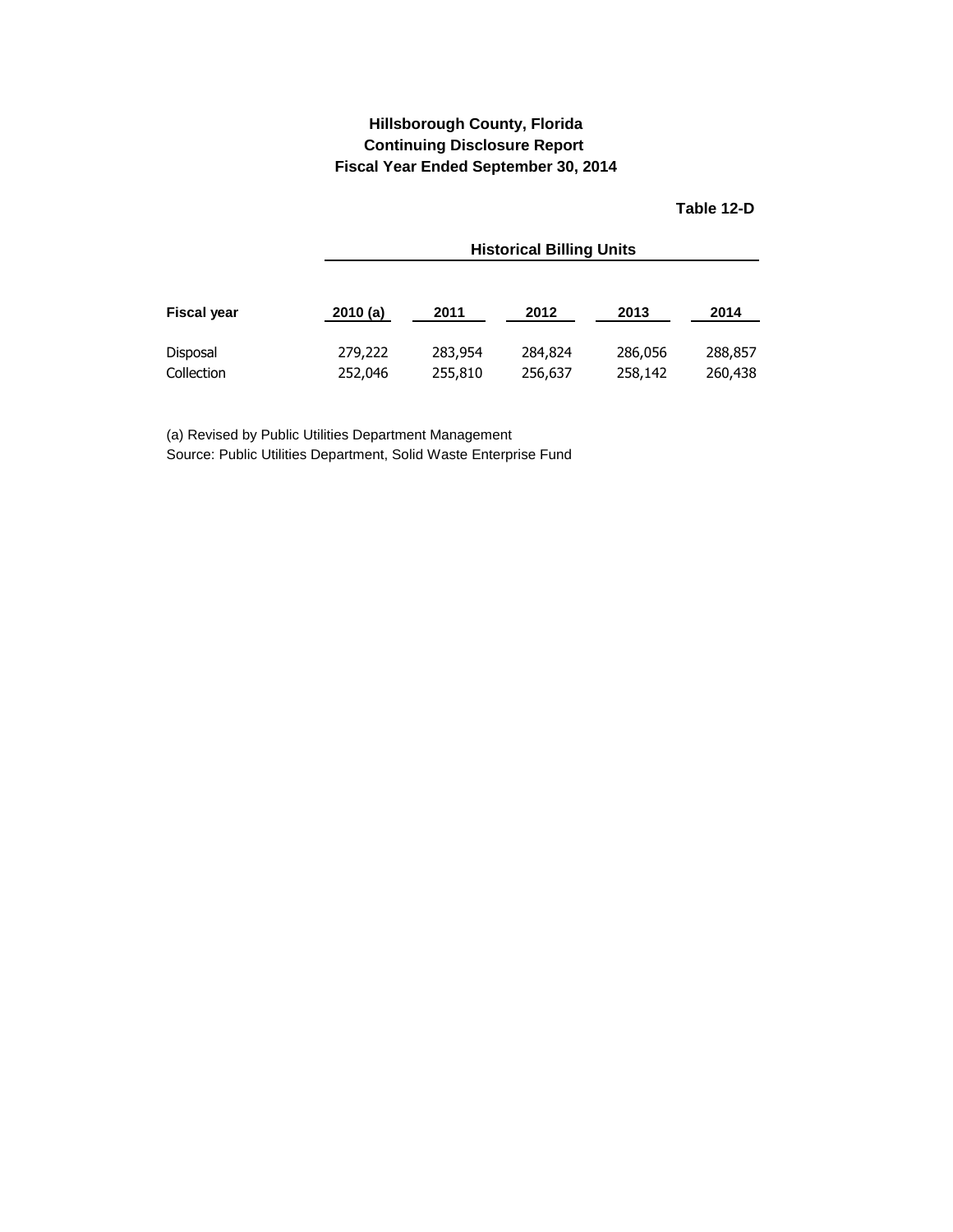<span id="page-44-0"></span>

|                            | <b>Historical Solid Waste Rates</b> |        |        |        |        |  |  |
|----------------------------|-------------------------------------|--------|--------|--------|--------|--|--|
| Fiscal Year                | 2010                                | 2011   | 2012   | 2013   | 2014   |  |  |
| Annual Assessments         |                                     |        |        |        |        |  |  |
| Disposal                   | 93.35<br>\$                         | 96.15  | 94.94  | 82.57  | 91.32  |  |  |
| Collection                 | 128.93                              | 135.02 | 136.23 | 148.60 | 131.43 |  |  |
| Tipping Fees               |                                     |        |        |        |        |  |  |
| Municipal processable      | 62.10                               | 63.96  | 63.96  | 58.00  | 58.00  |  |  |
| Municipal non-processable  | 33.90                               | 34.92  | 34.92  | 53.65  | 53.65  |  |  |
| Commercial processable     | 68.40                               | 70.45  | 70.45  | 68.16  | 68.16  |  |  |
| Commercial non-processable | 41.00                               | 42.23  | 42.23  | 61.81  | 61.81  |  |  |
| Yard/wood waste            | 30.60                               | 31.51  | 31.52  | 38.01  | 38.01  |  |  |
| Tire                       | 80.20                               | 82.61  | 82.61  | 71.50  | 71.50  |  |  |

Source: Public Utilities Department, Solid Waste Enterprise Fund

**Table 12-E**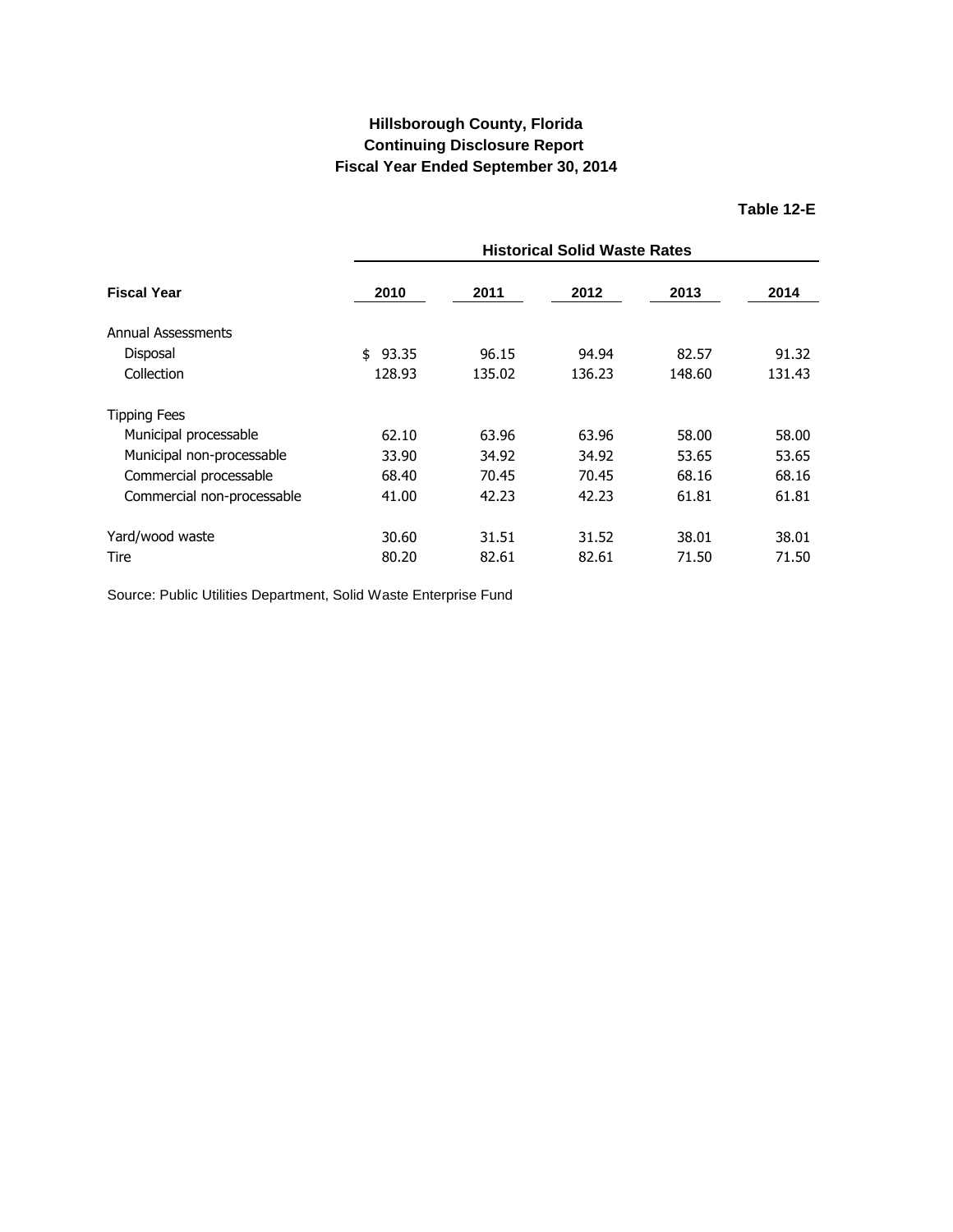**Table 12-F**

### **Historical Operating Statistics and Coverage Levels (amounts in thousands)**

<span id="page-45-0"></span>

| <b>Fiscal Year</b>                                   | 2010                     | 2011          | 2012          | 2013          | 2014           |
|------------------------------------------------------|--------------------------|---------------|---------------|---------------|----------------|
| Total operating revenues                             | \$<br>97,793             | 98,613        | 101,515       | 100,744       | 103,728        |
| Plus: operating grants                               | 100                      |               |               |               |                |
| Plus: investment earnings                            | 2,854                    | 1,531         | 1,330         | 653           | 518            |
| Plus: other covenant receipts                        |                          | 1,025         | 794           | 148           | 135            |
| Plus: transfer from the rate stabilization account   |                          |               |               | 5,200         | 1,915          |
| Less: non-cash revenue adjustment                    |                          | --            | (986)         |               |                |
| Less: fair value change                              | (663)                    | (28)          | (392)         |               |                |
| Less: arbitrage rebate liability reduction           | $\overline{\phantom{a}}$ | (231)         |               |               |                |
| Less: debt service accounts interest earnings        | (49)                     | (21)          | (19)          | (12)          | (21)           |
| Less: interest on bond proceeds                      | (371)                    | (148)         | (82)          | (73)          | (50)           |
| Less: landfill closure escrow account earnings       | (497)                    | (285)         | (184)         | (122)         | (132)          |
| Total gross revenues                                 | 99,167                   | 100,456       | 101,976       | 106,538       | 106,093        |
| Total funds required:                                |                          |               |               |               |                |
| Total operating expenses                             | 93,267                   | 98,562        | 96,821        | 98,691        | 90,958         |
| Less: landfill closure escrow account earnings       |                          | (285)         | (184)         | (122)         | (132)          |
| Less: depreciation                                   | (14, 251)                | (14, 510)     | (14, 561)     | (10, 373)     | (14, 346)      |
| Total cost of operation and maintenance              | 79,016                   | 83,767        | 82,076        | 88,196        | 76,480         |
| Income available for bond service                    | 20,151                   | 16,689        | 19,900        | 18,342        | 29,613         |
| Bond service requirements:                           |                          |               |               |               |                |
| Series 2006AB - interest requirement                 | 7,105                    | 7,035         | 7,035         | 6,987         | 6,914          |
| Series 2006AB - principal requirement                | 1,915                    | $\mathbf 0$   | 945           | 2,070         | 3,025          |
| Series 2013 - interest requirement                   | $\overline{a}$           |               | --            | 179           | 451            |
| Series 2013 - principal requirement                  | ٠.                       |               |               |               | 2,320          |
|                                                      |                          |               |               |               |                |
| Total debt service requirement                       | 9,020                    | 7,035         | 7,980         | 9,236         | 12,710         |
| Less: investment earnings from debt service accounts | (49)<br>8,971            | (21)<br>7,014 | (19)<br>7,961 | (12)<br>9,224 | (21)<br>12,689 |
| Total bond service requirements                      |                          |               |               |               |                |
|                                                      |                          |               |               |               |                |
| Bond service coverage (1.10 required)                | 2.25x                    | 2.38x         | 2.50x         | 1.99x         | 2.33x          |
| 10% of bond service                                  | 897                      | 701           | 796           | 922           | 1,269          |
| Other required deposits:                             |                          |               |               |               |                |
| Renewal and replacement account                      | 2,390                    | 824           |               |               |                |
| Excess funds available                               | 7,893                    | 8,150         | 11.143        | 8,196         | 15,655         |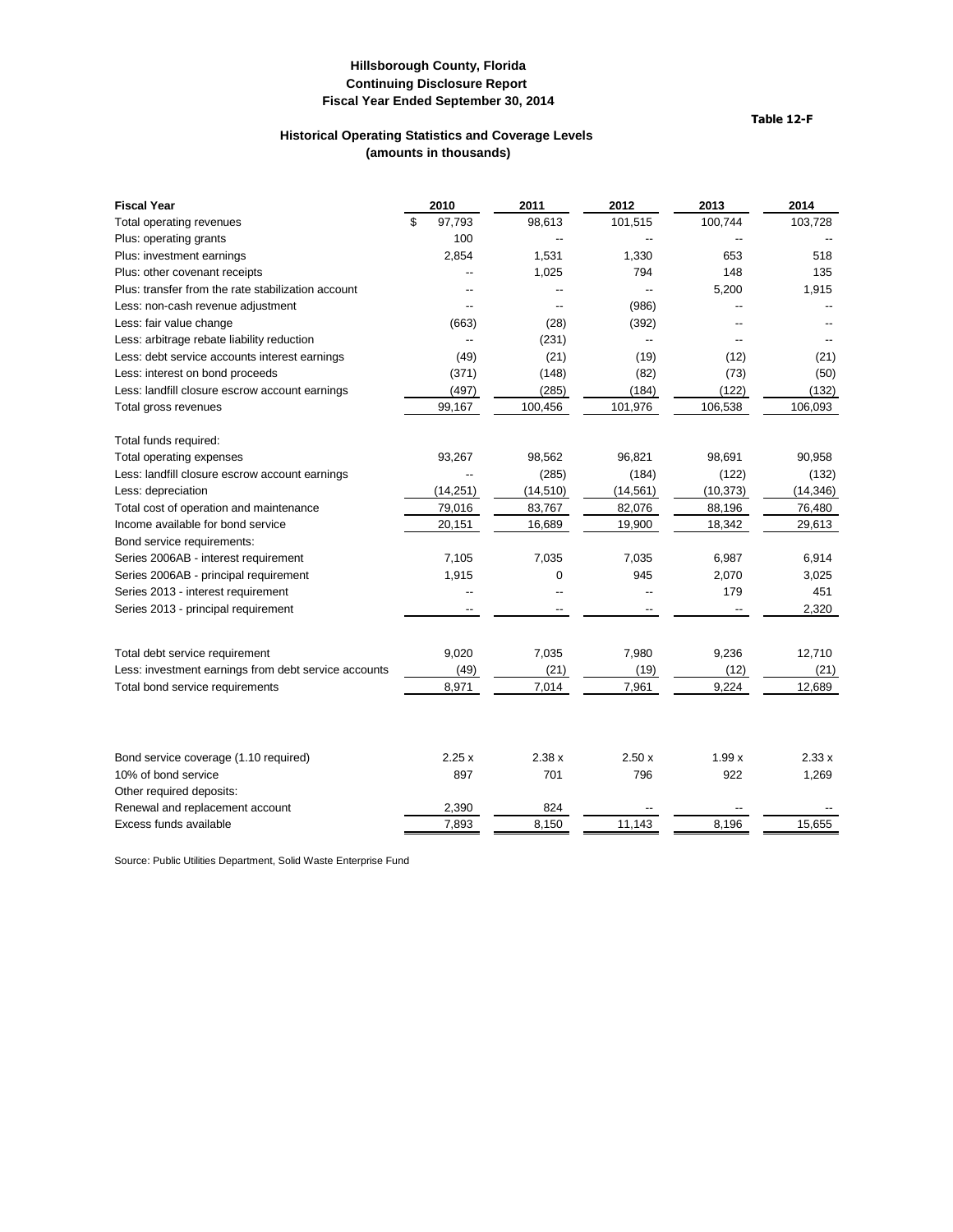**Table 13-A**

## **Hillsborough County, Florida Historical Capacity Assessment Revenues (a)**

<span id="page-46-0"></span>

| <b>Fiscal</b><br>Year (b) | Total<br>Levied | <b>Discounts</b><br>Allowed (c) | Total<br>Collected (d) | <b>Percent</b><br>Collected (e) |
|---------------------------|-----------------|---------------------------------|------------------------|---------------------------------|
| 2014                      | \$10,077,313    | 371,469                         | 9,778,203              | 100.75%                         |
| 2013                      | 10,105,786      | 372,311                         | 9,802,946              | 100.71                          |
| 2012                      | 10,116,343      | 369,708                         | 9,786,092              | 100.40                          |
| 2011                      | 10,131,063      | 368,155                         | 9,886,978              | 101.27                          |
| 2010                      | 10,141,613      | 358,382                         | 9,885,059              | 101.04                          |

#### **Note: This table relates to the Capacity Assessment Special Assessment Revenue Bonds, Series 2006 issued to finance capital improvements within the 106 Units on which Capacity Assessments were made.**

- (a) Historical amounts collected are not pledged to the 2006 Bonds. There were 106 Capacity Assessment Units in FY 2006, which amounts will decline gradually over time due to prepayments and the expiration of particular assessments.
- (b) Based on assessed values and Capacity Assessments levied as of January 1 of the preceding calendar year.
- (c) Early payment discount: 4% for November, 3% for December, 2% for January, and 1% for February.
- (d) Includes interest charged for late payments, prepayment of assessments for future years and proceeds of tax certificate sales, if any, relating to assessments in previous years.
- (e) Total amount collected divided by total capacity assessments levied net of discounts.

Source: Hillsborough County Tax Collector Annual Reports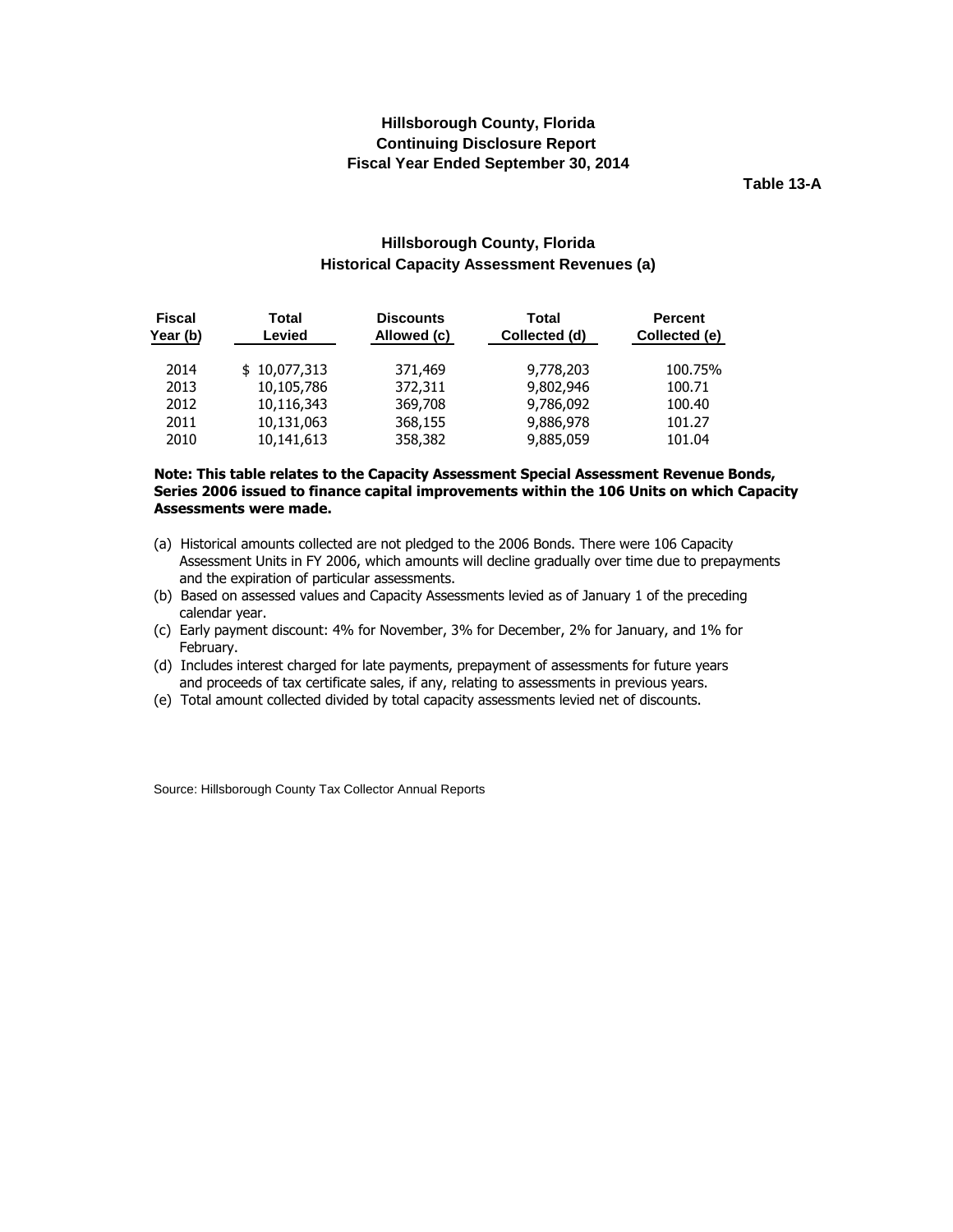**Table 13-B**

## **Principal Taxpayers (amounts in thousands)**

<span id="page-47-0"></span>

|                                               |                            |    | <b>Taxes</b><br>Levied |                | Percentage<br>of Total |
|-----------------------------------------------|----------------------------|----|------------------------|----------------|------------------------|
| <b>Taxpayer</b>                               | <b>Type of Business</b>    |    | for FY 13<br>Rank      |                | <b>Taxes Levied</b>    |
| Tampa Electric Company                        | Electric utility           | \$ | 39,268                 | 1              | 2.6%                   |
| Verizon Communications Inc.                   | Telecommunications         |    | 16.861                 | $\overline{2}$ | 1.1                    |
| <b>Hillsborough County Aviation Authority</b> | Airport                    |    | 10,862                 | 3              | 0.7                    |
| Camden Operating LP                           | Real estate                |    | 5,637                  | 4              | 0.4                    |
| Highwoods/Florida Holding LP                  | Real estate management     |    | 5,183                  | 5              | 0.3                    |
| Post Apartment Homes LP                       | Real estate                |    | 5.028                  | 6              | 0.3                    |
| Westfield                                     | Shopping malls             |    | 4,802                  |                | 0.3                    |
| Mosaic Company                                | Mining/fertilizer minerals |    | 4.795                  | 8              | 0.3                    |
| Wal-Mart                                      | <b>Retail stores</b>       |    | 4,350                  | 9              | 0.3                    |
| Liberty Property                              | Property management        |    | 3,887                  | 10             | 0.3                    |
|                                               |                            |    | 100,673                |                | 6.6%                   |

Since 2014 property tax rolls were not levied and opened for collections until November 1, 2014, final data for the 2014 property tax levy is not available. Taxes levied during a fiscal year are collected in the following fiscal year. Therefore, the amounts shown as levied for fiscal year 2013 were actually received in fiscal year 2014.